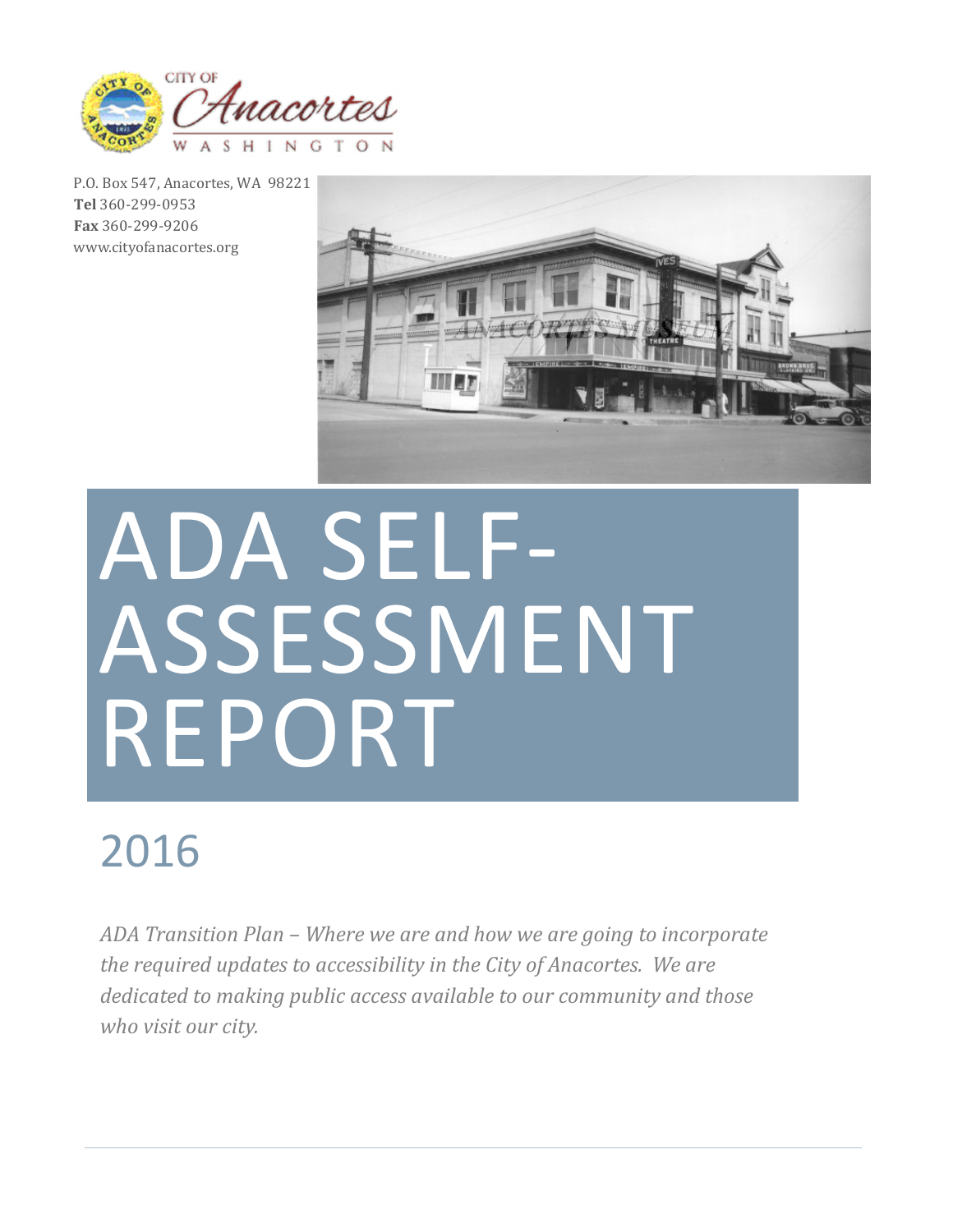# TABLE OF CONTENTS

### Contents

|          | 1.1 City Hall 4                |  |
|----------|--------------------------------|--|
|          |                                |  |
|          | 1.3 Library 14                 |  |
|          | 1.4 Museum 16                  |  |
|          |                                |  |
|          | 1.6 Police Department 35       |  |
|          | 1.7 Public Works Department 37 |  |
|          |                                |  |
| APPENDIX | 43                             |  |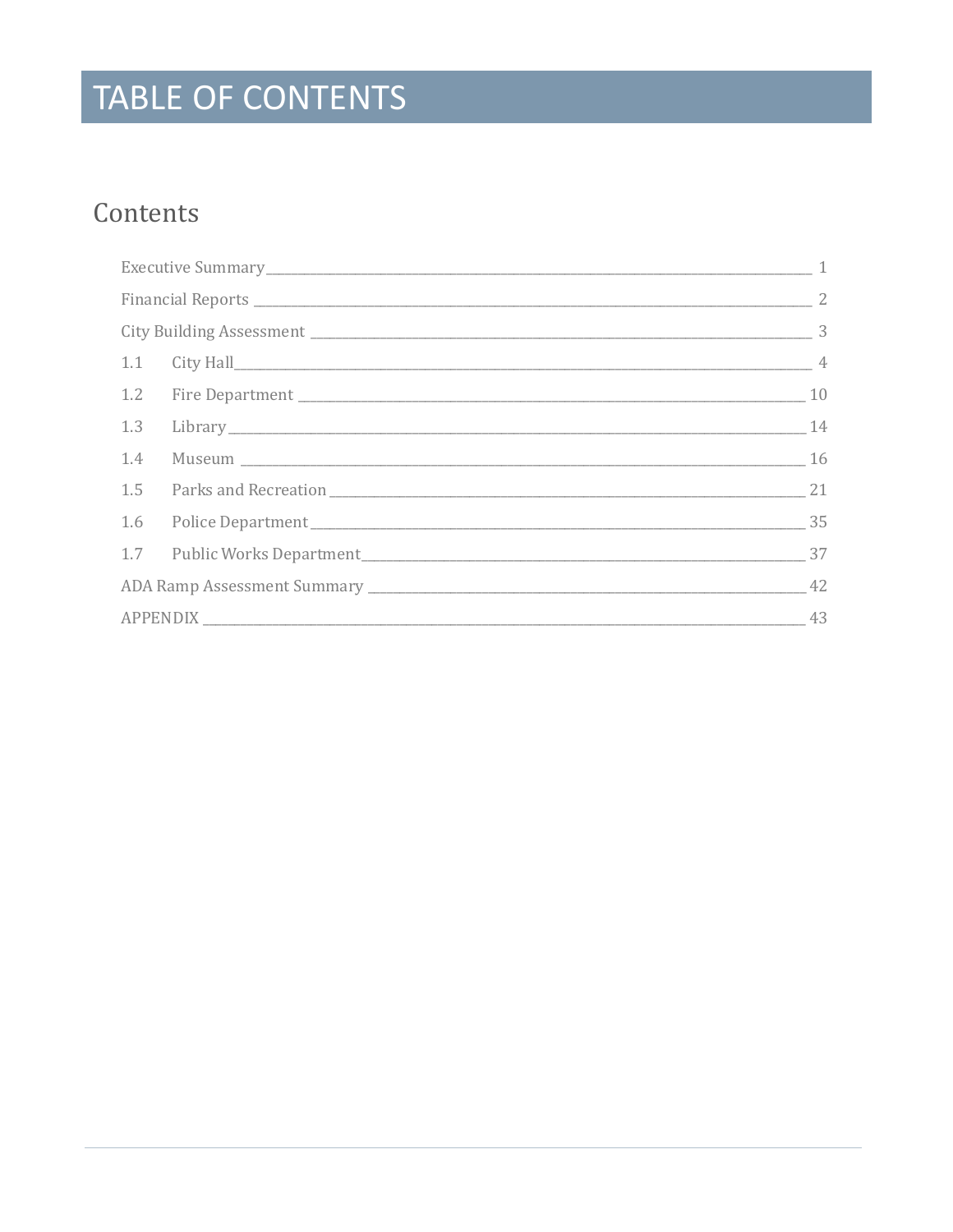

### **Executive Summary**

#### STRATEGIC HIGHLIGHTS

A coordinated effort between city staff, volunteers and the local media contributed to the success of this ADA Self-assessment. Through this exercise, the City has a more complete inventory and awareness of our buildings, sidewalk ramps, and parking compliance, which will help us move forward in making the necessary changes and updates that are needed.

The majority of the Building assessments were completed by Michael Gibson, a retired engineer who specialized in ADA compliance.

The new water treatment plant (WTP) was built and completed within the last year and is in compliance with the latest requirements. The WTP facility is not included in this self-assessment report.

#### FINANCIAL AND BUDGET SUMMARY

Each year the City of Anacortes allocates funding to capital projects in order to comply with the 2010 ADA Standards for Accessible Design and Washington State Building Code. Examples to this funding would include sidewalks, curbs and major building modifications.

Each department head within the city has received their self-assessment report and include funding in their maintenance budgets to make the necessary changes to comply with the ADA Standards. Examples of these updates would include covering sink piping, adjusting the heights on mirrors, dispensers and any other adjustment that can be done with minimum or no funding.

#### RESOLUTIONS/POLICIES

The following resolutions relate to the Americans with Disabilities Act (ADA). Copies are provided in (Appendix A)

- Resolution #1196 & #1221 Resolution adopting a grievance procedure in compliance with the American's with Disabilities Act (ADA) in conjunction with the City's Personnel policy.
- Resolution #1250 This resolution supersedes the above two resolutions regarding grievances relating to the City's Personnel policy.
- Resolution #1255 Resolution relating to services contracts with Sound Access in 1993 to assist in the City of Anacortes on its ADA Transition Plan and Evaluation.
- Resolution  $#1276$  Resolution changing wording in the Personnel policy.
- Personnel Policy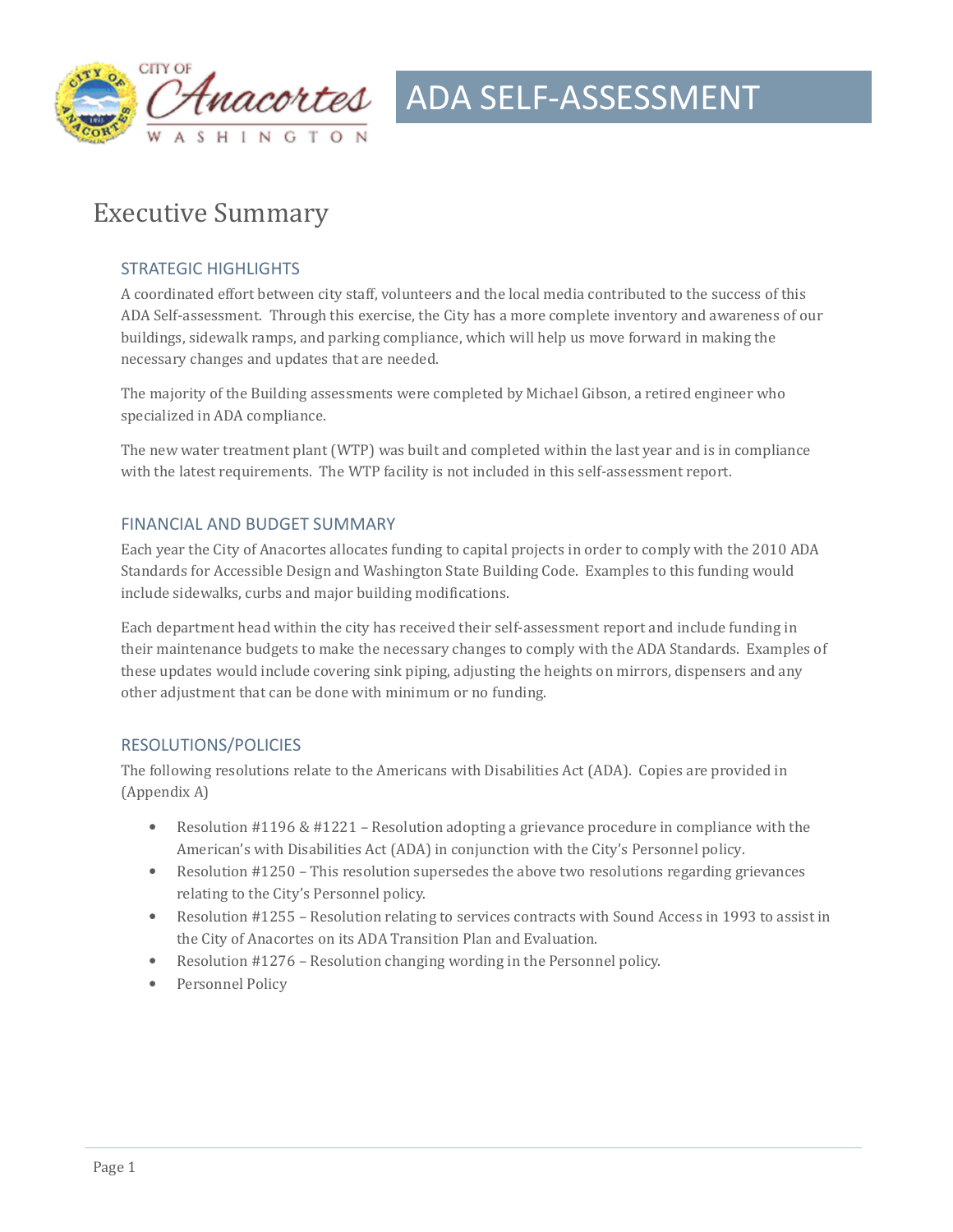

### Financial Reports

#### BUDGET

- Capital Projects ADA funding for sidewalk, ramp and building modifications will come out of the annual funding for ADA improvements.
- Maintenance Funding ADA funding for updates requiring little or no monetary value which could include, pipe coverings, mirror or dispenser height adjustments, identifying signs and adjustments.

#### REQUIREMENT BY DEPARTMENT

Each department has a copy of their ADA Self-Assessment report. With these reports the Department Heads can see what is in compliance and a detail of the improvements needed. Also included in this report is a detail by department on the improvements that are needed in order for that facility to be in compliance. The ADA Building Assessment summary is located as (Appendix B).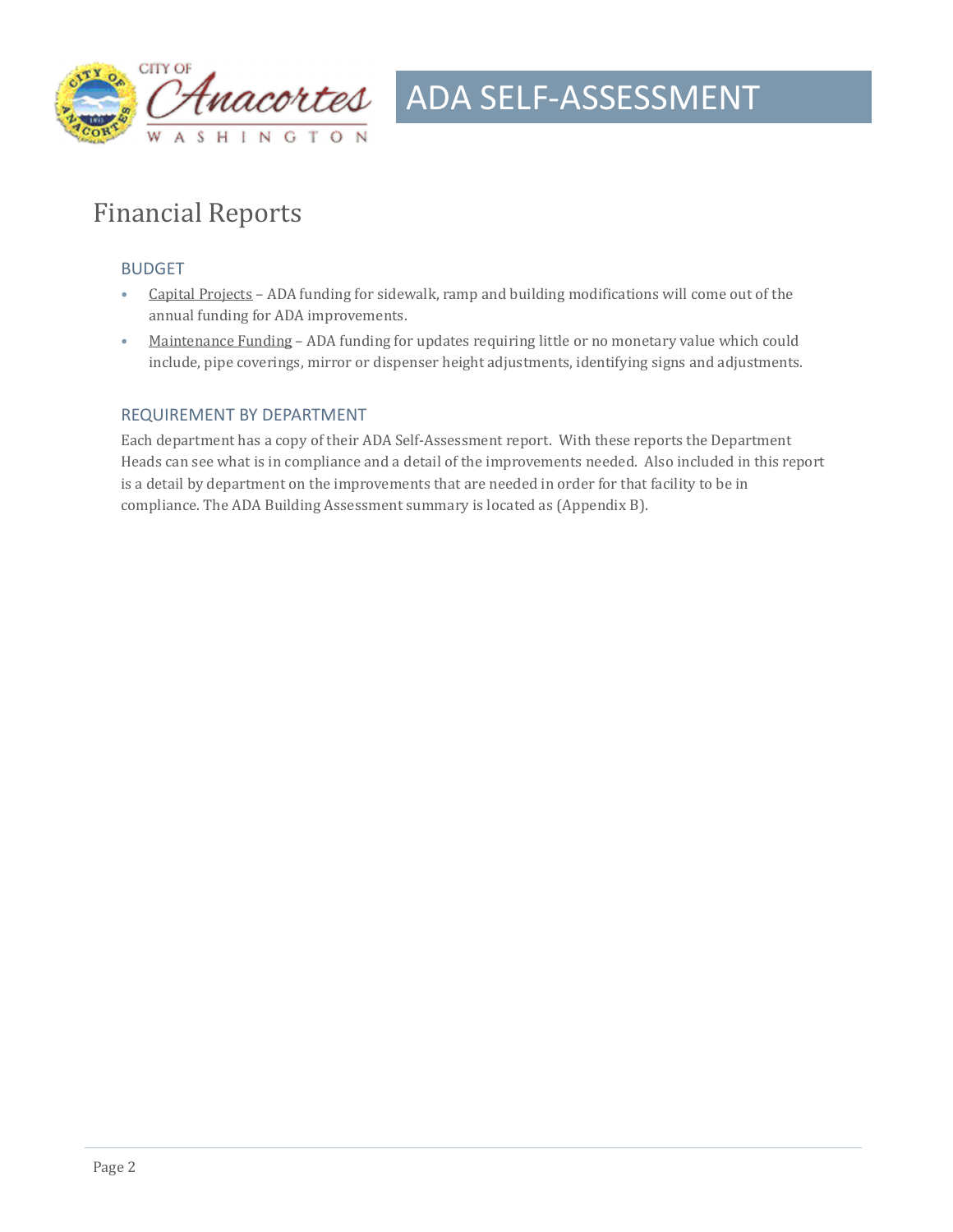

### City Building Assessment

The Washington State Accessibility Checklist, created by the Northwest ADA Center, was used to assess the City of Anacortes buildings and structures. (Appendix  $C$ ) the checklist is divided into 4 categories; Priority 1 - Parking, Priority 2 - Accessible Approach and Entrance, Priority  $3 -$  Access to Goods and Services, Priority  $4 -$  Restrooms. Included in this section are assessments for the following locations and departments:

- City Hall
- Fire Department
- Library
- Museum
- Parks & Recreation
- Police Department
- Public Works Department
	- o Operations
	- o Wastewater Treatment Plant

With the exception of the Fire and Police departments, all of the assessments were done by one volunteer, Mike Gibson, who is a retired engineer, specializing in ADA compliance. Using one volunteer allows for continuity in the information reviewed, received and contributed for this report.

Total volunteer hours to assess the locations above were 36.5 hours.

Photos taken during the building assessments can be found in (Appending F). These photos show the areas that need to be improved and updated.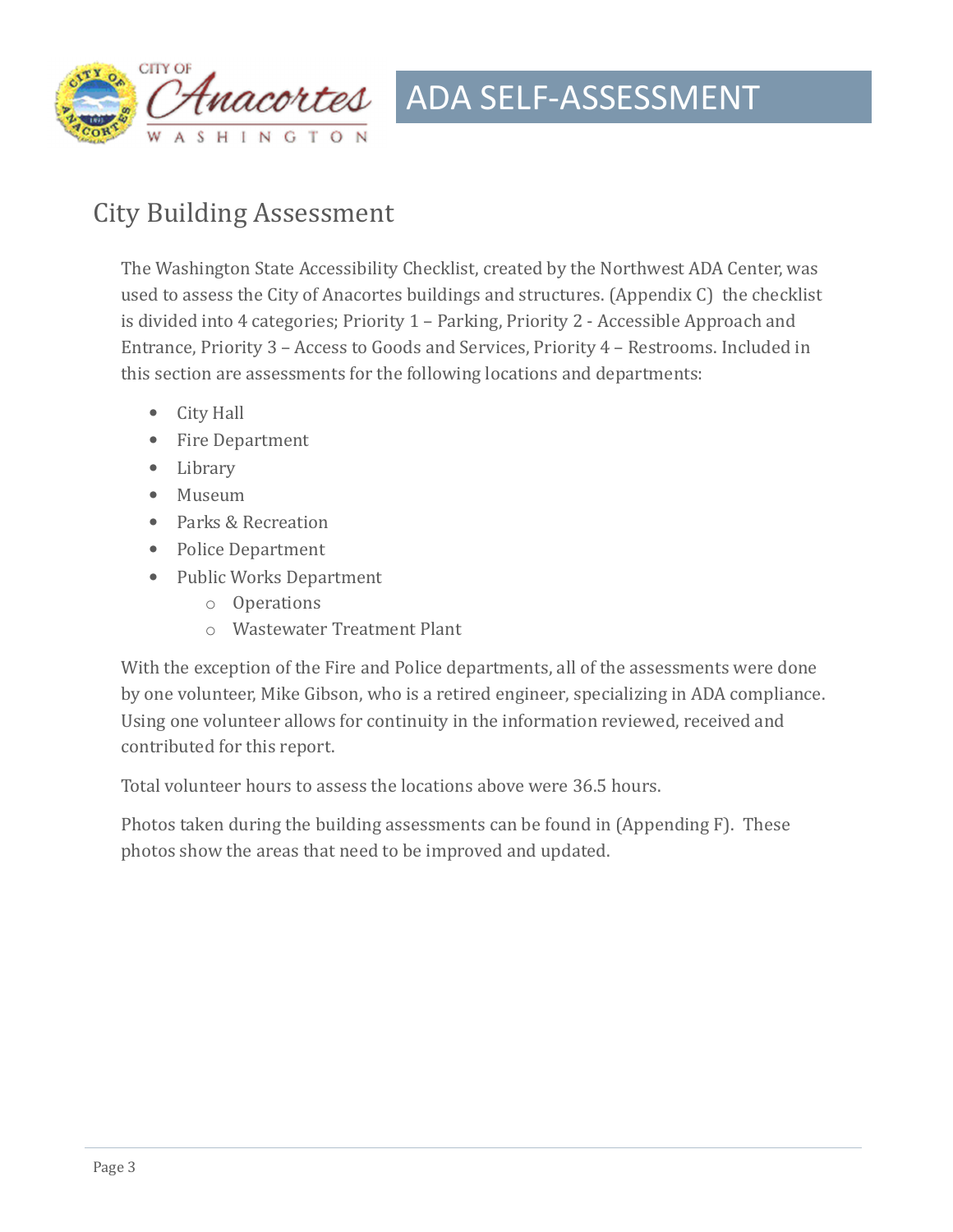

### 1.1 City Hall

#### A. FIRST FLOOR – BASEMENT

#### **Brief Description**

City Hall was originally built in 1915 with upgrades made in 1926. A City Hall retrofit planned for 2017-2018 includes: \$650,000 for preparation of construction documents for structural seismic retrofit of City Hall; \$3.7-million for a combined seismic and fire protection retrofit; and \$810,000 for the installation of an act ire protection system.

#### **Assessment Report**

The assessment was performed by Mike Gibson, retired engineer who specialized in ADA compliance. The assessment was completed on May 12, 2016, and took approximately 2.25 hours.

#### In Compliance –

Parking and Access will be addressed in the Second Floor report.

Access to Goods and Services (Interior) – Doors, maneuvering clearance, door handle height, thresholds, aisle width and turning spaces were all in compliance. Table placement, seating distribution, table height and legroom were also in compliance. There are no protruding objects on the interior of the facility.

Public Restrooms – Restroom identification and entrances ways are in compliance, the turning space and sink height in the men's restroom is in compliance and the grab bars, flush controls and toilet stall dispensers for both men and women's restrooms are in compliance. Stall doors are in compliance.

#### Not in Compliance –

Access to Goods and Services (Interior) – Signs for permanent rooms are not posted, currently being used for Boys and Girls Club. Door openings are over the 5 pound or less force to open; door hardware is not in compliance.

Public Restrooms – Turning space in the women's restroom is 48" which is under the 60" minimum. The knee clearance in the women's restroom is 26", just under the 27" clearance from the bottom. Neither restroom had protective covering over the pipes. Faucet controls for both restrooms are not in compliance and the mirrors are hung at 48", maximum hanging height is 40" from the floor. Dispensers are hung at 50 (women's) and 53 (men's); maximum height is 48". Toilet seat height and distance from the wall is not in compliance. Should be  $17 - 19$ " from the floor, both men's and women's toilet seat are at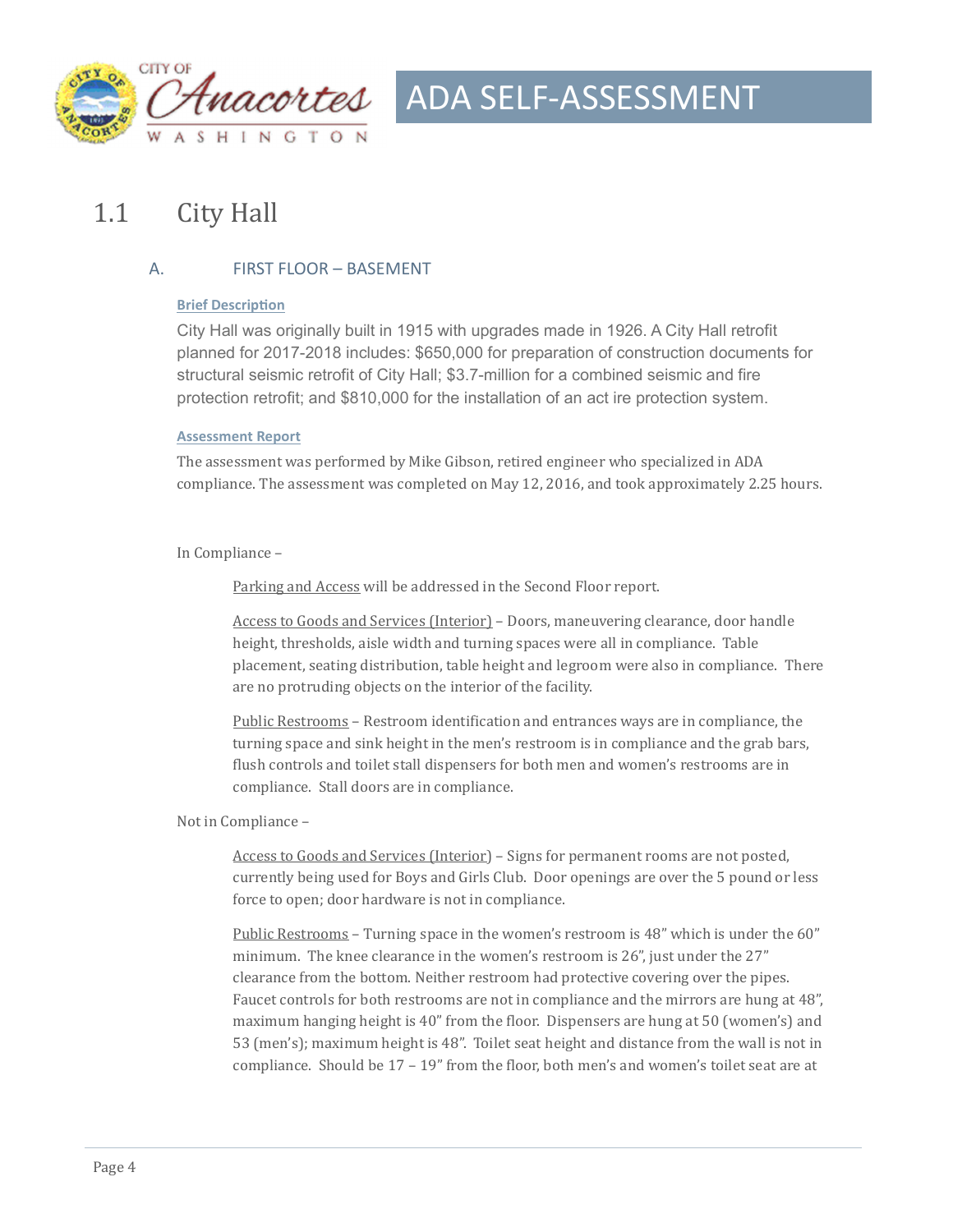

15". Wheelchair accessible stall size is less than the minimum width of 60". The back of the urinal fixture is under the  $13\frac{1}{2}$  minimum from the face of the rim.

Recommendations -

 $1.1A.1r$  – Add signs for permanent rooms and spaces.

1.1A.2r – Adjust the door hinges on entrance door by the elevator not to exceed 5 lbs.

 $1.1A.3r$  – Restructure the restroom so turning space meets the minimum radius of 60".

1.1A.4r – Add protective covering over sink's piping in both restrooms.

1.1A.5r – Change the faucet controls to lever handles.

1.1A.6r – Adjust the mirrors to hang lower to bottom of mirror is no more than  $40^{\circ}$  from the floor.

1.1A.7 $r$  – Adjust the dispensers so maximum height is 48" from the floor.

 $1.1A.8r$  – Toilet seats are 2' too low. This is a common problem with most of the facilities.

1.1A.9r – Back of urinal fixture is  $1 \frac{1}{2}$ " to low from the face of the rim. Needs to meet the  $13 \frac{1}{2}$ " minimum.

#### B. SECOND FLOOR – MAIN AND COUNCIL CHAMBERS

#### **Assessment Report**

The assessment was performed by Mike Gibson, retired engineer who specialized in ADA compliance. The assessment was completed on May 11, 2016, and took approximately 1.25 hours.

In Compliance -

Parking - Facility parking, number of accessible spaces and space location are in compliance. Space width and access isle are in compliance.

Accessible Approach and Entrance – Ground and floor surfaces along with the changes in surface level are in compliance. Doorway width and maneuvering clearance are in compliance. Door opening push plate is powered operated and in compliance. Door hardware and thresholds are in compliance.

Access to Goods and Services (Interior) – Doors in public spaces, maneuvering clearance and door opening force are in compliance. Aisle width and product reach is in compliance. There are no protruding objects and turning spaces are in compliance. Hall call buttons and entrance labels for the elevator are in compliance. The emergency control button, and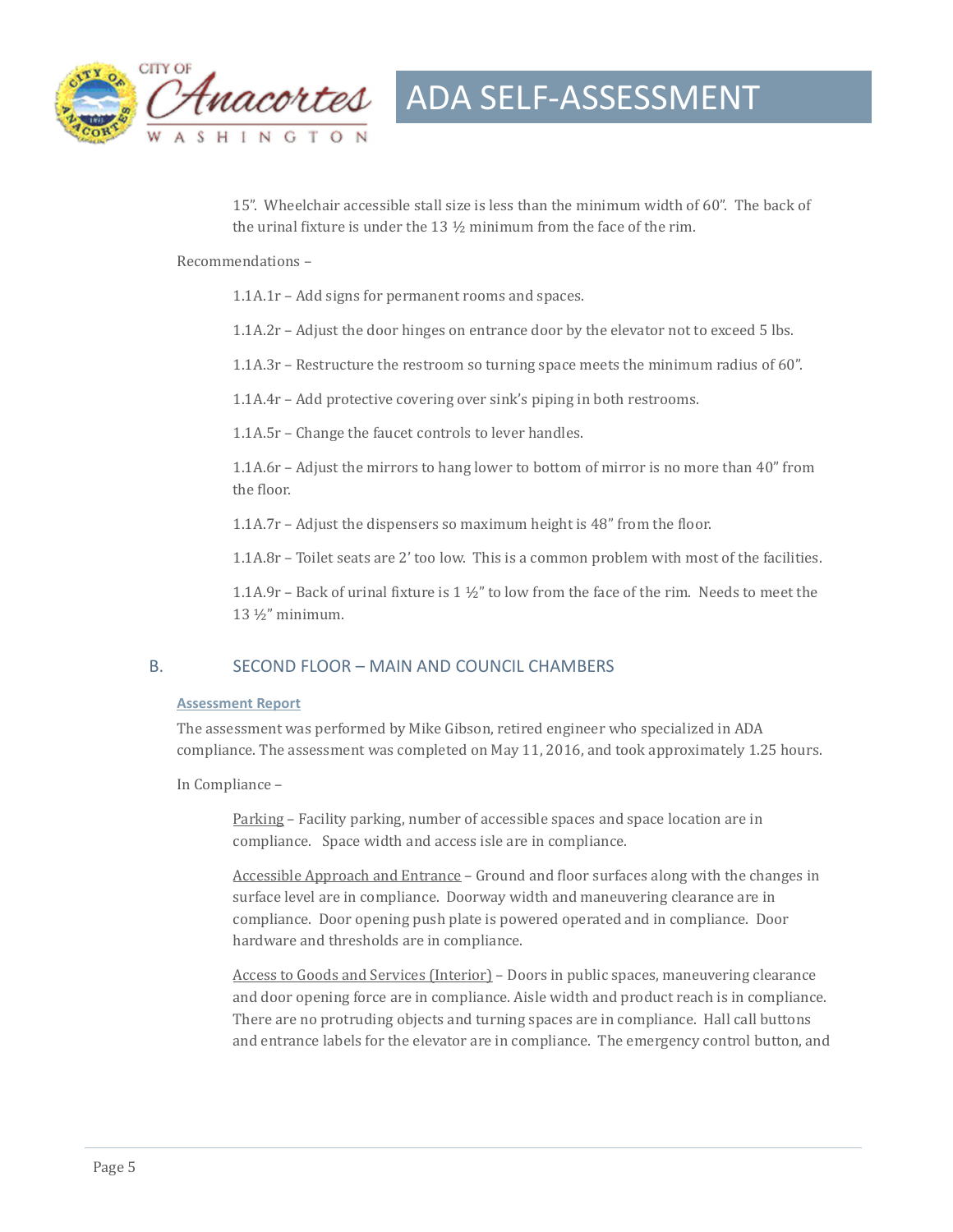

visual prompts are in compliance. Water fountains are in compliance. There are no public restrooms on this floor.

Not in Compliance -

Parking – the handicap parking sign is under the minimum of 5' from the ground. The sign is 48". There is no Van accessible spaces designated.

Accessible Approach and Entrance (Exterior) – Walkway cross slope exceeds allowable slope. 

Access to Goods and Services (interior) – Permanent rooms and spaces signage are not in compliance. Elevator signal identification (no audio), elevator car dimensions, leveling, gaps, and controls are not in compliance. There is no emergency communication in the elevator nor signage available in the elevator.

Recommendations -

1.1B.1 $r$  - Raise the sign by one foot to be in compliance.

 $1.1B.2r$  – Update the north handicap parking space as a Van accessible place and add van sign. 

1.1B.3r – Level the sidewalk to meet the  $2\%$  maximum cross slope.

1.1B.4r - Add signage to meeting rooms and offices.

#### C. THIRD FLOOR SPLIT– COUNCIL CHAMBERS

#### **Assessment Report**

The assessment was performed by Mike Gibson, retired engineer who specialized in ADA compliance. The assessment was completed on May 11, 2016, and took approximately 1 1/2 hours.

In Compliance -

Access to Goods and Services (Interior) – Doors to public spaces, maneuvering clearance, signs for permanent rooms and spaces (Women's Restroom), door handle height, thresholds, aisle width and reach of products and turning spaces are in compliance. Table placement and seating, table height and legroom are in compliance and there are no protruding objects. The Ramp slope, landings, handrails (with the exception of the horizontal extension).

<u>Public Restrooms</u> – Women's restroom sign, men's restroom entrance, turning space are in compliance. Sink height and clear floor space are in compliance. The restroom mirrors, grab bars, flush controls are in compliance.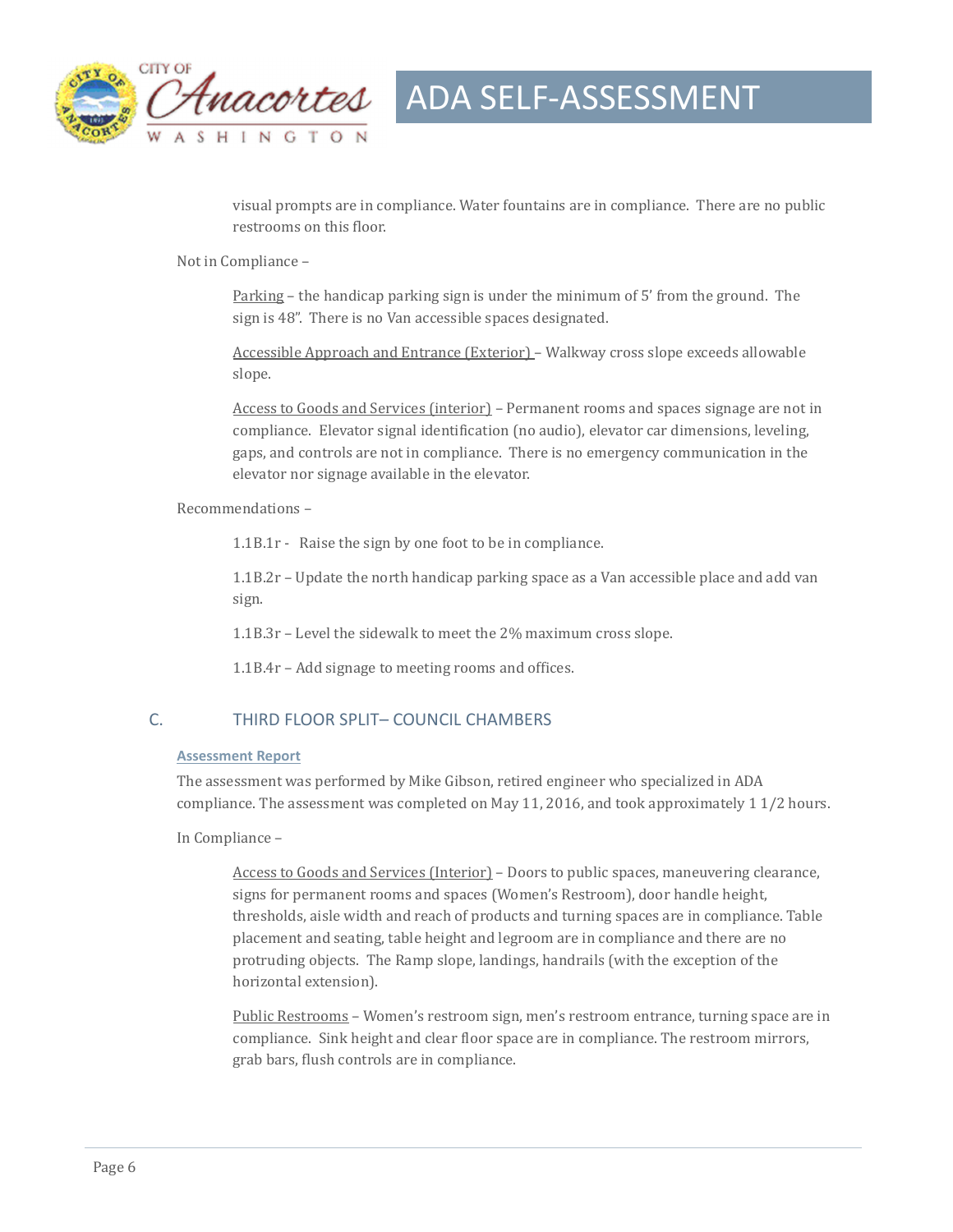

#### Not in Compliance -

Access to Goods and Services - Door opening force is 10 pounds to open; needs to be 5 pounds or less. The platform edge of the ramp is unprotected. An extension to the rail is needed that goes beyond the top and bottom landing by 12 inches.

Restrooms – Sign needs to be made for Men's restroom area, the doors for both restrooms need to be adjusted to a pull weight of 5 pounds or less to open. Currently both exceed 10 pounds to pull open. Turning radius in women's restroom is 50  $\frac{1}{2}$  inches, the minimum turning radius requirement is 60 inches. There are no protective coverings for the pipes under the sinks. Faucet controls are not in compliance, need to be lever so easy to turn on and off. Dispensers in restrooms exceed the height of 48 inches. They are currently 52 and 53 inches. Toilet seats are lower than the minimum height of 17-19 inches, the current height is  $14$  1/5 inches. The distance from the side wall is less than the minimum distance of 16 inches, current distance is 15  $\frac{1}{2}$  inches (men's) and 14  $\frac{1}{2}$  inches (women's). Neither restroom has the proper space for a wheelchair to maneuver within the restroom stall. The minimum is 59 inches, current maneuvering width space is 51  $\frac{1}{2}$  inches for the men's restroom and 53  $\frac{3}{4}$  inches for the women's restroom. The distance between the urinal fixtures in the men's restroom and face of the rim is 12 inches. The minimum distance is 13 \% inches.

Recommendations -

1.1C.1 $r$  – Adjust the hinges so opening is reduced to 5 pounds.

 $1.1C.2r$  – Add an edge to ramp so wheelchairs cannot roll off of ramp and those with canes or crutches can feel the edge when maneuvering on the ramp.

1.1C.3r – Add an extension to the rail so there is support  $12$  inches beyond the landing point. 

1.1C.4r – Put up proper signage for men's restroom.

1.1C.5r - Adjust the hinges so pull weight is 5 pounds or less.

 $1.1C.6r$  – Possibly make restroom an open room without the stall or when updating City Hall include reconfiguration of both men's and women's restrooms.

 $1.1C.7r$  – Add protective coverings over the pipes under the sink.

1.1C.8r – Change faucet controls to levers or pulls.

1.1C.9r – Lower the dispensers to a height of  $48$ " maximum.

 $1.1C.10r -$  If possible to adjust height with pedestal or replace toilets with those in compliance. The distance between the wall and toilet in the men's restroom is off by  $\frac{1}{2}$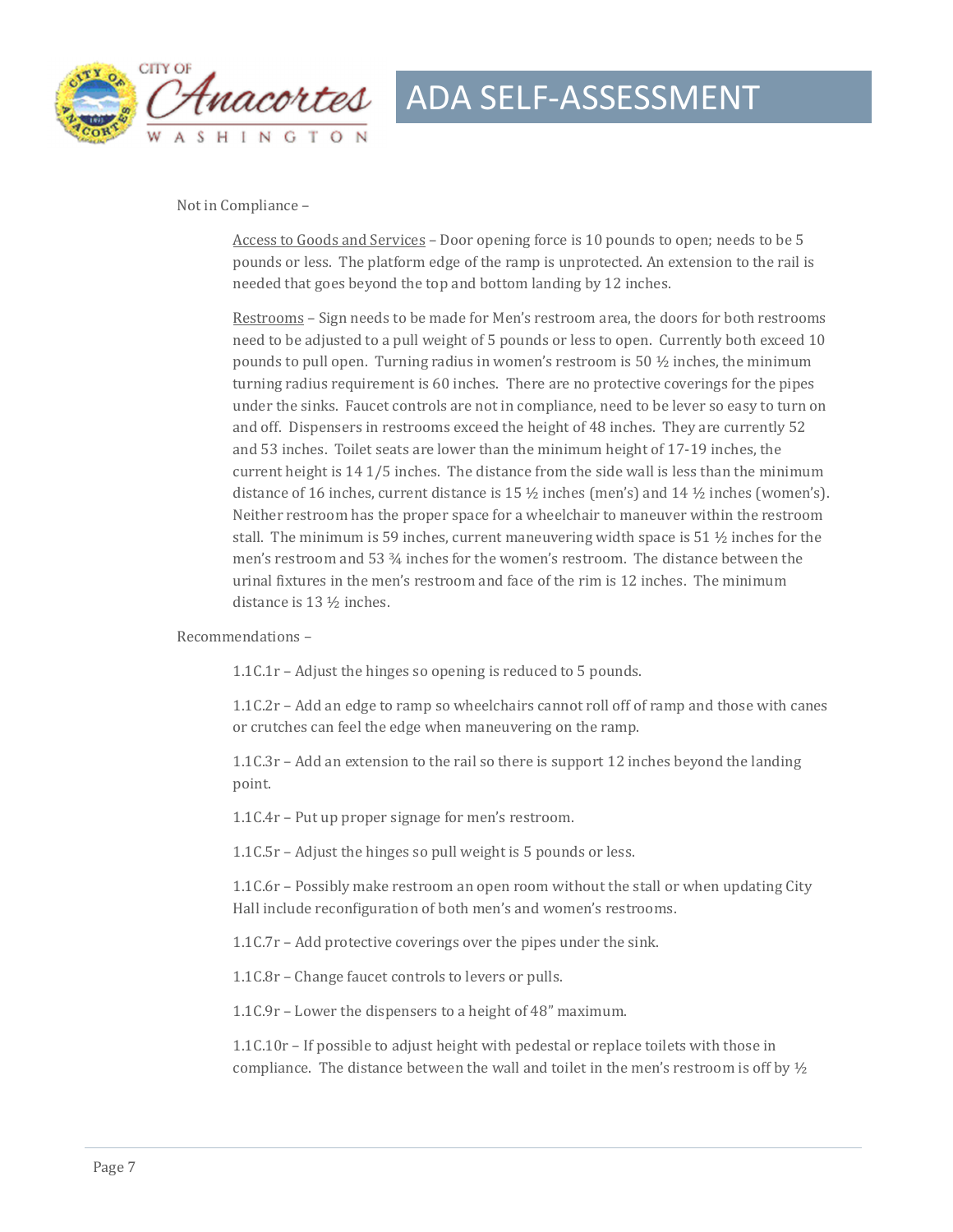

inch and women's is off by 1  $\frac{1}{2}$  inches. Possibly include in a reconfiguration and/or rebuild of restrooms.

 $1.1C.11r -$  Will need to be included in a reconfiguration and/or rebuild of restrooms if wheelchair access is listed.

 $1.1C.12r$  – Possibly include in a reconfiguration and/or rebuild of the restrooms.

#### D. THIRD FLOOR SPLIT– EXECUTIVE, ENGINEERING, BUILDING AND PLANNING

#### **Assessment Report**

The assessment was performed by Mike Gibson, retired engineer who specialized in ADA compliance. The assessment was completed on May 11, 2016, and took approximately 1  $\frac{1}{2}$  hours.

In Compliance -

Access to Goods and Services (Interior) – The doors, maneuvering clearance, door opening force, door handles, thresholds and aisle width are in compliance. Turning spaces and water fountain is in compliance.

Public Restrooms - Restroom identification, turning space, sink height and cleared floor space, and mirror height are in compliance. Grab bars, flush control and dispensers for men's restroom are in compliance. Women's restroom entrance is in compliance.

Not in Compliance -

Access to Goods and Services (Interior) - Permanent signs for rooms and spaces are not in compliance. Door hardware needs to be changed to pulls, loops or push plates.

Public Restrooms - Mems restroom entrance maneuvering clearance is 48 inches, the minimum clearance should be 54 inches. There are no protective pipe coverings under the restroom sinks. Total knee space under sink is less than the required minimum of 11 inches, men's is 2  $\frac{1}{2}$  inches and women's is 1  $\frac{1}{2}$  inches of knee space. Faucet controls are not the required hand lever, push button or electronic control (automatic). Dispensers in the men's restroom are higher than the maximum height of 48 inches (highest control or operable part) Toilet seat height is lower than the minimum distance (17-19 inches) from the floor; men's toilets are 16  $\frac{1}{2}$  inches and women's toilets are 15  $\frac{1}{2}$  inches from the floor. Stall size (minimum depth 56 inches), and door openings does not meet the 32 inch maneuvering clearance for a wheelchair.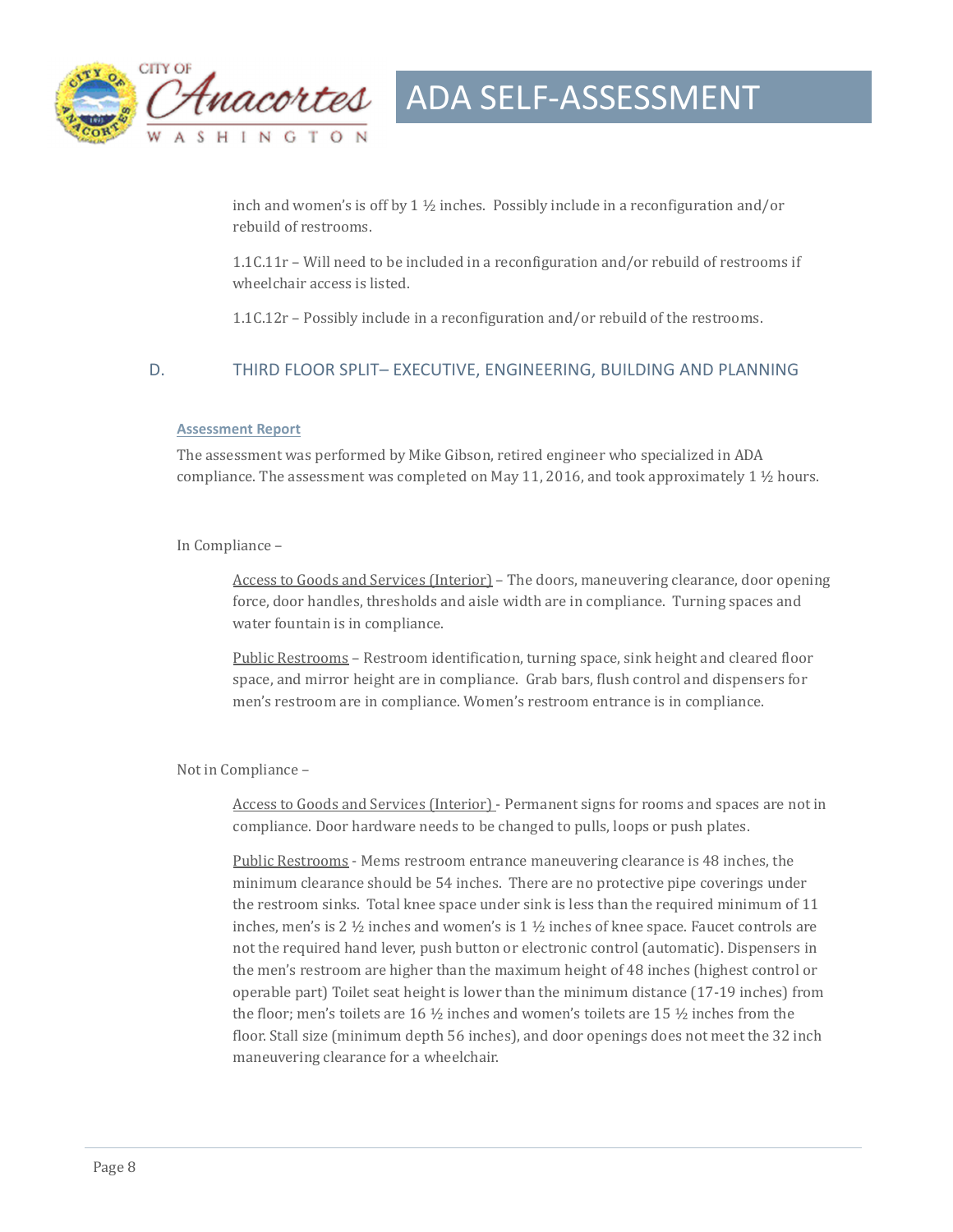

Recommendations -

 $1.1D.1r$  – Add signs for rooms and spaces.

1.1D.2r - Change handles that are not pulls, loops or push plates.

1.1D.3r - Will need to be included in a reconfiguration and/or rebuild of restrooms if wheelchair access is listed. Applies to stall sizes, wheelchair maneuvering into and within the restroom space and urinal dimensions.

1.1D.4r - Add protective pipe covering to restroom sinks.

1.1D.5r - Change sink faucet handles to be levers, push button or electronic control.

1.1D.6r - Lower the dispensers in the men's restroom so they do not exceed the maximum height of 48 inches.

1.1D.7r - Possibly include in a reconfiguration and/or rebuild of the restrooms.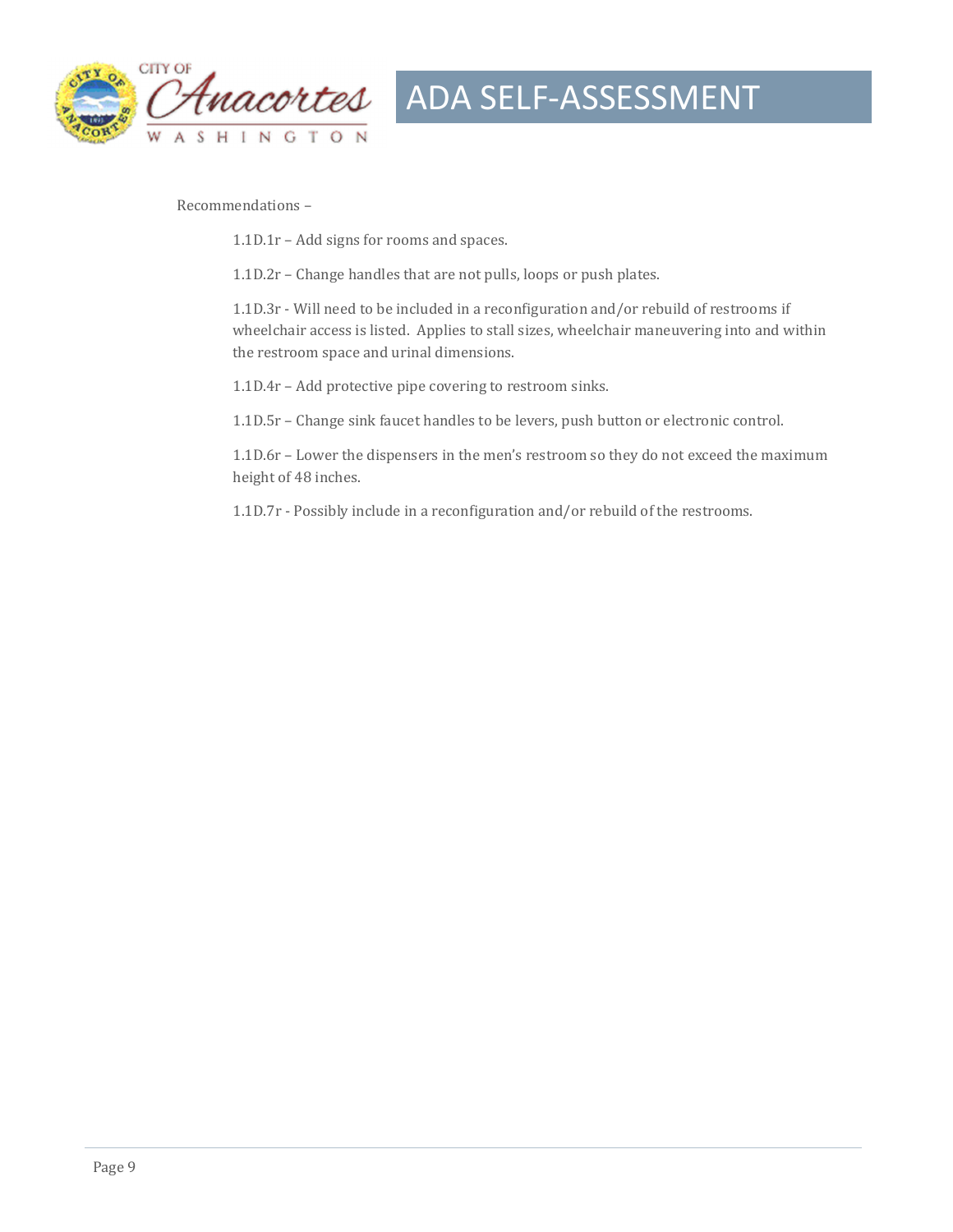

### 1.2 Fire Department

#### A. 13<sup>TH</sup> STREET FIRE STATION

#### **Brief Description**

There are three fire stations in Anacortes, two are staffed 24 hours every day and the third is staffed for 12 hours. The HVAC system consists of 4 gas furnaces and 5 heat pumps. Fire station 1, located at 1013 13<sup>th</sup> Street, was built in 1992.

#### **Assessment Report**

The assessment was performed by Chuck Tidrington, Fire Fighter. The assessment was completed on April 20, 2016, and took approximately 2 hours.

#### In Compliance -

Parking – designated parking spaces, number of accessible spaces, space location, and curb ramps are in compliance.

Accessible Approach & Entrance (exterior) – Ground and floor surfaces, level, and slopes are in compliance. Accessible entrance has a minimum clear opening. Door opening force, door hardware, thresholds and circulations spaces are in compliance.

Access to goods and services (interior) – Doors, maneuvering clearance, door opening force, handle height, hardware, thresholds, aisle width and turning spaces are in compliance. Elevator call buttons, entrance labels, and raised characters/braille, car dimensions and signal identification are in compliance. Elevator leveling, floor gap, protective re-opening, car controls, position indicators and emergency communication are in compliance.

Public Restrooms – Room identification, entrances, turning spaces, sink heights, protective pipe coverings, sink clear floor space, faucet controls, restroom mirror, and dispensers are in compliance. Toilet seat height, grab bars, flush controls and dispensers are in compliance. 

Not in Compliance -

Parking  $-$  Space location of accessible parking spaces exceed 2% Slope. Identification & dimensions of car parking signage is under the minimum of 5' from the ground, no striping on access aisle.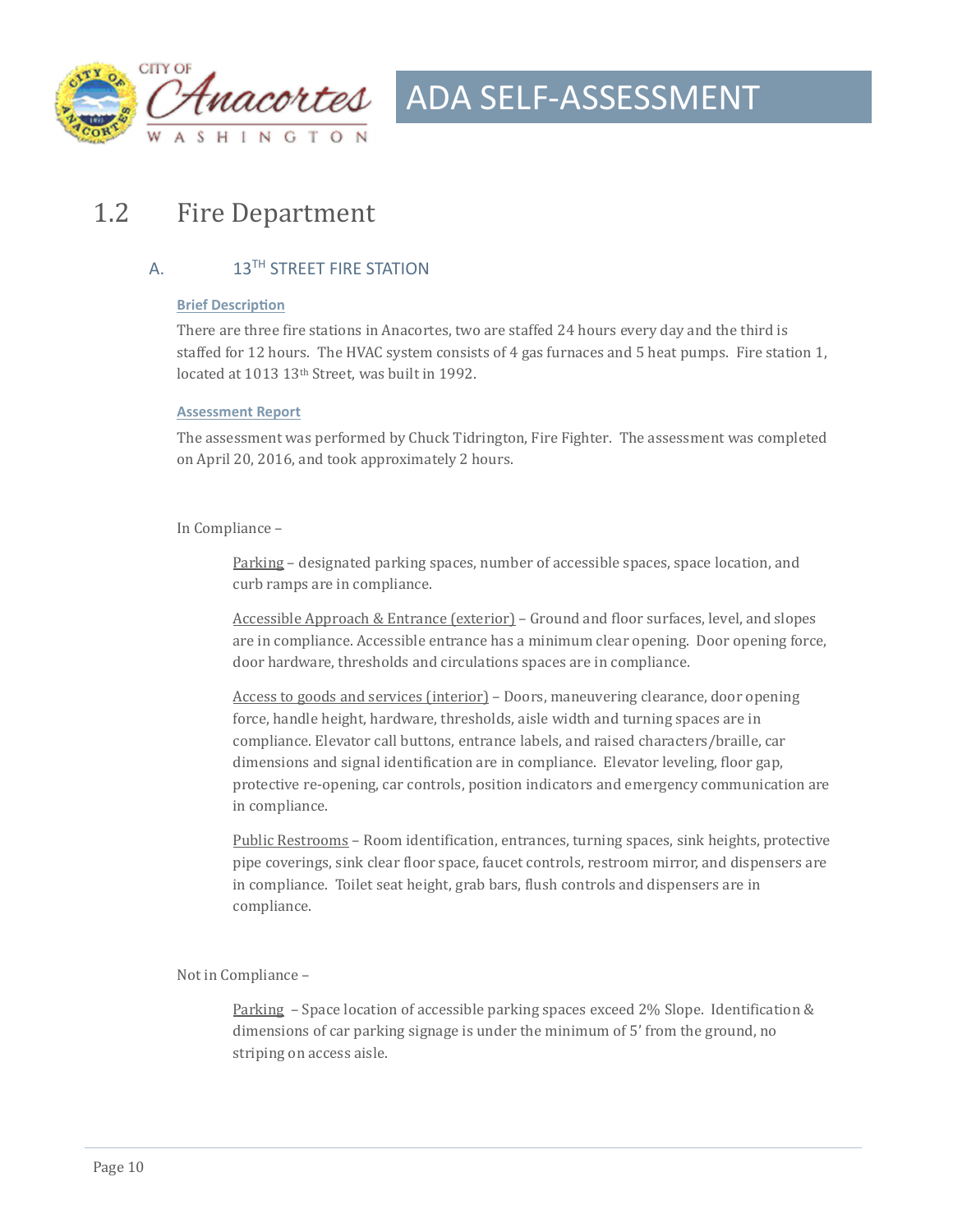

Accessible Approach & Entrance (exterior) – Landing should be 5', actual is  $4'9''$ . Ramps do not have protective edges. Doorway and Maneuvering clearance does not meet the  $60x60$ minimum. 

Access to goods and Services (interior) – Signs for permanent rooms and spaces are not in compliance. 

Public Restrooms – Single Occupant toilet rooms do not meet the minimum 60" from the side wall, actual is 54".

Recommendations -

1.2.1r – level parking space so slope is  $2\%$  or less.

 $1.2.2r$  – Raise signage and stripe access isle.

1.2.3r – Increase assessable approach landing by  $3''$  to comply with the  $5'$  minimum.

 $1.2.4r$  – Add protective edge to ramps.

 $1.2.5r$  – Adjust doorway width and landing to comply with the  $60'x60'$  minimum, current is 51". 

1.2.6r – Add braille signs for permanent rooms and spaces.

1.2.7r – Increase distance of toilet from side wall to be a minimum of 60".

#### B. MOLLY ROAD FIRE STATION

#### **Brief Description**

Fire Station 2 is located at 9029 Molly Road, Suite A. It was built in 2010.

#### **Assessment Report**

The assessment was performed by Chuck Tidrington, Fire Fighter. The assessment was completed on April 20, 2016, and took approximately 1 hours.

In Compliance –

Parking – This station is also a training facility for the firefighters; there is no public parking at this facility and no assessable parking.

Accessible Approach and Entrance (Exterior Routes) - The ground and floor surfaces are level, stable and slip-resistant. Changes in surface lever fall within the maximum ¼ inch change in vertical elevation. The widths and slopes in the walkways are the proper dimensions. The doorway width and maneuvering clearance are within the required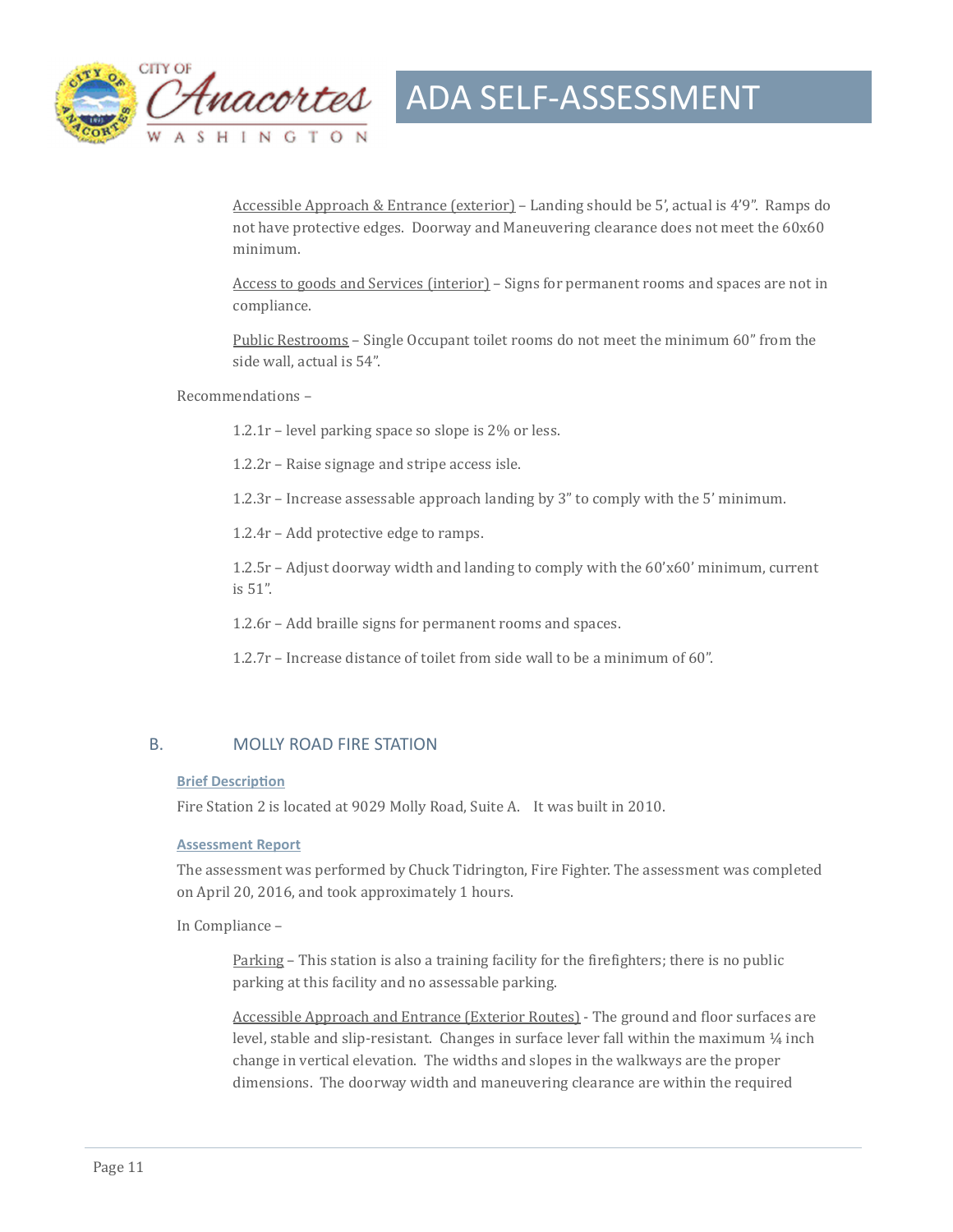

space needed to enter and maneuver with a wheelchair. Door Opening force is within the 10 pound maximum. Door handles are within the minimum and maximum heights. There are no protruding objects along the walkways and corridors.

Access to Goods and Services (Interior Routes and Spaces) – Signs are posted for permanent rooms and spaces. Door force to open and handle types and location are within the required pounds and distance from the floor. Isle widths are unobstructed and meet the minimum width of 36 inches. Turning space is adequate for wheelchairs or other mobility devices. There are no protruding objects along the pathways and corridors.

Restrooms - There are no public restrooms at this facility

Not in Compliance -

Parking – There are no assigned parking spaces designated as an accessible space with markings and signs.

Recommendations -

 $1.2B.1r - Although there is no public access to this facility, an assigned parking space to be$ designated as an accessible space with markings and a sign is recommended.

#### C. SUNSET AVENUE FIRE STATION

#### **Brief Description**

This Fire Station is located at 5209 Sunset Avenue. It was built in 1992.

#### **Assessment Report**

The assessment was performed by Chuck Tidrington, Fire Fighter. The assessment was completed on April 20, 2016, and took approximately 1 hours.

In Compliance –

Parking – There is an assigned parking spot with a sign located at this facility. The space location is the shortest possible route to the building and has an access isle with the 5 feet minimum dimensions.

Accessible Approach and Entrance (Exterior Routes) – The ground and floor surfaces on the accessible pathway are stable and slip resistant. The pathway is free of abrupt level changes and have the proper width and slopes. Doorway width and maneuvering clearance are within the required dimensions. There are no protruding objects along the pathway.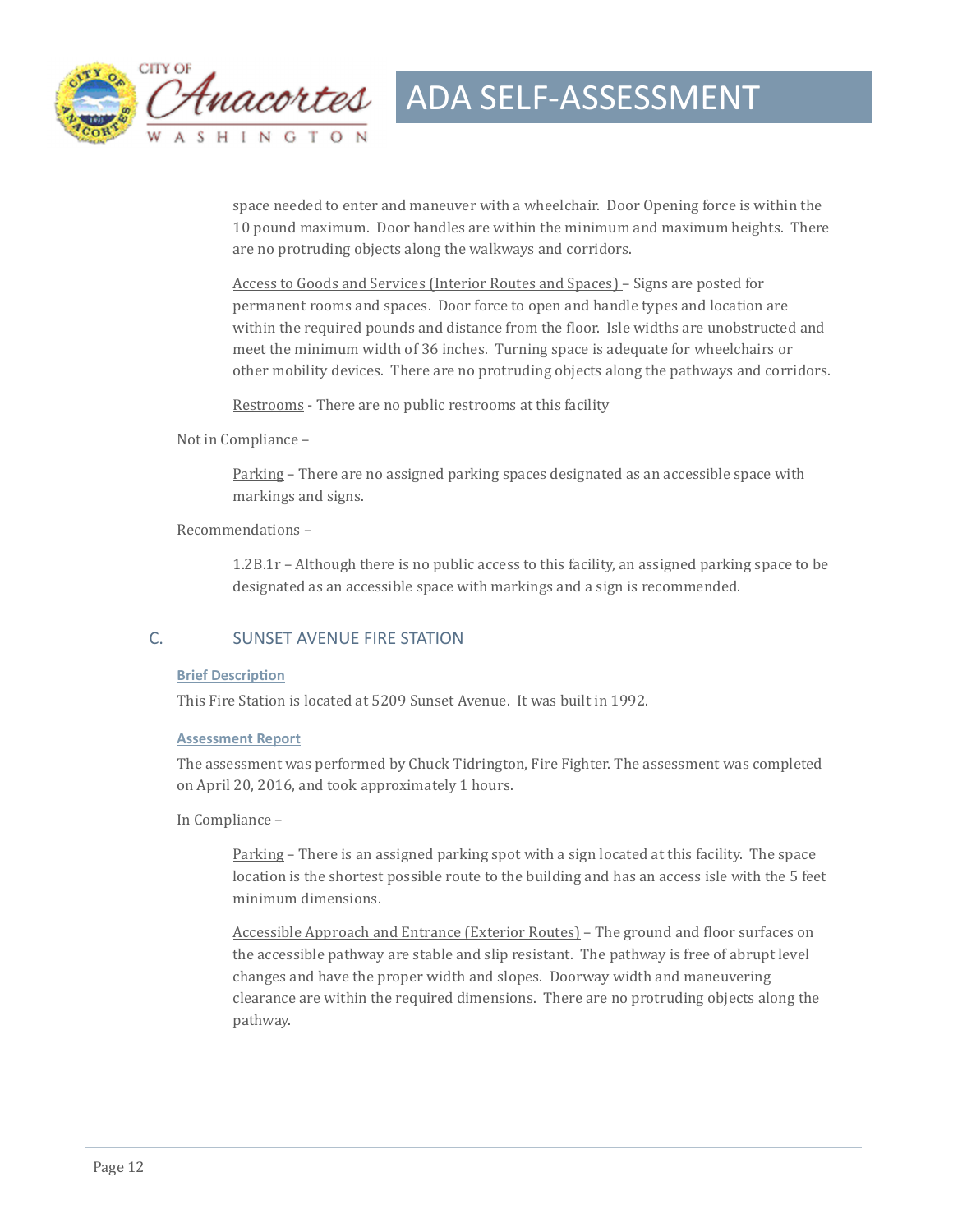

Access to Goods and Services (Interior Routes and Spaces) - Turning space within the halls and corridors have adequate turning space for wheelchairs and other mobility devises. There are no protruding objects in the hallways or corridors.

Public Restrooms – The public restrooms are properly identified and have a clear opening of at least 32 inches. The sink height, and distance from the wall are within the required dimensions. The knee clearance and pipe coverings are in compliance. Faucet controls are lever handles and the mirror height is no higher than 40 inches. Toilet seat height and distance from the wall are at the proper dimensions. Grab bars, flush controls and dispensers in the toilet stall are all in compliance. Turning radius within the accessible stall is 60 inches from the side wall.

Not in Compliance -

Parking - The accessible parking space is not level.

Recommendations – 

1.2C.1 $r$  – level out the accessible parking space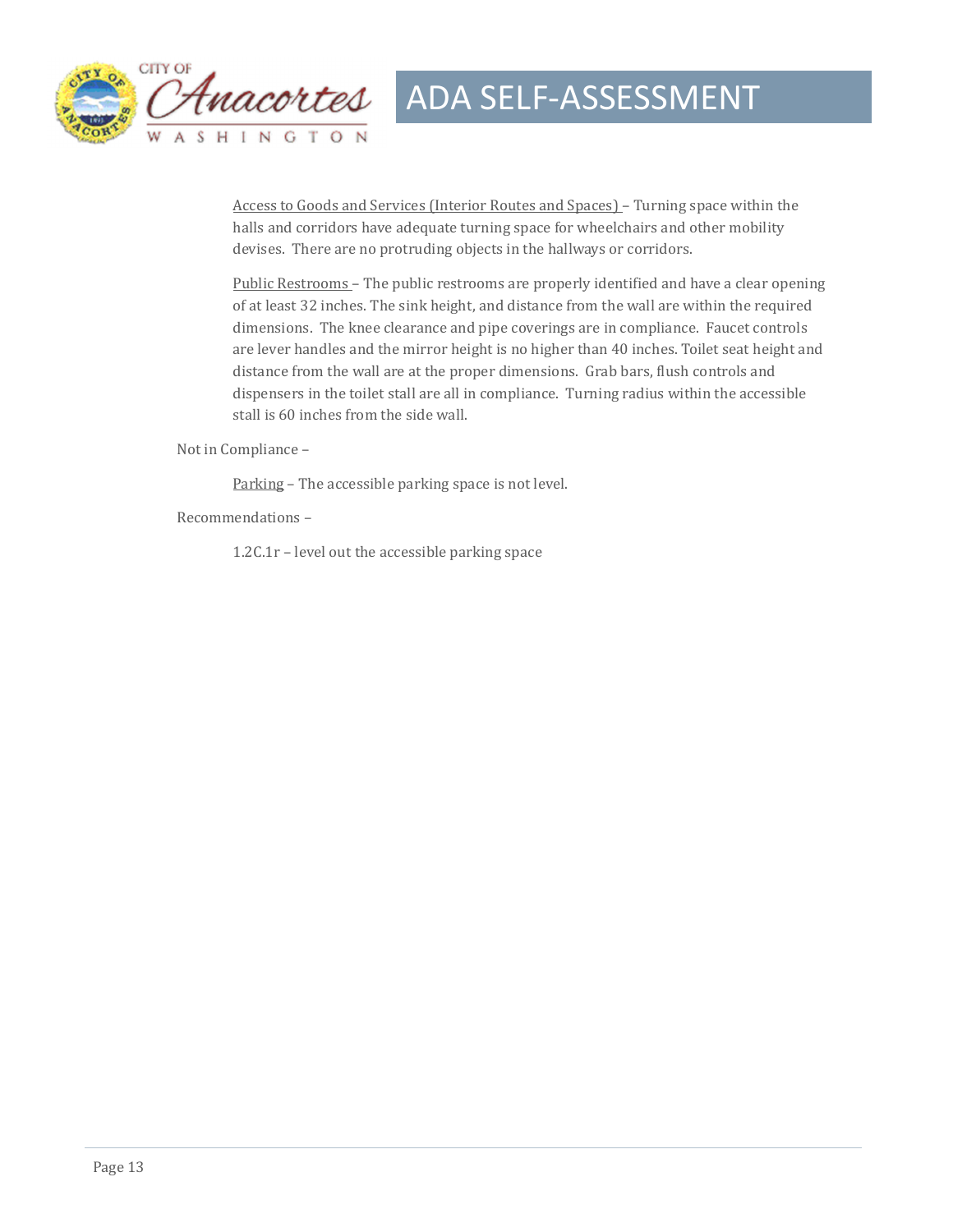

### 1.3 Library



**Brief Description** 

#### **Assessment Report**

The assessment was performed by Mike Gibson, retired engineer who specialized in ADA compliance. The assessment was completed on April 8, 2016, and took approximately 5 hours.

In Compliance –

Parking - The facility parking and number of accessible spaces along with the locations of the accessible parking spaces are in compliance. Identification and dimensions of car parking spaces, and Van Accessible Parking are in compliance. Curb ramps are provided where accessible routes cross over a curb.

The accessible approach and entrance ground and floor surfaces are stable; level surface and walk way widths and slopes are in compliance with the exception of the walkway at nose of accessible parking spaces. (see below). Landings and ramp handrails are in compliance with the exception of the extended handrail at the end of the ramp. Handrail shape and diameter are in compliance. Doorway width and maneuvering clearance, door opening force, door hardware and threshold are in compliance. There are no protruding objects and the minimum head clearance of 80".

Access to goods and services for interior spaces and routes, doors, maneuvering clearance, signs, door opening force, door handle height, hardware, thresholds and aisle width to reach products are in compliance. Assistance is available if something is unreachable. Elevator call buttons, entrance labels and audible sounds are in compliance, there are no visual lights/numbers. Although the elevator dimensions are not 80 inches deep, it falls within the alternate dimensions that are acceptable. The leveling, gap between elevator  $\&$ floor, protective re-opening device and car controls including emergency communications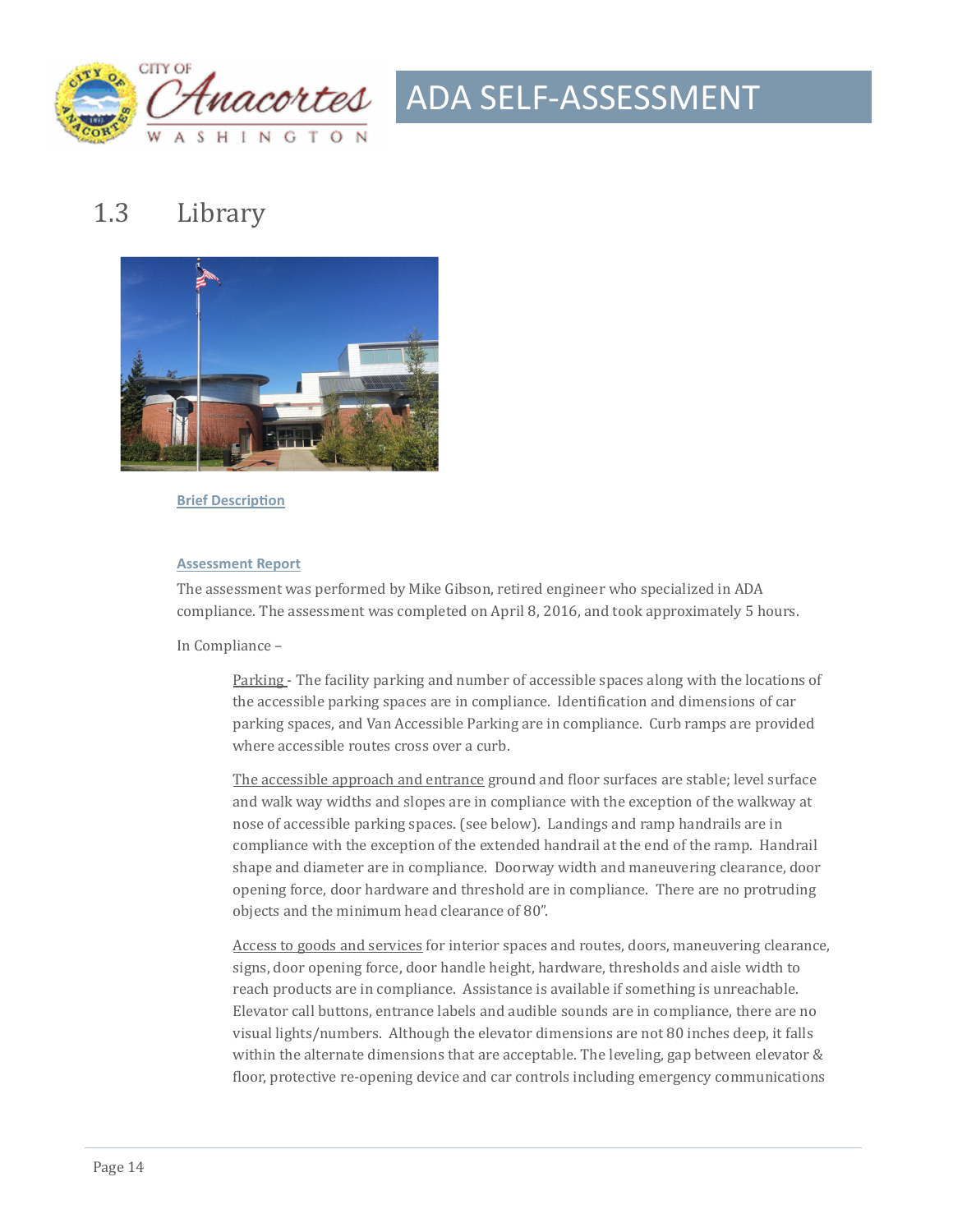

are in compliance. Water Fountains are in compliance and there are no automated Teller Machines. 

Public restroom signs identify accessible restrooms and include power operated push plate. Turning space, sink heights, protective pipe covering, floor clearance, faucets, mirror height and dispensers are all in compliance. Toilet seat heights are in compliance with the exception of the children's' restroom. Grab bars, flush controls, and dispensers are in compliance. Stall doors and urinals are in compliance.

#### Not in Compliance -

Parking - The surface accessible parking has a slope that exceeds the 2 % allowed.

Accessible Approach and Entrance - the walkway at the front of accessible parking spaces exceeds the 1:48 cross slope.

Exterior Ramp – The west entrance ramp exceeds the  $1:12$  (8.3%) slope, current slope is 9%. Handrail is less than the minimum 12" extended at top and bottom landings. Protective edges on ramps are not in compliance.

Access to Goods & Services - There are two items, reading stations, that protrude under 27" from the floor; first floor, is 19" and second floor is 5".

Public Restrooms - The wheelchair accessible stall in the men's restroom is slightly shorter than the minimum of 60", the actual stall is 59  $\frac{1}{2}$  inches. The single occupant toilet rooms (children's Library) is less than the minimum 60" from the wall. The actual 49  $\frac{1}{2}$ ". The restroom on the 2<sup>nd</sup> floor also is under the 60" minimum from the wall, actual is 44". Door swings into space required at toilet.

Recommendations -

1.3.1r – level the parking and access aisle so it does not to exceed a  $2\%$  slope.

 $1.3.2r$  – Level the walkway at the front of accessible parking spaces so it does not exceed a 1:48 slope. 

 $1.3.3r$  – Level the west entrance pathway to reflect an 8.3% slope or less; extend handrail to meet the 12" minimum. Protective edges on ramps.

1.3.4r – Adjust objects that protrude below the  $27$ " minimum from the floor.

1.3.5r – Adjust bathroom stalls to be able to accommodate a wheelchair, 60" minimum for the children's and  $2<sup>nd</sup>$  floor restrooms.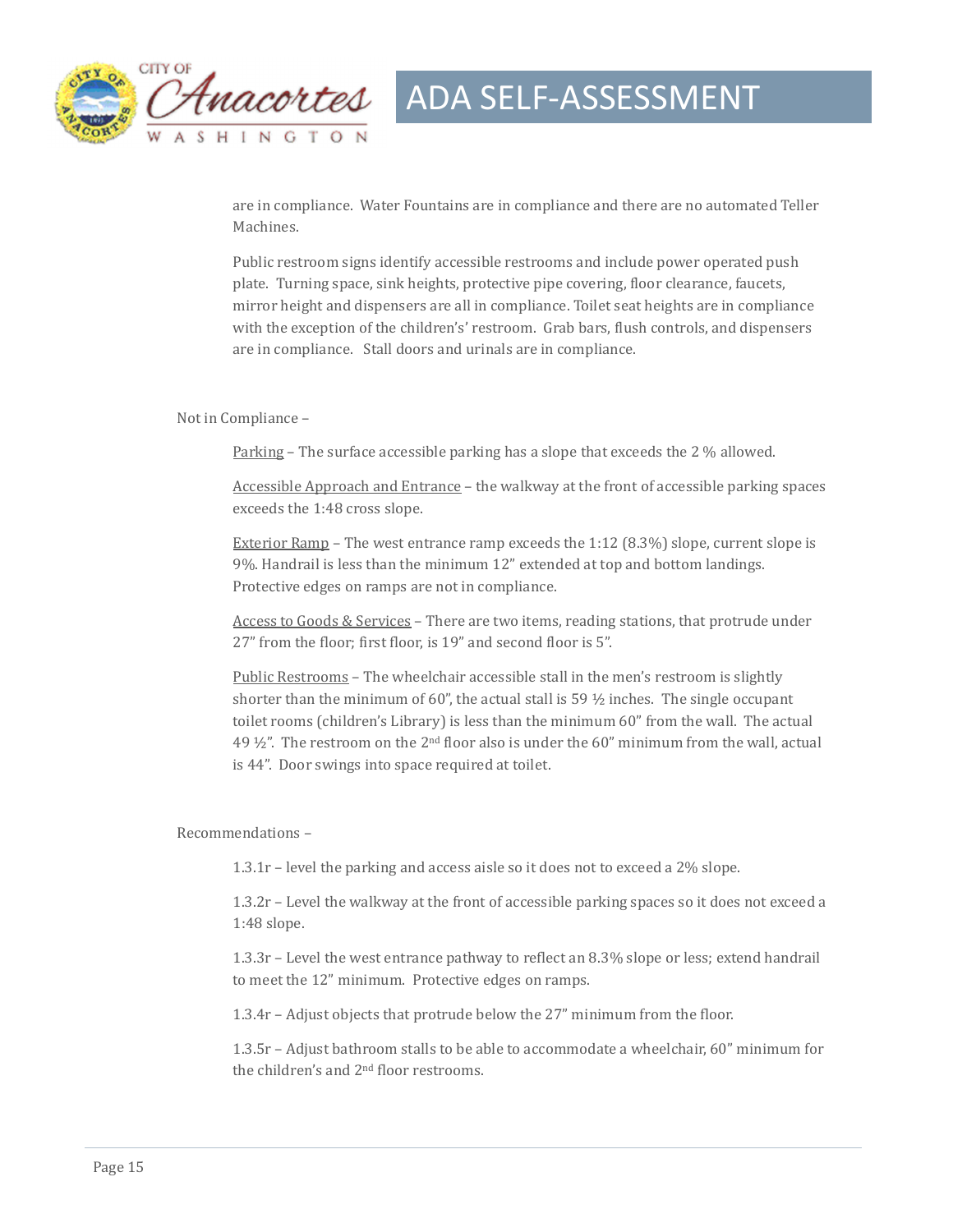

#### 1.4 Museum



#### A. MUSEUM –  $8^{TH}$  STREET

#### **Brief Description**

The Anacortes Museum was founded in 1958 and established at the Carnegie Library Building in 1968. 

Throughout the years, updates and changes have been made. At the time those changes were in compliance; with today's standards, there are recommendations from the report which are listed below. 

#### **Assessment Report**

The assessment was performed by Mike Gibson, retired engineer who specialized in ADA compliance. The assessment was completed on April 19, 2016, and took approximately 3 hours.

In Compliance -

Parking - The facility does provide designated parking spaces to be used by individuals with disabilities. The number of spaces meets the required spaces per total parking spaces. Parking Spaces are the minimum of 8 feet wide and have a minimum 5-foot aisle next to the car parking space.

Accessible Approach and Entrance - Walkways along accessible routes have minimum clearance of at least 36 inches. Lift has a clear opening of at least 32 inches and is free of protrusions and obstructions.

Access to Goods and Services - Signs for permanent rooms and spaces are in compliance. Door handle height is good, thresholds are  $\frac{1}{2}$ " or less, turning space for a wheelchair or other mobility devise are adequate. Aisle width and reach to products is within the 36 ". Table placements and heights are within the required limits; with unobstructed legroom. The lift requires assistance from the staff and only covers two floors, leveling at lift stop is within the  $\frac{1}{2}$  inch level with the floor. Gaps between elevator and floor are within the 1 1/4" maximum, control buttons are 48" or less, emergency buttons are at least 35" from the floor.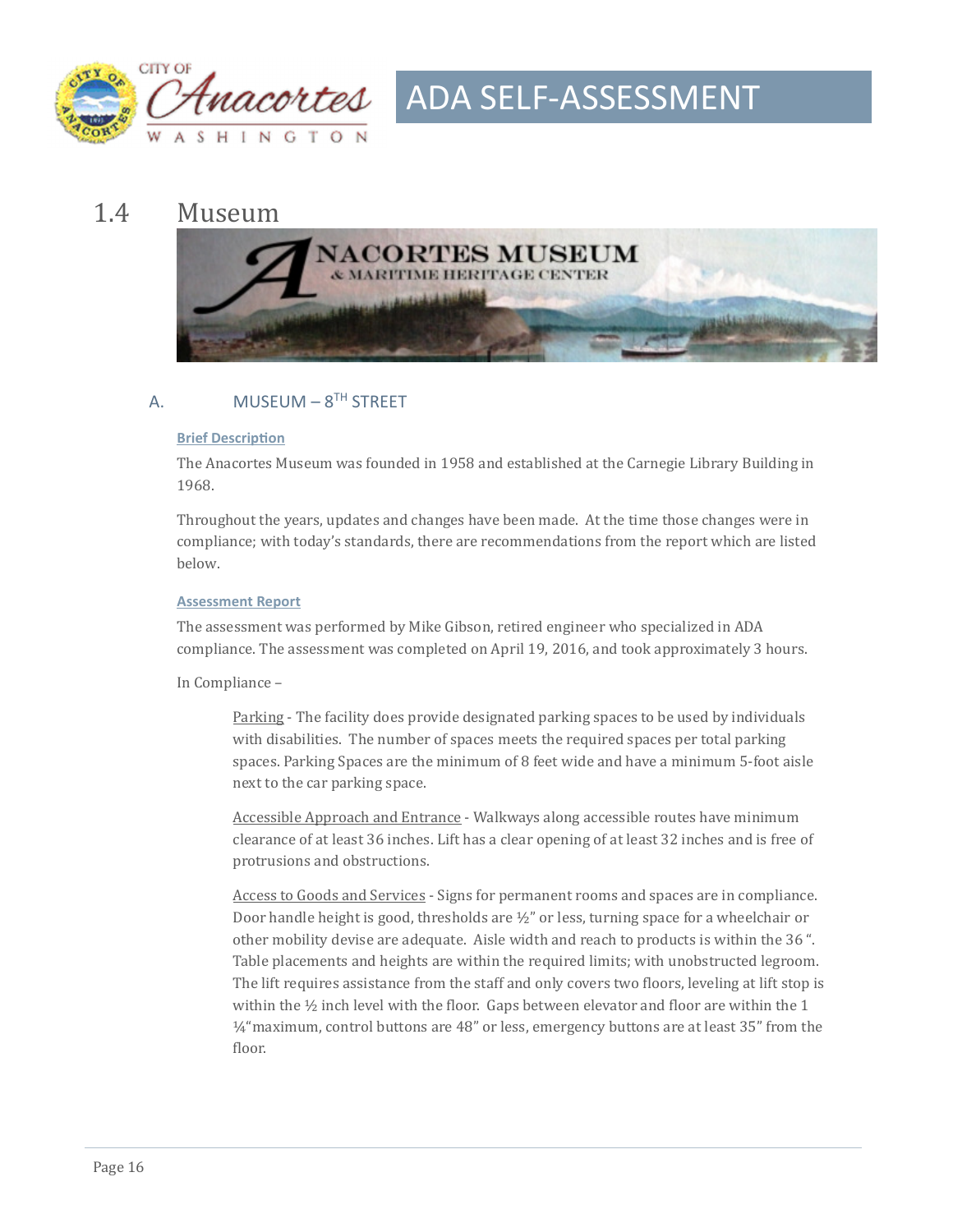

Public Restrooms - Restroom identification, turning space, sink heights, pipe coverings, floor space, Faucet controls and dispensers are in compliance. Toilet seat height and flush controls and toilet dispensers are in compliance

Not in Compliance -

Parking - Identification and Dimensions of Van Accessible Parking - The handicap parking space in the back of the museum could meet this requirement if it was marked as a Van Accessible Parking spot and the parking area is leveled. (note, this is a new requirement of the 2010 ADA Standards

Accessible Approach and Entrance (Exterior) – Pathway from handicap parking to entrance is not level and exceeds  $\frac{1}{4}$  inch in height. Pathways leading to the accessible entrance exceed the 1:48 cross slop. The area in front of accessible entrance is not level. Opening is 31" to basement and accessible toilet which is under the 32" minimum. Door does not have adequate clearance, 12", minimum is 18" for a wheelchair. Both the lift and interior door at the lift exceed a force of 10 pounds. Door knobs located in basement route to the restrooms. Threshold height is  $\frac{3}{4}$ " which is over the  $\frac{1}{2}$  maximum.

Access to Goods & Services (Interior) – When opening Interior doors do not have the minimum 32" clearance from obstructions. Doorways do not have adequate maneuvering clearance in front or to the side, only 12". Forward reach to products is over the  $54"$  and lower than maximum height of 9". (Elevator/Lift, Water Fountains and Automated Teller Machines) – Raised lettering/Braille signs need to be posted, at both the exterior and interior lift door jams are only  $12$ ", there is no door protection or reopening device when elevator entrance is obstructed or contacts a person. There are no signs inside the lift to indicate what floor the lift is on, there is no working communication in the lift in case of an emergency. 

Public Restrooms – Restroom entrance should be a minimum of 32", actual is 29  $1/4$ ", total depth of knee and tow clearance should be  $17$ ", actual is  $9$ "; mirror is too high, should be no more than 40"; Grab bars are not long enough, should be a minimum of 36", current bar is 27" long. The mounting height is too low; should be 33-36" currently 27". Floor space around toilet from the side wall should be  $60$ " current is  $49$ ", space from back wall should be 56" current is 54".

Recommendations -

 $1.4.1r$  – Level parking spots in the back of the museum, identify parking spot and handy cap sign with Van Accessibility parking.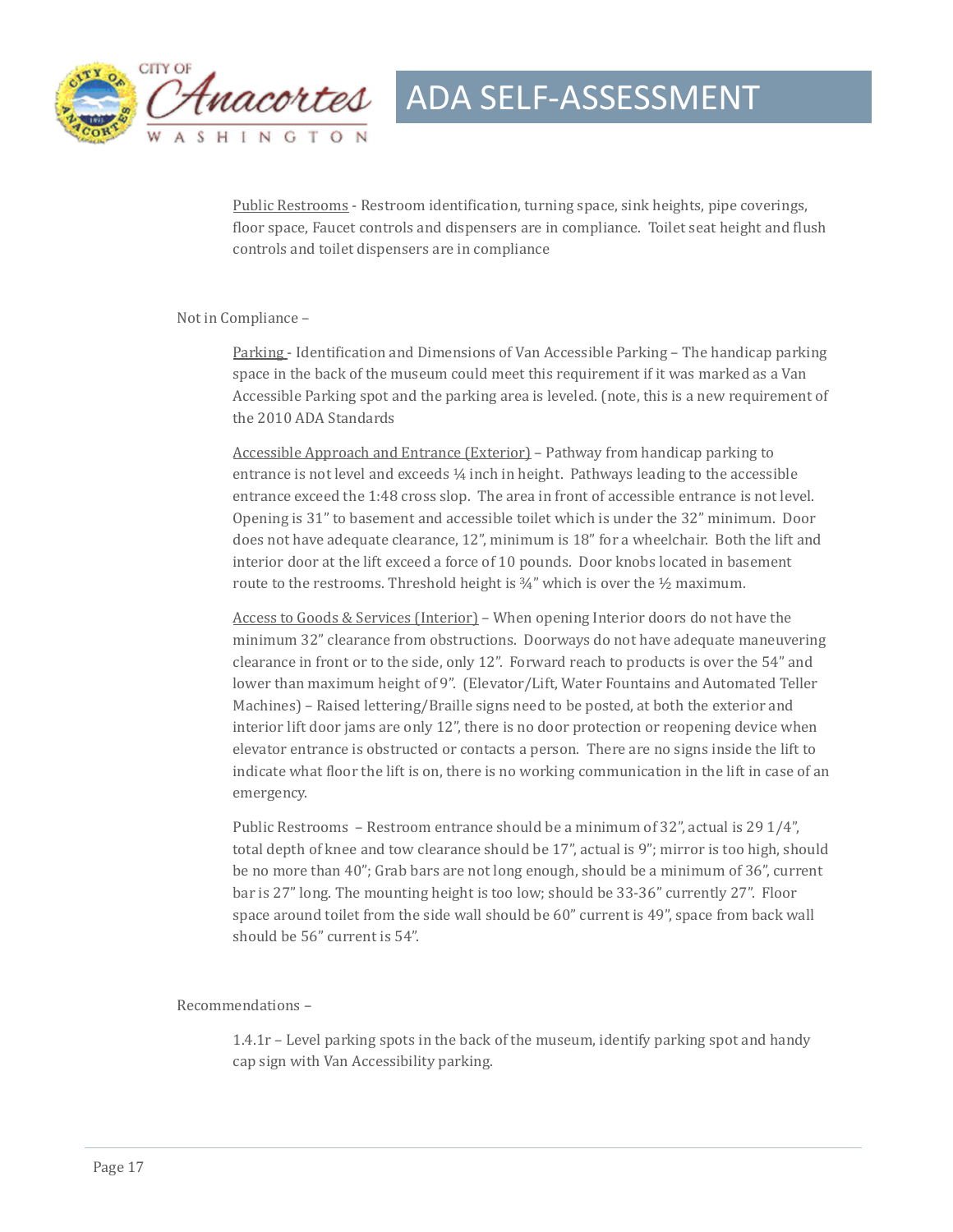

1.4.2r - Recommendation is to widen and level landing from parking area and a pathway from the back parking area.

 $1.4.3r$  – Recommendation is the have pathways leveled by raising the slabs.

 $1.4.4r$  – Level landing area, adjust opening in basement by one inch, adjust the door hinges of lift and interior door so as not to exceed 10 pounds. Replace door knobs with pulls. Bevel threshold.

 $1.4.5r$  – Move displays to allow 32 inch clearing when opening interior doors. Move products within the reaching maximum and minimum. Current height 72" and maximum is 54", minimum height is currently 2" and minimum height 9".

1.4.6r – Add signs to include raised lettering or braille, add a protective re-opening device; add emergency communication in the lift.

 $1.4.7r - As$  entrance to restroom is not a load bearing wall, suggest widening the entry to restroom. Move shelving in restroom to clear floor space, lower mirror by  $3\frac{1}{3}$ ", replace grab bars with longer bars.

#### B. W.T. PRESTON

#### **Brief Description**

In 1983, following a successful bid, the City acquired the National Historic Landmark vessel, the W.T. Preston as part of the Anacortes Museum. In 2005, the Maritime Heritage Center opened to interpret the history of the W.T. Preston and the two boats that preceded it.

#### **Assessment Report**

The assessment was performed by Mike Gibson, retired engineer who specialized in ADA compliance. The assessment was completed on June 7, 2016, and took approximately 1.5 hours.

#### In Compliance –

Parking – The facility does provide parking spaces to be used by individuals with disabilities; there are enough accessible parking spaces and the space location and width is in compliance. There is a Van Accessible parking sign that is identified. There are curb ramps provided and comply with the proper slope. The ground and floor surfaces are stable, firm, smooth and slip resistant. There are clear widths and slopes for walkways. The landings of the ramps are level and have the minimum turning space of 5x5 feet. The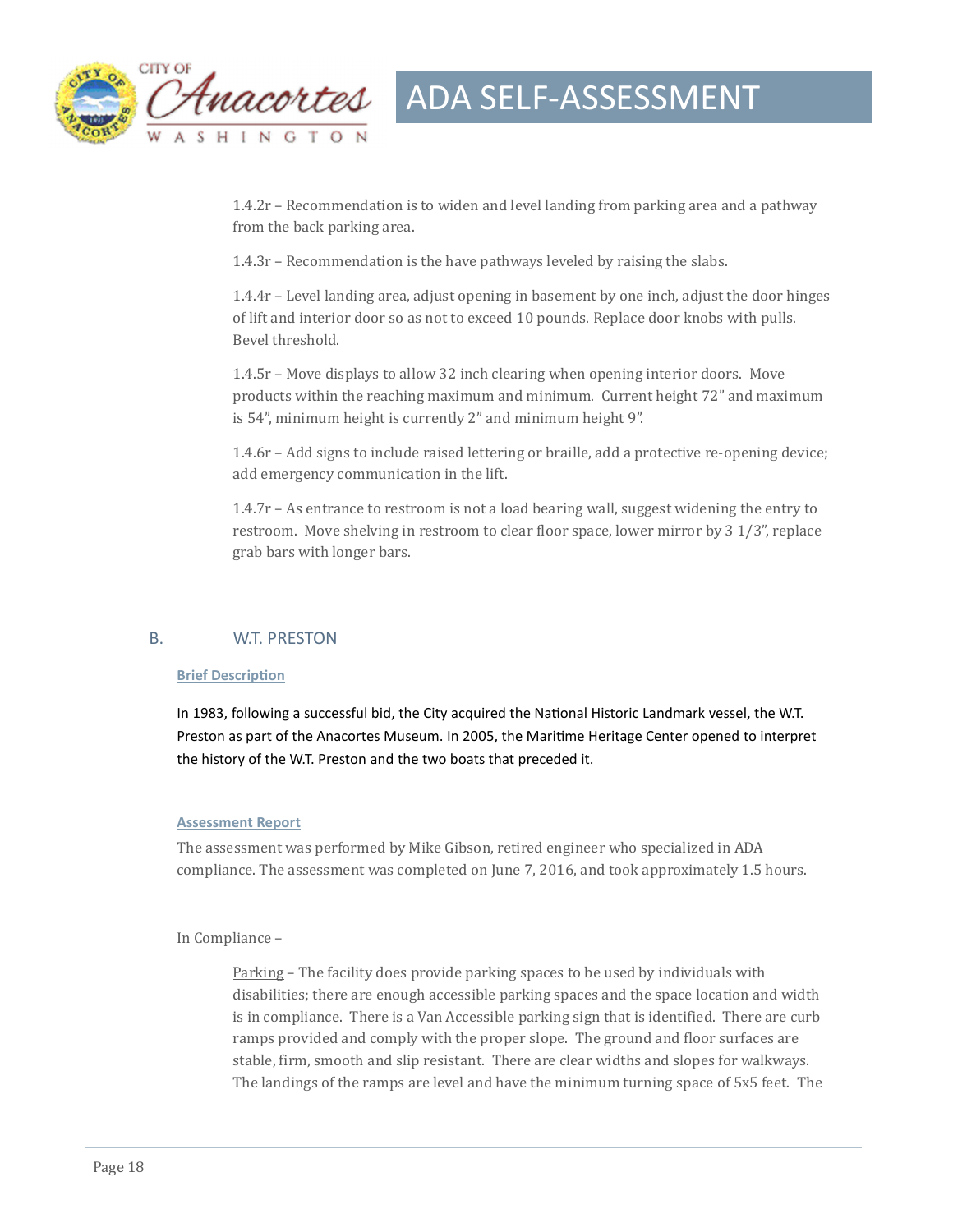

handrails on the ramp are mounted at the proper height and are in the circular shape within the required diameter. There are protective edges on the ramp.

Accessible Approach and Entrance (Exterior Routes) – The doorway and maneuvering clearance are in compliance with the  $60x60$  inches of level landing space centered at the front of the entrance. There is a minimum clear opening of 32". The door hardware handles are the correct type and are no higher than the 48" and no lower than 34". The Building threshold portion is in compliance with the  $\frac{1}{2}$  inch or less in height. There are no protruding objects.

Access to Goods and Services (Interior Routes and Spaces) – Interior doors are in compliance, Designated signs are visible and mounted at the right height and are in compliance, Doors can be opened with 5 pounds or less and the handle height is in compliance. Door hardware and thresholds are in compliance. Aisle width, reach and turning space is in compliance. Protruding objects are within the space allowed and ramp slopes are in compliance. The exterior ramps have protective edges.

Public Restrooms – The restrooms are properly identified and there is adequate turning space for wheelchairs. Sink height, pipe covering and sink clear floor space is in compliance. The faucet controls are the proper type and the restroom mirror is at the right height. The toilet seat height is correct and grab bars are if properly placed in the women's restroom. Flush controls are at the proper height; and the dispensers in the women's toilet stall are in compliance. The single occupant toilet measures the minimum from the back wall.

#### Not in Compliance -

Parking – the access aisles next to the accessible parking is less than the minimum width of 5 feet; the van access aisle is less than 8 feet wide.

Accessible Approach and Entrance (Exterior Routes) - The change in walkway slopes are in access of the  $\frac{1}{4}$  inch; the ramps provided between the concrete walk and brick pavers exceed the  $\frac{1}{2}$  inch in height and do not have handrails. The handrails to the ramp to the boat do not extend at least 12 inches at the top and bottom of the landings. The side entrance to the boat does not have adequate clearance to allow customer to reach handle and maneuver around and through the door opening. There is a gap between the ramp platform and boat door/threshold exceeding the allowable gap at elevator doors of  $1\frac{1}{4}$ inches. 

Access to Goods and Services (Interior Routes and Spaces) - There is no adequate maneuvering clearance at the display case. The interior ramp in the boat does not have protective edges on the ramp.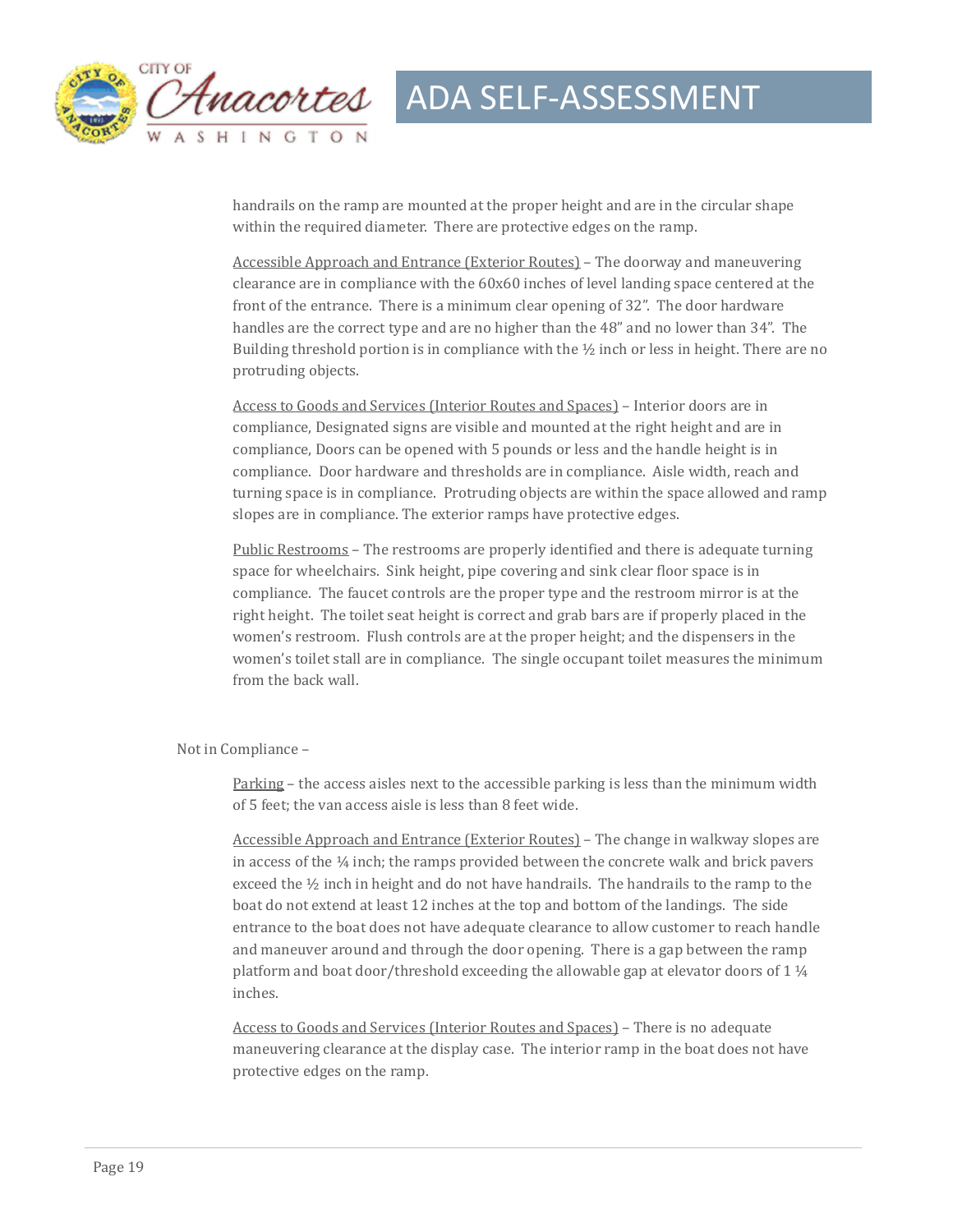

Public Restrooms - Both restroom doors had to be forced open exceeding the 10 pound maximum. The minimum side entrance is less than the 18" clearance. The total depth of the of the knee and toe clearance at the sinks in both men's and women's restroom are less than the 11 inches for knee space. The grab bars in the men's restroom exceed the  $1$  $\frac{1}{2}$  inches between the wall and grab bar. The dispensers in the men's toilet stall are not 7-9 inches from the front edge of the toilet. The floor space around the toilets in both men's and women's restrooms are let than the 60" minimum space from the side wall.

#### Recommendations -

 $1.4B.1r$  – widen the access isles by the assessable parking spot to reflect a minimum width of 5 feet or 8 feet if the space is next to a Van Accessible space.

1.4B.2r – Adjust the accessible sidewalk slopes not to exceed the  $\frac{1}{4}$  inch slope.

1.4B.3r – Add handrails to the ramp provided as it exceeds the  $\frac{1}{2}$  inch in rise.

1.4B.4r – Extend the handrails on the ramp to the boat to at least 12 inches past the top and bottom of the landings.

1.4B.5r - Increase the side entry landing to allow wheelchair maneuverability around and through the door opening and to allow safe reach to the door handle.

1.4B.6r – Reduce the size of the gap between ramp platform and boat door/threshold at elevator doors. Gap exceeds  $1\frac{1}{4}$  inches.

1.4B.7r – Clear or move display case to allow adequate maneuvering for a wheelchair or other mobile device.

1.4B.8r – Add protective edges on the interior ramp.

1.4B.9r – Adjust the restroom entry doors force so they do not exceed 10 pound of force to open. 

1.4B.10r – Increase the knee space under the sinks to allow for 11 inches minimum knee space for those in wheelchairs. Also cover piping with protective coverings.

1.4B.11r – Adjust the grab bars in the men's restroom so they do not exceed the 1  $\frac{1}{2}$ inches from the wall. Move the dispensers in the men's restroom to 7-9 inches from the front edge of the toilet seat.

 $1.4B.12r -$  Adjust both the men's and women's restrooms to allow a 60 inch minimum turning space from the wall.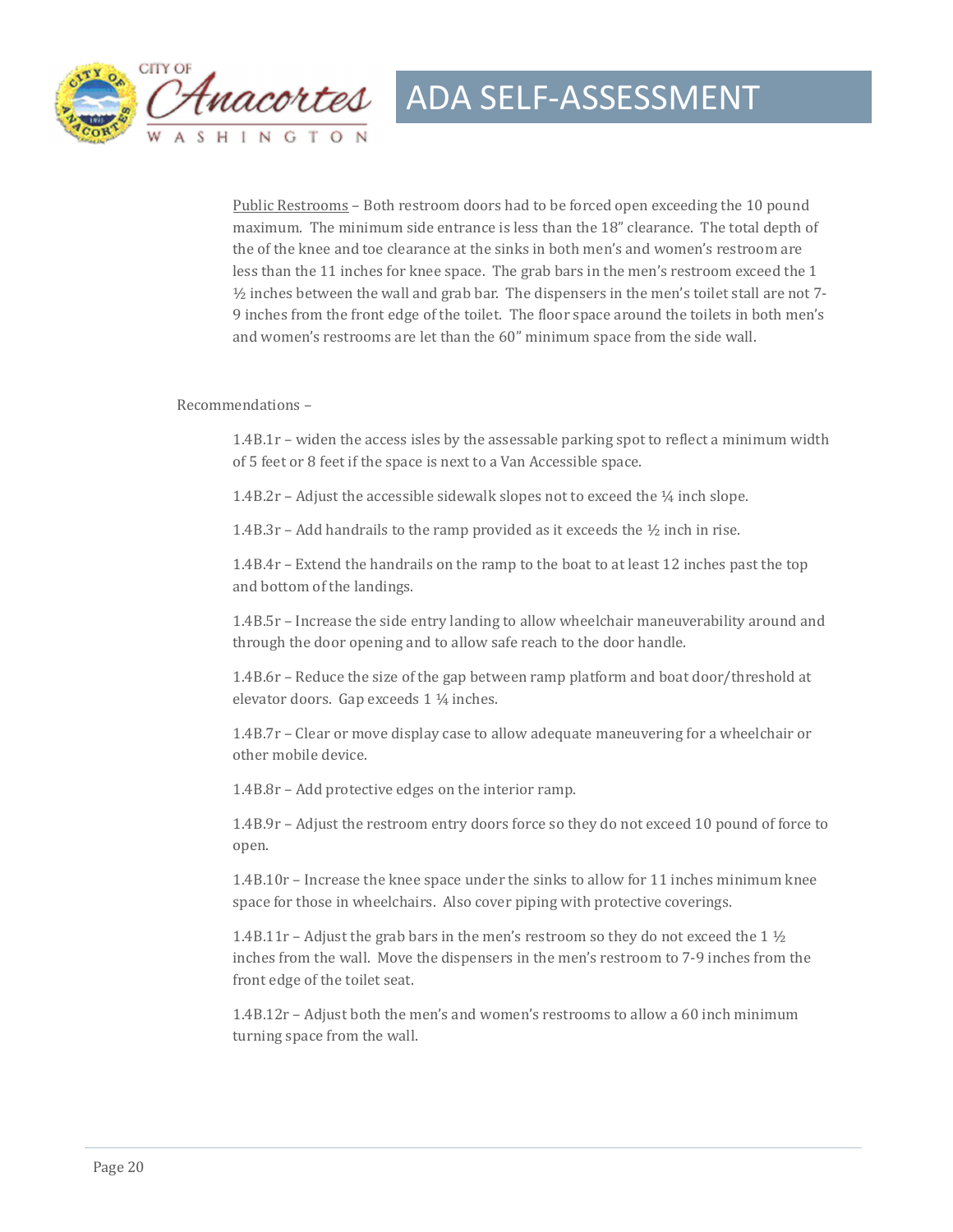

### 1.5 Parks and Recreation



#### A. BEN ROOT SKATE PARK

#### **Brief Description**

Ben Root Skate Park located at 2313 R Avenue, is a 7,500 square foot concrete skate park with parking, drinking fountain, lights, seating and restroom nearby. The Ben Root Skate Park is located within Alice Parchman Newland Park and offers a view of Fidalgo Bay. Adjacent to the park is a trailhead for the Tommy Thompson Parkway.

#### **Assessment Report**

The assessment was performed by Mike Gibson, retired engineer who specialized in ADA compliance. The assessment was completed on June 11, 2016, and took approximately 1.5 hours.

#### In Compliance -

Facility Parking - The number of accessible spaces and space location are all within the required numbers and location. Accessible parking spaces meet the required width and access space between accessible parking and the next parking space. All curb ramps meet the slope and transition to sidewalk requirements.

The Accessible Approach and Entrance - the skate park meets the width and slope requirements for walkways. Door hardware and thresholds are in compliance and there are no protruding objects.

Access to Goods and Services - The water fountains at the restrooms are in compliance.

Public Restrooms – The entrance width into the restrooms are in compliance; the turning space in the men's restroom is in compliance; the sink heights are in in compliance and there are protective pipe coverings. The distance between the floor and sink meet the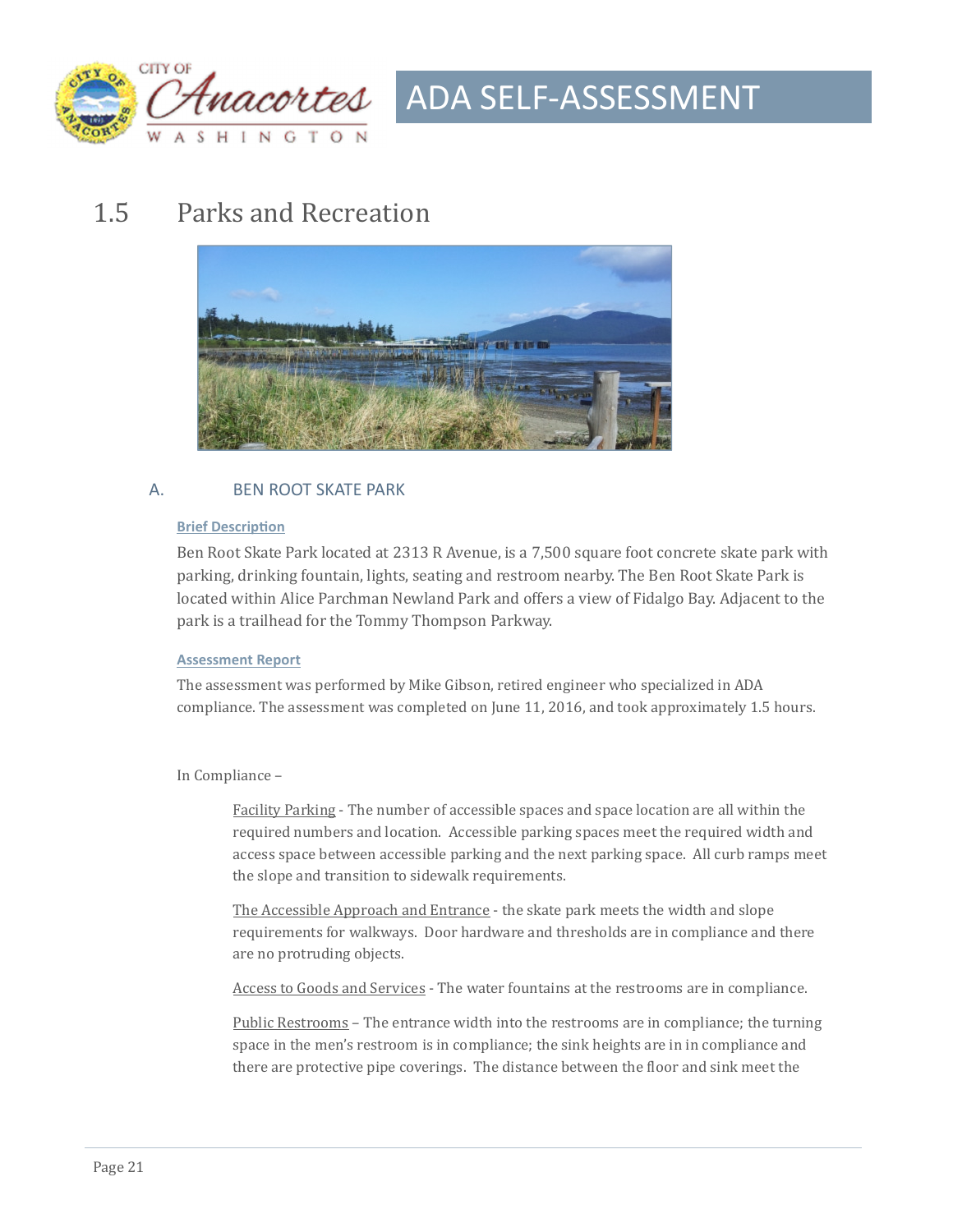

required space for a forward approach. The faucet controls are hand levers, the restroom mirror in the men's restroom is within the 40 inch maximum from floor to the bottom of the mirror, the dispensers in the restrooms are in compliance. The toilet seat height and distance from the wall is in compliance in the women's restroom and the flush controls are in compliance. The dispensers in the toilet stalls are in compliance.

Not in Compliance -

Parking – There is no identification sign for accessible parking in the parking lot.

Access to Goods and Services – The height of the spout is  $2 \frac{1}{2}$ " higher from the maximum height of 36 inches.

Public Restrooms – The restroom identification signs are  $64$ " from the ground. The maximum height is  $60$ " from the ground. The turning space in the women's restroom does not meet the minimum space of 60". The turning space is 55  $\frac{1}{4}$ ". The depth of knee space under the sink should be 11"; the depth in the men's restroom is  $8 \frac{1}{2}$ " and the women's restroom is also  $8\frac{1}{2}$ ". The bottom of the restroom mirror in the women's restroom should be no higher than  $40$ "; the bottom of the restroom mirror is  $41$ ". The top of the accessible toilet seat should be 17-19" from the surface of the floor; the men's toilet seat is at 20". The men's toilet seat does not have enough space in front of the seat to maneuver a wheelchair, the required space from the base of the toilet should be  $48$ "; The space in the men's restroom is 40 ½".

Recommendations -

1.5A.1r - Install identification sign for accessible parking in the parking lot.

1.5A.2r – Water fountain should be lowered by 2  $\frac{1}{2}$  inches in order to be in compliance with height maximum of 36 inches.

 $1.5A.3r$  – Restroom identification signs need to be lowered to a maximum height of 60" from the ground.

1.5A.4r – Restructure women's restroom to allow a 60 inch turning space radius.

1.5A.5r – Adjust sink location in both restrooms to allow 11 inches of knee space for wheelchair access.

1.5A.6r – Lower mirror in women's restroom so base of mirror is no higher than 40 inches.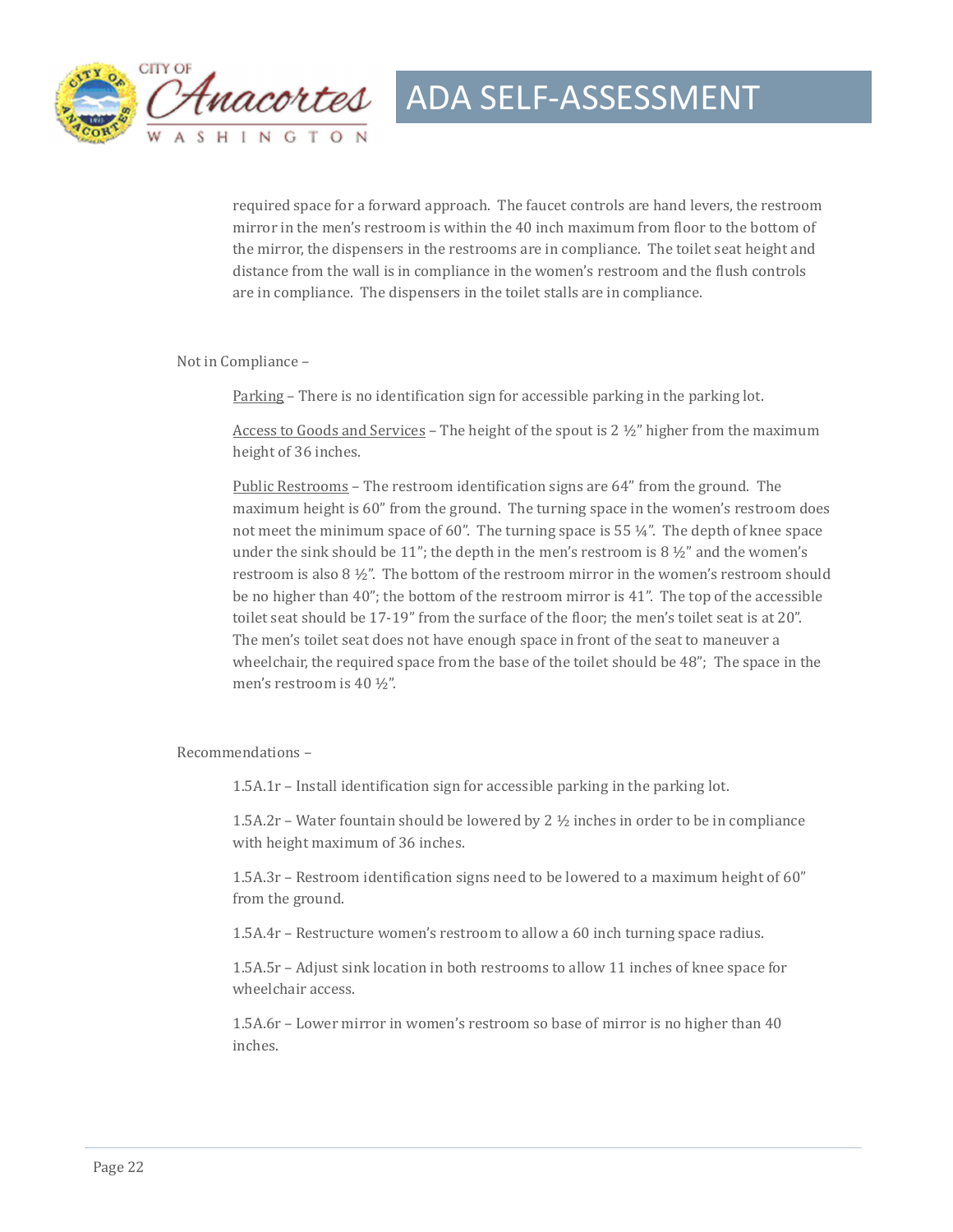

 $1.5A.7r$  – The accessible toilet in the men's restroom needs to be lowered so seat is between 17-19 inches from the surface of the floor.

1.5A.8r – Adjust the layout of the restroom to allow maneuverability of 48 inches from the front of the toilet.

#### B. CAUSLAND MEMORIAL PARK

#### **Brief Description**

Causland Memorial Park (710 N Avenue) was built in the 1920's by John Baptiste LePage and is on the National Register of Historic Places. A portion of the park is dedicated to Anacortes veterans from World War I to the Vietnam War. The 2 acre park is unique in its use of decorative rock and black and white mosaic for structures and walls. Low, serpentine mosaic walls surround the park, and a bandstand, amphitheater and terraces are similarly made of colored pebble and rock mosaic. Other park features include picnic tables, mature ornamental plantings, a small grassy lawn and many terraces. The park is visited frequently by tourists enthralled by its lovingly detailed decorations.

#### **Assessment Report**

The assessment was performed by Mike Gibson, retired engineer who specialized in ADA compliance. The assessment was completed on May 31, 2016, and took approximately  $\frac{1}{2}$  hours.

In Compliance -

Accessible Approach and Entrance (Exterior Routes) – The ramp has a clear unobstructed width of at least 36 inches. The landing is the required level landing at both the top and bottom of each run.

Not in Compliance -

Parking - There are no handicap parking or striped/designated parking spaces.

Accessible Approach and Entrance (Exterior Routes) - There are protruding objects along the walkways at the park.

Recommendations -

 $1.5B.1r$  – Add an accessible parking space around the park.

1.5B.2r - Trim the trees and bushes along the pathways.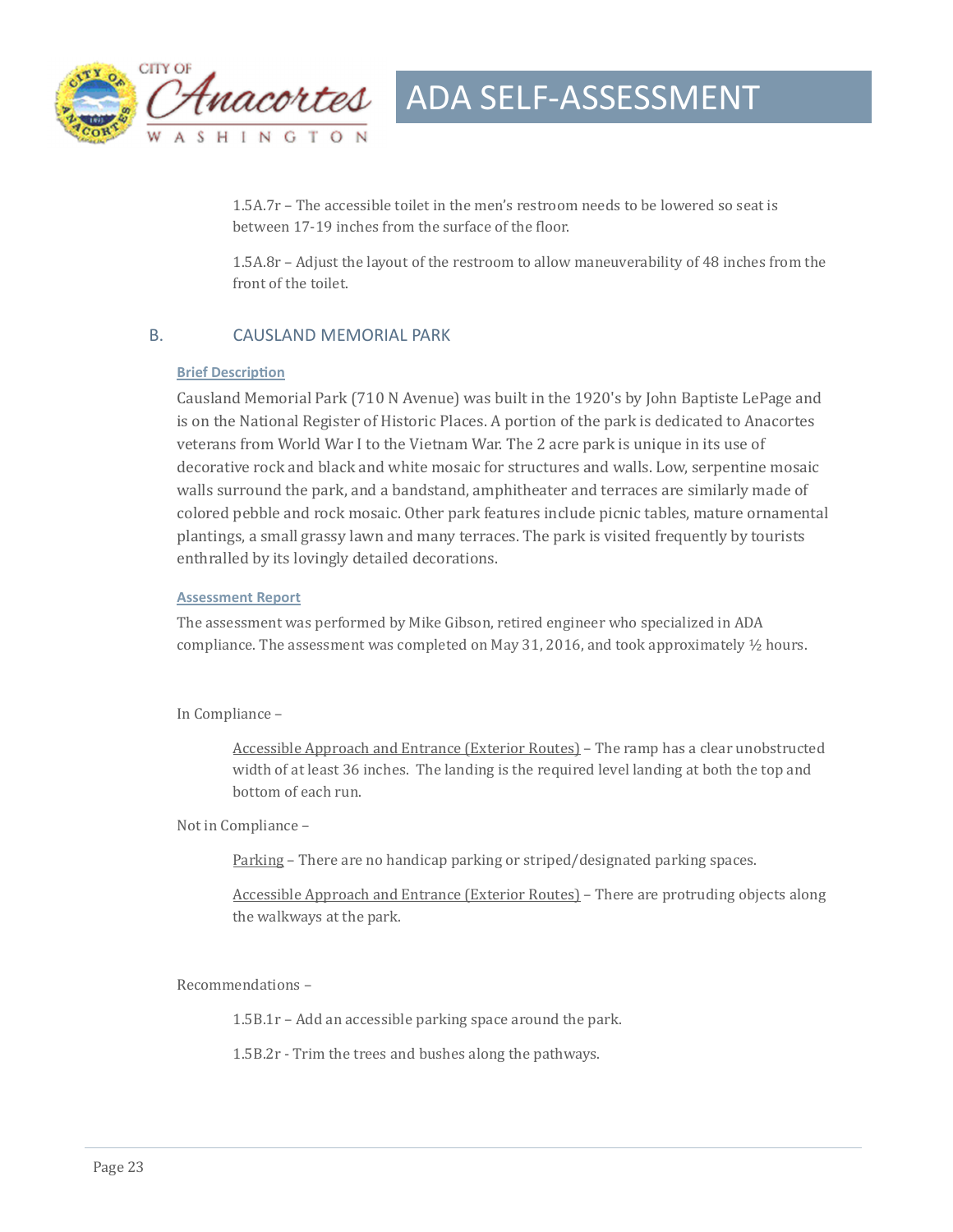

#### C. DEPOT

#### **Brief Description**

Located at 611 R Avenue in Anacortes, the building was originally the Great Northern Train Depot. There are three rooms available for rent that can accommodate in excess of 200 people. The outdoor plaza is also available for rent. The Depot is generally available during daytime, evening and weekend hours – including holidays at a premium rate. To schedule an event, please call the Anacortes Parks Department at 360.293-1918.

#### **Assessment Report**

The assessment was performed by Mike Gibson, retired engineer who specialized in ADA compliance. The assessment was completed on June 7, 2016, and took approximately 1  $\frac{1}{2}$  hours.

#### In Compliance -

<u>Parking</u> – There are the correct number of accessible parking spots for individuals with disabilities. The spaces and access aisle meet the minimum dimensions of width. The curb ramp to the accessible routes comply with the slope and width requirements.

Accessible Approach and Entrance (Exterior Routes) – The widths and slopes for walkways meet the minimum width, walkways are not obstructed and the cross slopes are within the required 1.48 or less. The ramp is clear of obstructions and meets the required width. The landings are level. There is a circular handrail and protective edges on the west side of the ramp. The door width and maneuvering clearance is within the minimum requirements. The door has proper handles and are at the proper height. The force needed to open the door is under the 10 pound maximum. The threshold going into the building is within the  $\frac{1}{2}$  inch or less requirement. There are no protruding objects.

Access to Goods and Services (Interior Routes and Spaces) – Doors in public spaces have the proper width and maneuvering clearance. The unisex toilet has a permanent sign at the proper height. The door openings fall within the guidelines of using 5 pounds or less of force and the door handles are at the correct height. The thresholds are  $\frac{1}{2}$  inch or less, and the aisle width and pathways are unobstructed and at least 36 inches. The turning space is adequate for a wheelchair or other mobility devise. There are no protruding objects in the interior of the facility. The ramp slopes and landings are in compliance.

Restrooms – The restrooms are properly identified and the entrance to go into the restrooms have a clear opening of 32 inches. The sink heights, knee clearance space from the floor to sink and drain pipe mounting are in compliance. The faucet controls and the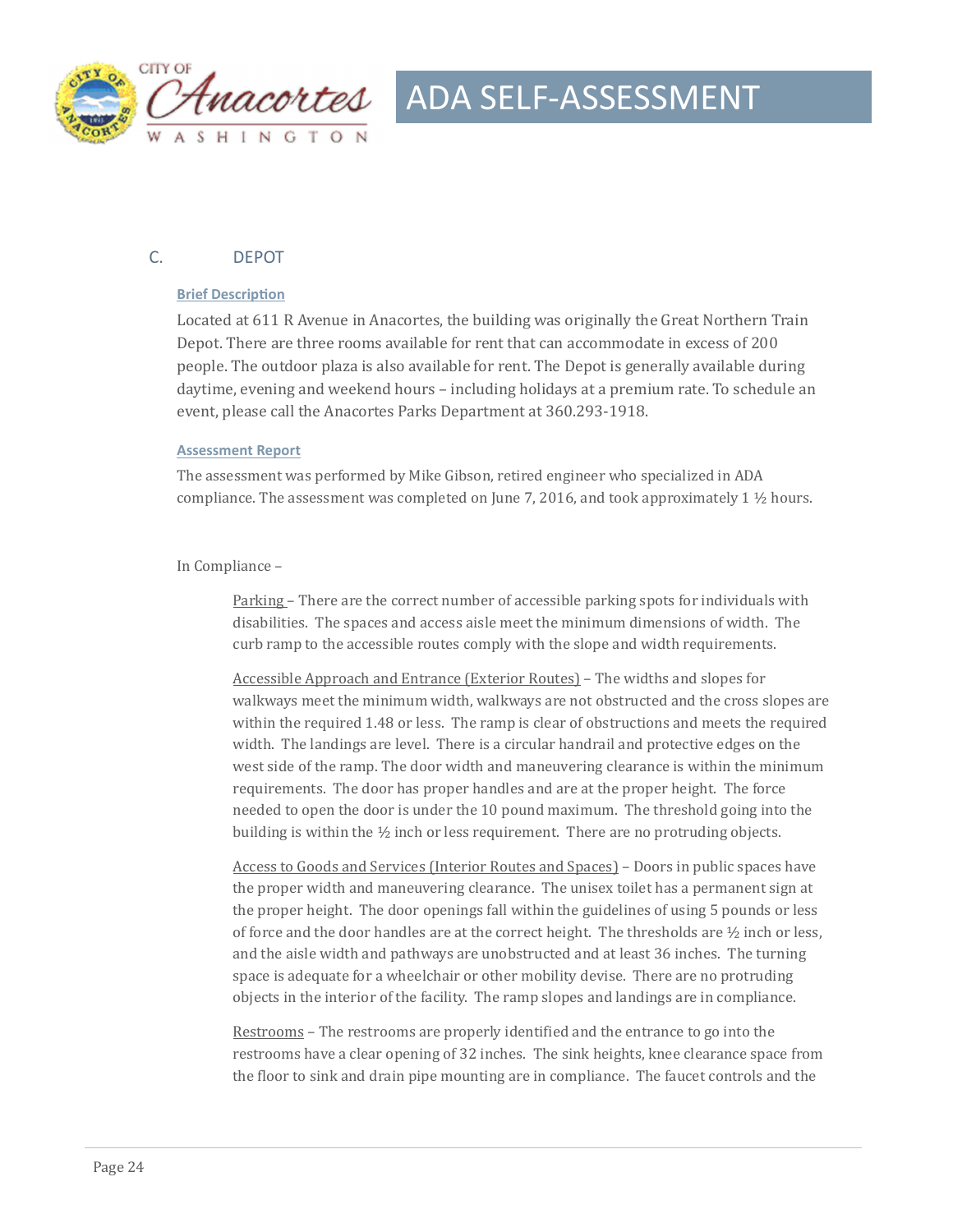

dispensers in the restroom are in compliance. The toilet seat height, the grab bars and the flush controls are also in compliance. The dispensers in the toilet stalls are at the proper height, and distance between the front edge of the toilet and supply continuous flow of paper. The single occupant toilet rooms have the minimum measurement from the side walls and back walls.

#### Not in Compliance -

Parking – The accessible parking spaces are not located on the shortest possible accessible route to the building entrance; the location of the parking space is not level and exceed the maximum of  $2\%$  slope. The accessible parking space is not properly identified. There is only a painted sign on the pavement. There is no Van accessible parking at the location. The landing at the bottom of the ramp is not level and do not comply with the vertical elevation changes.

Accessible Approach and Entrance (Exterior Routes) - The west side ramp slope is not in compliance and the height of the top of the handrail is over the maximum height. The handrails on the east ramp to not extend 12 inches past the top and bottom of the landings. The east side ramp does not have protective edges on the ramps.

Access to Goods and Services (Interior Routes and Spaces) – Signs for permanent rooms and spaces are not in compliance; the only sign is the accessible unisex toilet. The door hardware is not in compliance. The interior ramp rises more than 6 inches and require handrails on both sides. The top of the handrail is below the minimum height of 34 inches, they do not extend beyond the top and bottom of the landings and is mounted to far from the wall. There are no protective edges on the ramp. There are no wheelchair accessible water fountains.

Public Restrooms - There is not sufficient room for a wheelchair to turn in the unisex restroom while trying to open the door. There is not enough knee space under the sink, 11 inches is minimum. The toilet distance from the wall is more than the 18 inch maximum distance from the wall. The dispensers in the toilet stall dispensers are not within the 7-9 inches from the center of the toilet.

Recommendations -

 $1.5C.1r$  – Move accessible parking to shortest route to the building entrance. Current location is not level; it exceeds the 2% slope.

1.5C.2r - An accessible parking sign needs to be installed to include Van access parking.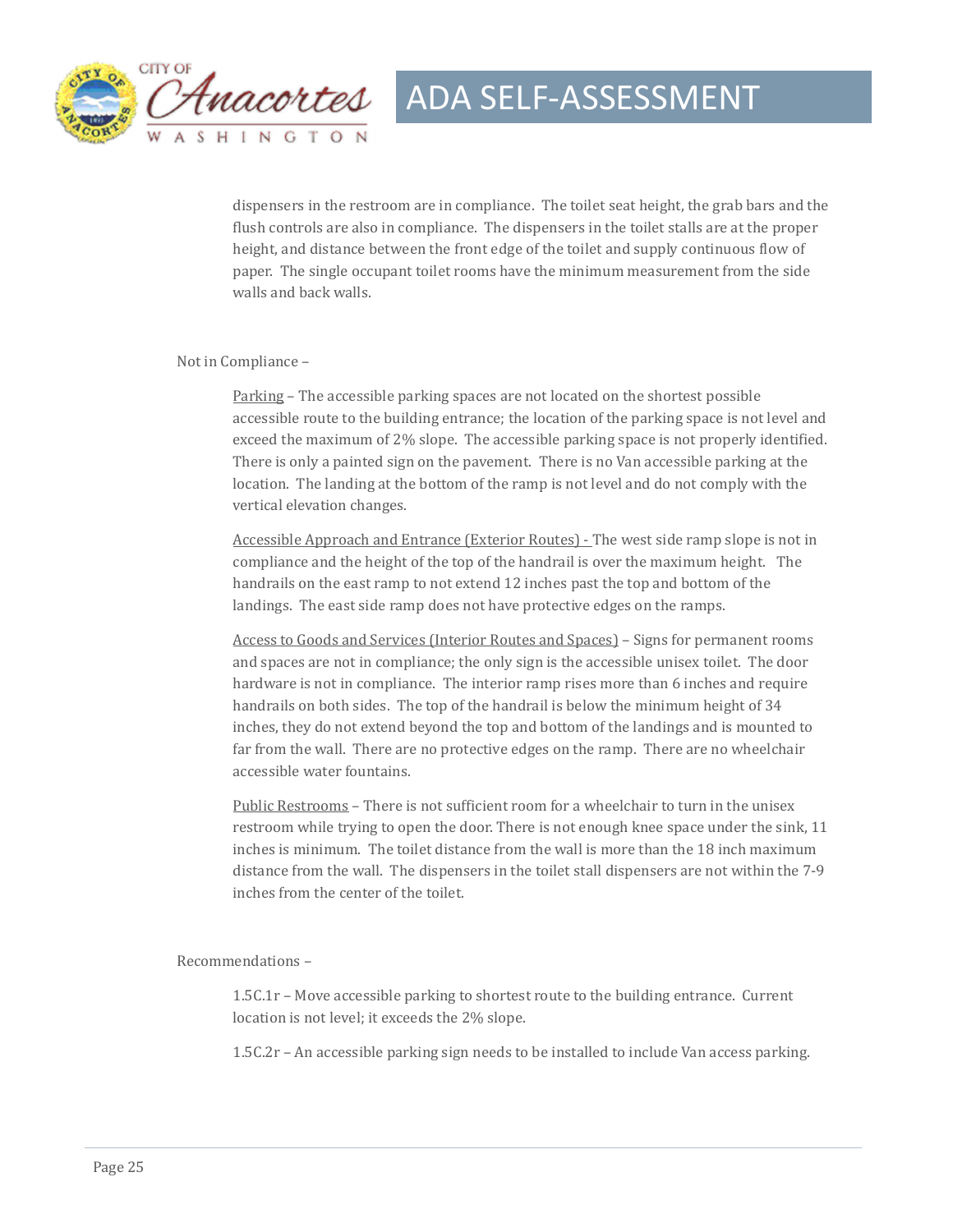

 $1.5C.3r$  – Level the landing area at the bottom of the ramp.

1.5C4r – Handrails on both ramps need to be adjusted to a height no higher than 38 inches and no lower than 34 inches. Handrails also need to extend 12" past the bottom of the ramp. 

1.5C.4r – Protective edges, either a curb or barrier are needed at both ramps so wheelchairs. Walking stick or crutches to not go beyond the ramp.

1.5C.5r – Adjust the west ramp so it does not exceed the slope of 1:12.

1.5C.6r – Add signs for permanent rooms and spaces.

 $1.5C.7r$  – Door hardware needs to be changed to levers or other accessible handles for those with limited ability.

1.5C.8r – Add handrails so interior ramp has handrails on both sides. Handrails but be between 34 and 38 inches in height. Handrails must extend 12" beyond the top and bottom of the ramp. Protective edges need to be added to the ramp.

1.5C.9r – Add accessible drinking water fountain.

 $1.5C.10r$  – Reconfigure restrooms to allow for a 60 inch radius for wheelchair maneuvering. 

1.5C.11 $r$  – Adjust sinks to allow the minimum of 11 inches for knee space.

 $1.5C.12r$  – Adjust toilet seat distance from the wall to be no more than the maximum of 18 inches. 

 $1.5C.13r$  – Adjust the dispensers in the toilet stall to be within the 7-9 inches from the center of the toilet.

#### D. ACE OF HEARTS ROTARY PARK

#### **Brief Description**

Ace of Hearts Rotary Park (38th St. & H Avenue) The off leash dog areas, one for large dogs and one for small dogs, has opened. The fenced dog areas include water for the pets, pet waste disposal bags and portable restrooms. The City of Anacortes Parks Department, Anacortes Rotary Club and the Anacortes Little League worked together to develop a new baseball field. Ace of Hearts Rotary Park also includes wetland improvements, parking lot, trails, and a creek.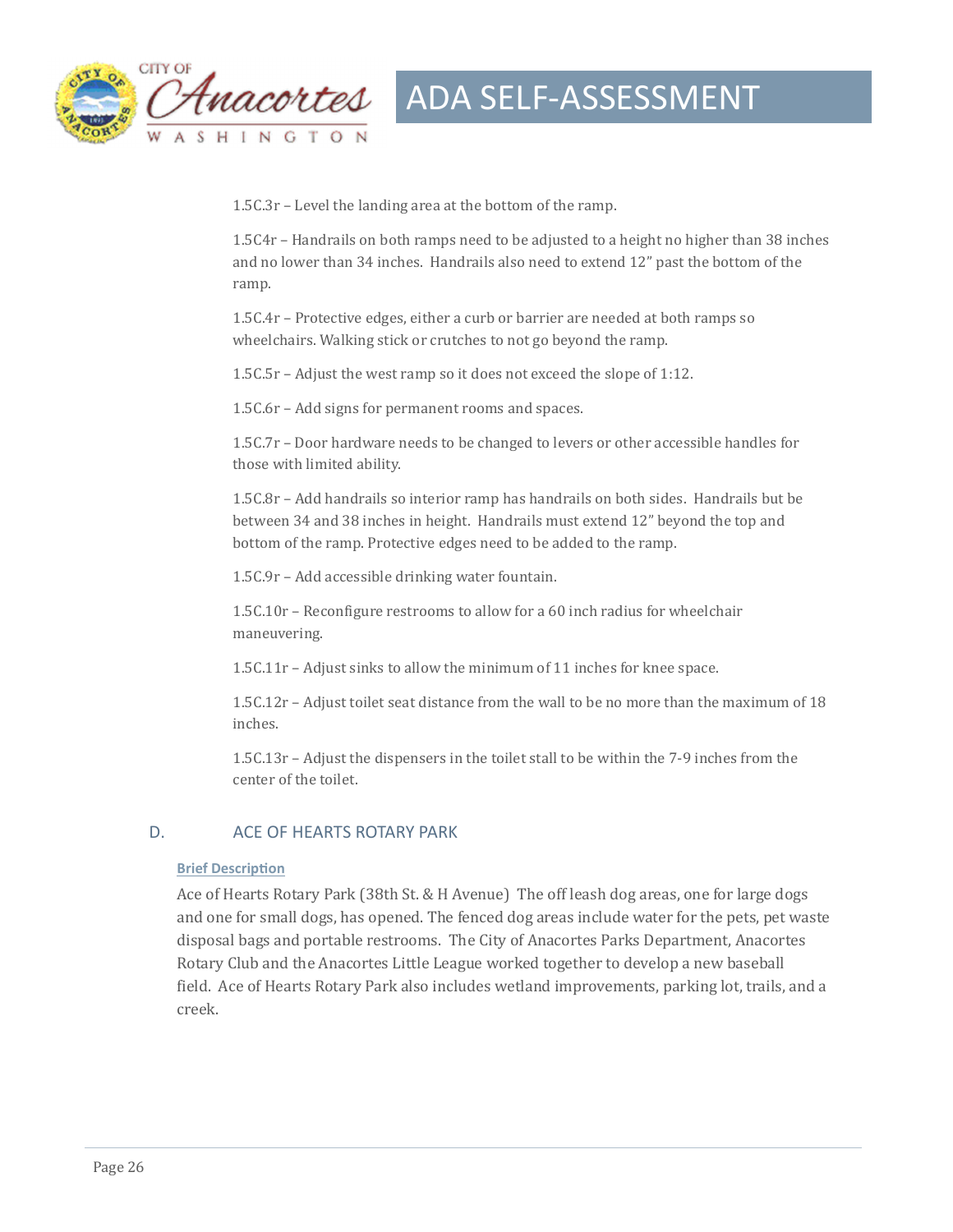

#### **Assessment Report**

The assessment was performed by Mike Gibson, retired engineer who specialized in ADA compliance. The assessment was completed on June 3, 2016, and took approximately  $\frac{1}{2}$  hours.

In Compliance -

Parking – The parking facility, number of spaces and space location are in compliance.

Accessible Approach and Entrance (Exterior Routes) – The width of the walkways are unobstructed and are at a minimum of 36 inches. Maneuvering and clearance at the entrance is at least 32 inches. The door opening force falls within the required pounds.

#### Not in Compliance -

Parking – The accessible parking spaces are not level and there is no striping based on the wheel stops. The identification and dimensions of the car parking spaces and aisles do not meet the minimum requirements.

Accessible Approach and Entrance (Exterior Routes) - The ground and floor surfaces and changes in surface level do not meet the requirements, there is no accessible route from the parking area or passenger loading zone. The side entrance does not have adequate clearance for customer to maneuver around and through the door opening.

Recommendations -

 $1.5D.1r$  – Adjust the accessible parking space to comply with the minimum width and aisle requirements, add signage.

1.5D.2r – Create a level accessible route from the parking area or passenger loading zone to the walkway.

1.5D.3r - Adjust side entrance to reflect the minimum  $60x60$  inch radius at the entrance.

#### E. JOHN AND DORIS TURSI PARK

#### **Brief Description**

John and Doris Tursi Park (2200 Pennsylvania Avenue) A newly developed neighborhood park with play equipment, a zip line and picnic tables.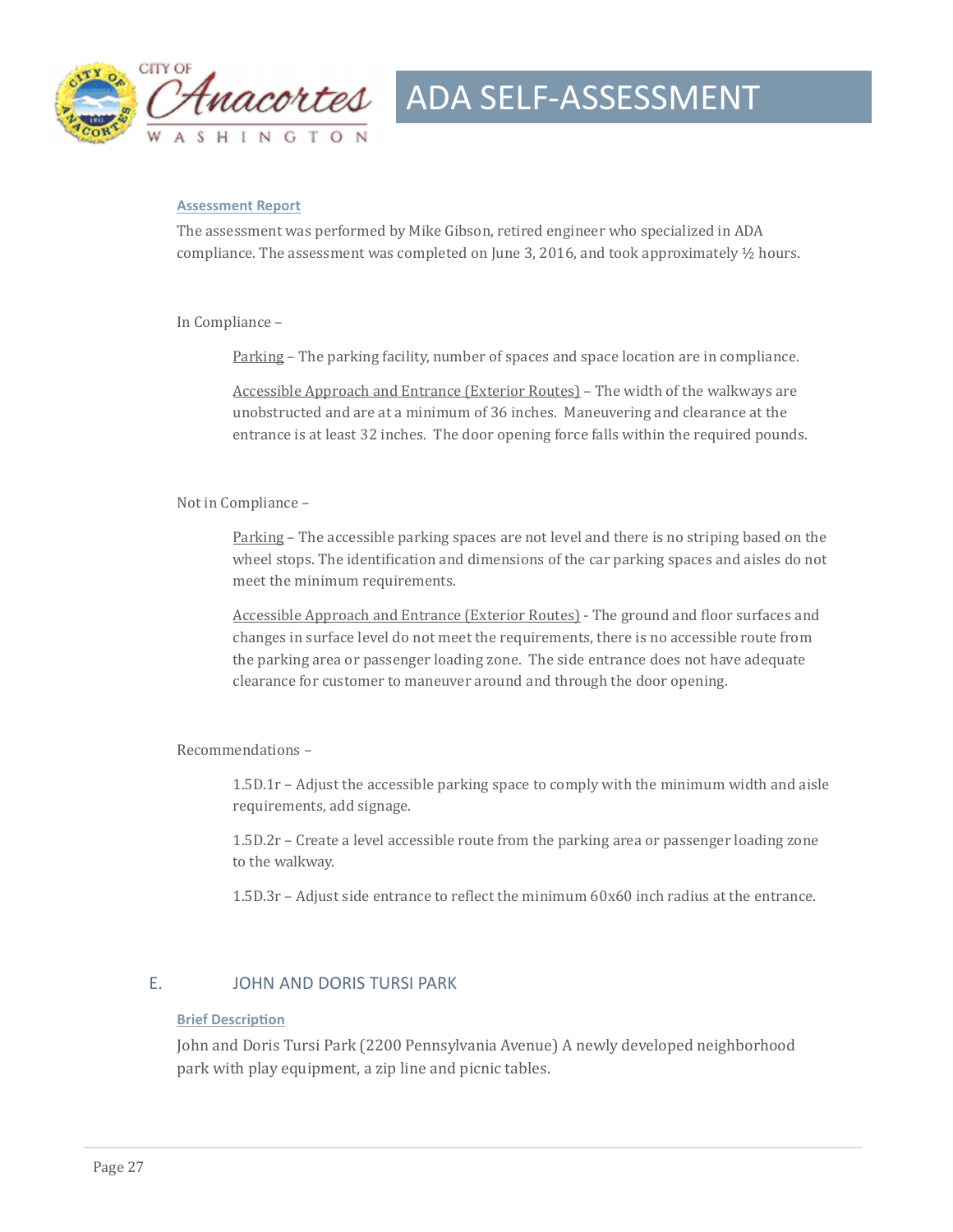

#### **Assessment Report**

The assessment was performed by Mike Gibson, retired engineer who specialized in ADA compliance. The assessment was completed on June 3, 2016, and took approximately 1 hours.

In Compliance -

Parking – There is an accessible parking spot for individuals with disabilities. The location is close to the facility and the space is level. The width of the parking spot is at least  $8$  feet.

Accessible Approach and Entrance (Exterior Routes) – Ramps are provided for changes in surface level that exceed  $\frac{1}{2}$  inch in height. The walkways along the accessible routes are clear of obstructions and have intervals along the pathway that can be used for turning or passing. The ramp is clear of obstructions and the landing is level at the top and bottom of the ramp. The handrails that are mounted on one of the ramps is in compliance and has the circular shape with the correct dimensions.

Access to Goods and Services (Interior Routes and Spaces) – There is one picnic tables that has a wheelchair space with the correct height and legroom. There are no protruding objects at the facility.

Restrooms - There is a rental Port-o-poddy at the facility.

Not in Compliance -

Parking – There is no striping by the accessible parking space. Only the parking surface is marked, there is no sign with accessible parking. The access aisles does not meet the minimum 5 feet in width. There are no Van accessible parking spaces. There is no passenger loading aisle. Transition from curb to walkway exceeds  $1:12$  and  $\frac{1}{2}$ " rise. The ramp with the handrail does not have protective edges.

Accessible Approach and Entrance (Exterior Routes) – The ground and floor surfaces are rough with holes larger than  $1/3$ " in diameter. The changes in surface level are exceed the  $\frac{1}{4}$  inch in height. The slopes along the accessible routes exceed the maximum slope of 1:48 or less. The ramp exceeds the maximum slope and there are no handrails.

Access to Goods and Services (Interior Routes and Spaces) - Not all picnic tables have seating for wheelchairs.

Recommendations – 

 $1.5E.1r - Add$  an area by the accessible parking spot to reflect a 5 foot minimum access aisle area with striping; add accessible parking sign.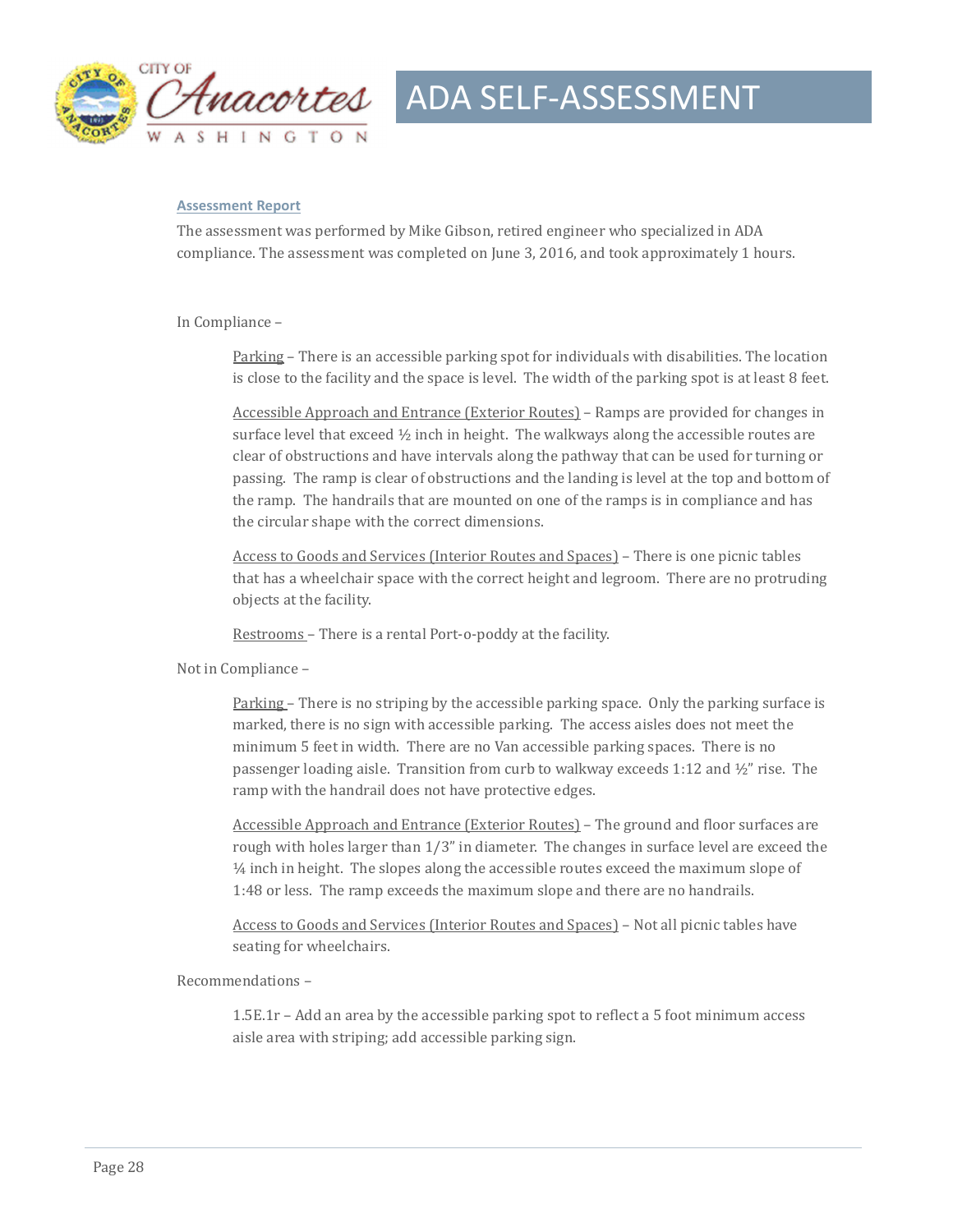

1.5E.2r - Adjust transfer from curb to walkway so slope does not exceed 1:12. Add protective edges on ramp and handrails.

1.5E.3r – Level the pathways and fill in holes that are larger than  $1/3$  inch in diameter.

1.5E.4R – Add seating for wheelchairs at all picnic tables.

#### F. MOUNT ERIE

#### **Brief Description**

Mt. Erie (Ray Auld Drive and Heart Lake Road) is a 160 acre Park. It includes the summit of Mt. Erie, the highest point of Fidalgo Island and is part of the former Anacortes watershed. There is a small parking area and a road to the top of Mt. Erie. There are trails in the surrounding City portions of the Community Forest Lands and various lookouts offering breathtaking vistas.

#### **Assessment Report**

The assessment was performed by Mike Gibson, retired engineer who specialized in ADA compliance. The assessment was completed on June 3, 2016, and took approximately  $\frac{1}{2}$  hours.

In Compliance -

Parking - See below, not in compliance.

Not in Compliance -

Parking – There is no Accessible parking spaces; parking is on gravel/rock parking lot.

Accessible Approach and Entrance (Exterior Routes) - There are no accessible routes as there is no parking designated.

Recommendations -

1.5F.1r - Add an accessible parking space at both parking areas to be level, have an access aisle and signage.

 $1.5F.2r$  – Add an accessible route to the pathways from the parking area.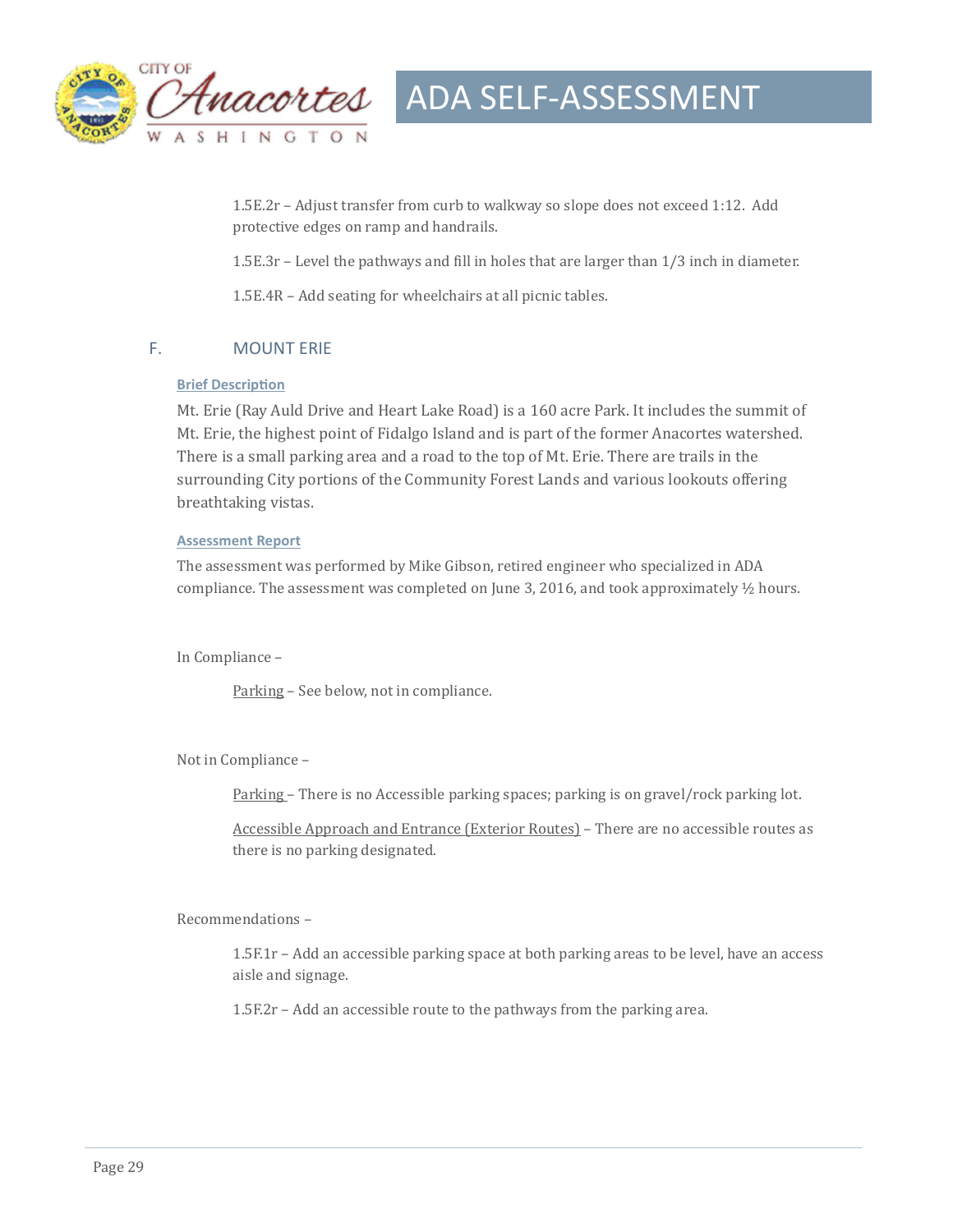

#### G. STORVIK PARK

#### **Brief Description**

Storvik Park (1110 32nd Street) is a park of 8.7 acres. It has picnic tables, a reservable picnic shelter (call 293-1918 for availability), restrooms, one little league game field which also serves as a multi-purpose youth soccer field and two basketball courts. Storvik also has children's play equipment, and is used regularly as a destination park by walkers.

#### **Assessment Report**

The assessment was performed by Mike Gibson, retired engineer who specialized in ADA compliance. The assessment was completed on  $5/31/16$ , 2016, and took approximately  $1/2$  hour.

In Compliance -

Parking - See below, not in compliance.

Accessible Approach and Entrance (Exterior Routes) – There are no protruding objects along the pathway.

Not in Compliance -

Parking – There are no Accessible parking spots designated in either parking area.

Accessible Approach and Entrance (Exterior Routes) – There are no accessible routes as there is no parking designated.

Access to Goods and Services (Interior Routes and Spaces) - There are no water fountains for wheelchair access.

Recommendations -

 $1.5G.1r$  – Designate an accessible parking spot, aisle and signage

 $1.5G.2r$  – Create an accessible route by the new accessible parking spaces, with level landing and properly sloped ramps to the accessible route to the park.

1.5G.3r - Add a water fountain that would be accessible to someone in a wheelchair or other mobile devise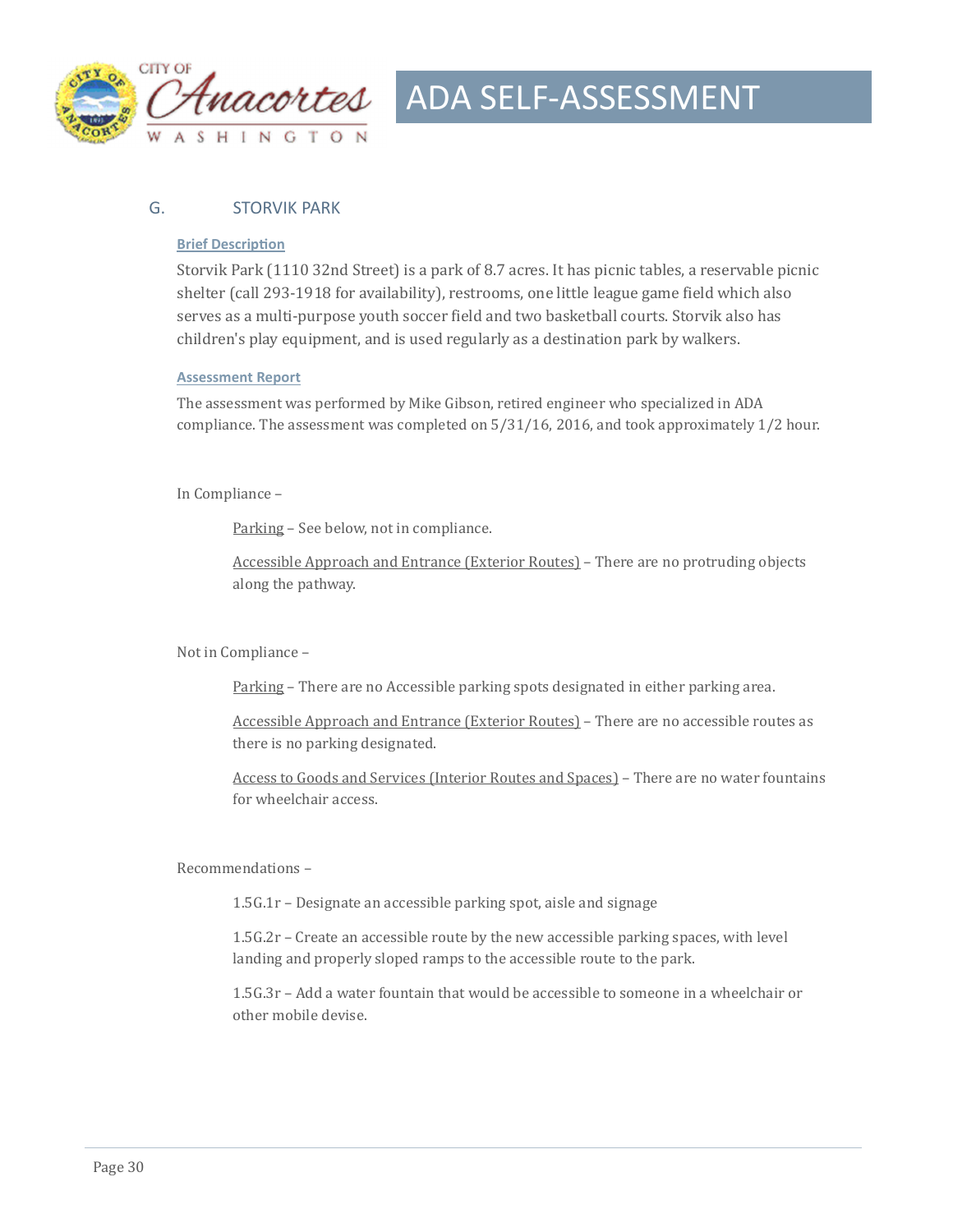

#### H. VOLUNTEER PARK

#### **Brief Description**

Volunteer Park (1915 13th Street) This park has been largely a volunteer effort. There are approximately 24 acres of developable space, 15 acres of which are leased from the school district and are developed with three ball fields and a soccer field. The **Kiwanis Meadows** area is a full size soccer field / open space that is lined with trees to create a meadow like feeling. The newest addition is the *Doug Colglazier Playground* that includes play equipment, a covered picnic shelter and a full-sized basketball court. The **Marguerite and Don Daniels** field is an artificial turf Fast pitch / Little League field. The *Alton R. Daniels* and *Volunteer* fields are regulation baseball fields. There are 45 acres of wet lands and open space and a 9 acre developing area called the *Rice Complex* that when completed will contain a football/soccer stadium, 400 meter surfaced track and associated amenities.

#### **Assessment Report**

The assessment was performed by Mike Gibson, retired engineer who specialized in ADA compliance. The assessment was completed on May 31, 2016, and took approximately 2 hours.

#### In Compliance -

Parking – There are the proper number of accessible spaces based on the total number of parking spaces. The location of the accessible spaces is the shortest possible accessible route to entrance into the park. The space width meets the minimum requirement. Curb ramps are provided from parking spaces to walkways and are the proper width. There is a transition area where the curb ramps join sidewalks.

Accessible Approach and Entrance (Exterior Routes) – The ground floor surfaces are stable and level; the width and routes of the walkways are in compliance. Ramps have at least a 5 foot level landing. The ramps with handrails do have edge protection and rounded hand rails. Doorway width and maneuvering clearance is in compliance. Door openings are at the proper force. Door hardware have the proper handles. Thresholds are raised at  $\frac{1}{2}$  inch or less. There are no protruding objects and have the minimum head space. 

Access to goods and services (Interior Routes and Spaces) – There are wheelchair accessible water fountains.

Public Restrooms – The restroom entrances have a clear opening and proper turning space for wheelchairs or other mobility devices. Sink height and dimensions are in compliance and suitable for someone accessing the sink in a wheelchair; sink handles and dispensers are the proper style and height. Toilet seat height and distance from the wall is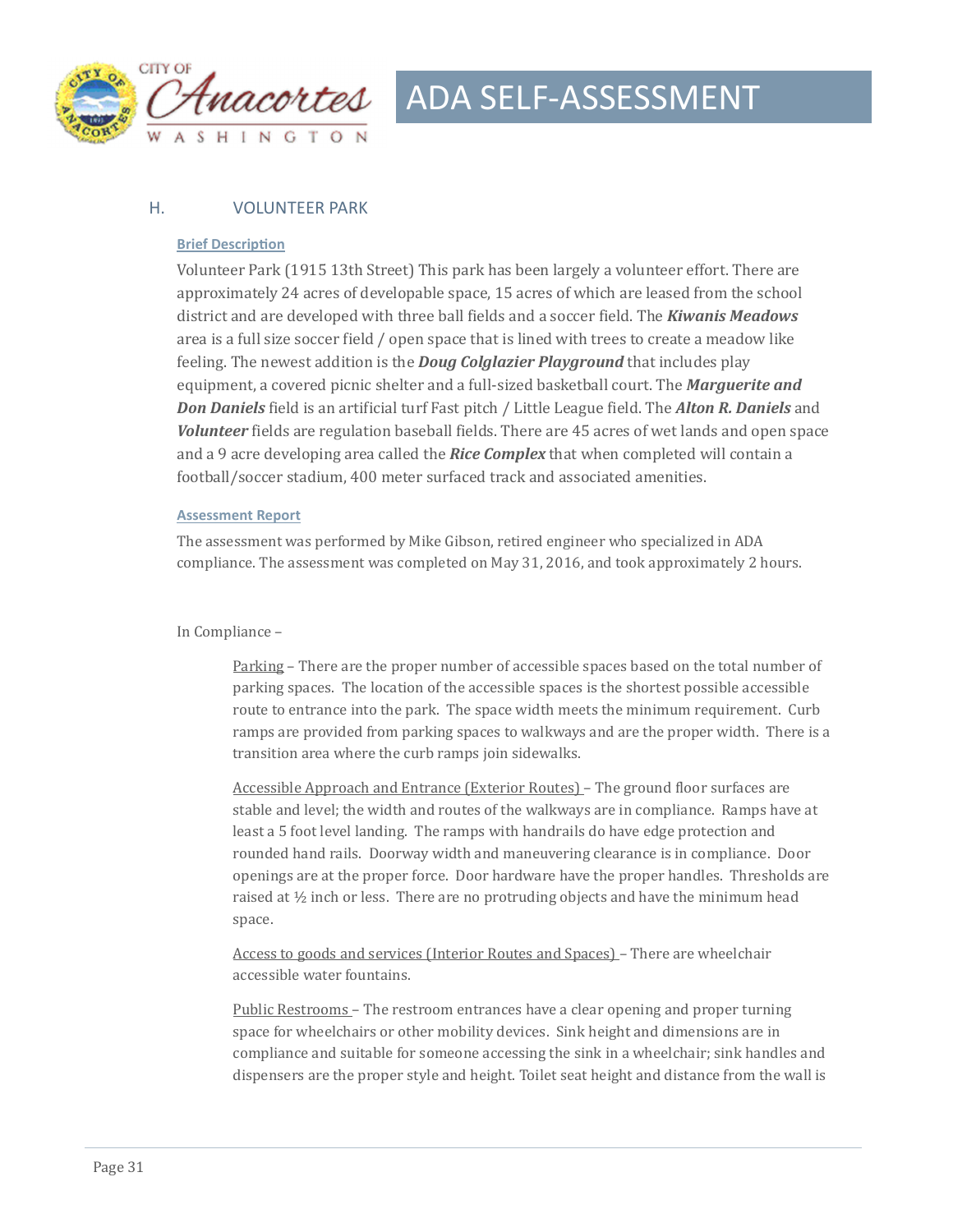

in compliance. Flush controls, dispensers and grab bars are the proper type and distance. Accessible restrooms have 32 inch openings.

Not in Compliance -

Parking – Not all accessible spaces are located in a level area. The accessible spaces are not marked properly. Van accessible parking spaces are not marked. The slopes from the parking spaces to the walkways exceed the maximum running slope. The landings from the ramps are not level.

Accessible Approach and Entrance (Exterior Routes) - Not all accessible routes have cross slopes that are  $1:48$  or less. Not all ramps that raise above 6 inches have the required handrails. 

Public Restrooms – the restrooms are not properly identified, there are no braille characters. The sink pipes are not covered to protect those who may be in wheelchairs from getting hot water burns. The restroom mirror is too height. Should be no higher 40 inches. The accessible stall door does not swing outward.

Recommendations -

 $1.5H.1r$  – Level parking areas that are designated as accessible parking spaces.

 $1.5H.2r$  – Add signage for both accessible and van accessible parking spaces need to be added. 

 $1.5H.3r$  – Adjust the slopes from accessible parking spaces, the landing and to the walkways; the slopes currently exceed the maximum running slope.

1.5H.4r - Add handrails to the ramps that raise above 6 inches from the initial level surface. 

1.5H.5r - Add signage to identify the accessible public restrooms.

1.5H.6r – Add covering to sink piping; lower the mirrors not to exceed 40 inches from the floor to the base of the mirror.

1.5H.7r – Adjust accessible door to swing outwardly.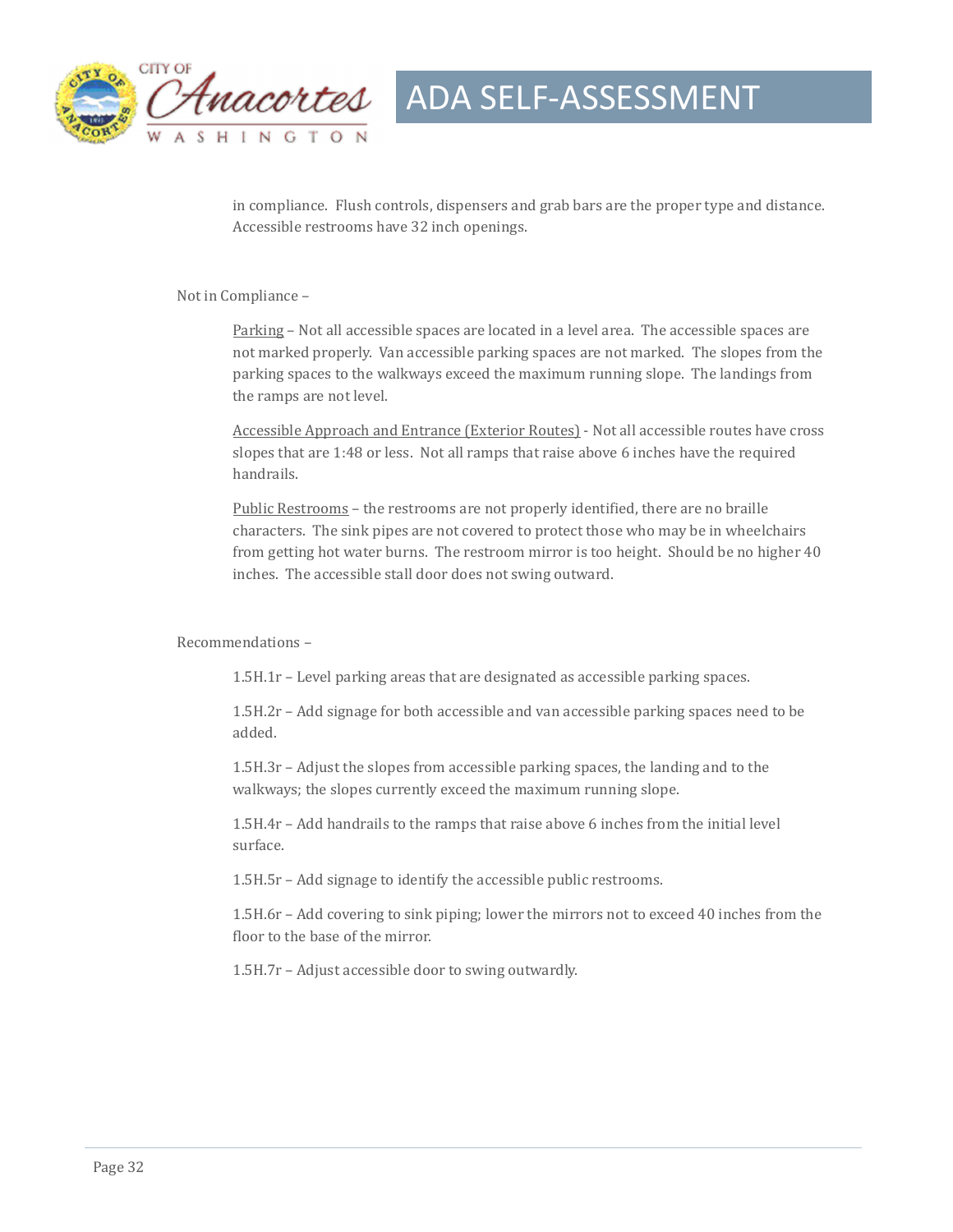

#### I. WASHINGTON PARK

#### **Brief Description**

Washington Park (6300 Sunset Avenue) 220 acre Washington Park juts into Rosario Strait on the western edge of Anacortes, offering territorial views. The park has a day use area and overnight camping facilities. At Sunset Beach, on the north shore, there is a boat launch, rest rooms, reservable picnic shelter (call 360-293-1918 for more information), playground equipment and open play area. In the campground there are 68 campsites for RVs and tents, and a restroom with showers. There is also a reservable group tenting site for small groups of 30 (call 360-293-1918 for more information). Picnic sites and car pullouts provide beach access along Green Point, the west shoreline. A 2.3 mile loop road provides access to several shoreline areas and a viewpoint of Burrows Bay. The loop road is used by cars, joggers, bicyclists and walkers. For information about any park amenities, please call 360-293-1918.

#### **Assessment Report**

The assessment was performed by Mike Gibson, retired engineer who specialized in ADA compliance. The assessment was completed on June 12, 2016, and took approximately 2  $\frac{1}{2}$  hours.

#### In Compliance -

Parking – the facility does have parking spaces designated for individuals with disabilities. Parking spaces are at least 8 feet wide.

Accessible Approach and Entrance (Exterior Routes) – there are no protruding objects along the pathways.

Access to Goods and Services (Interior Routes and Spaces) - Table spacing, height and surfaces are in compliance.

Restrooms – The entrance width, turning space and sink height are in compliance. The sink clearance, faucet controls and dispensers are in compliance. The toilet seat height is within the 17-19 inches from the surface of the floor. Flush controls and dispensers in the toilet stalls are in compliance. Floor space around unisex toilet is in compliance.

Not in Compliance -

Parking – Space location is not the shortest distance to a building or path. They are not located at a level area. There identification of the accessible parking is not clearly marked. There are no Van Accessible parking spaces.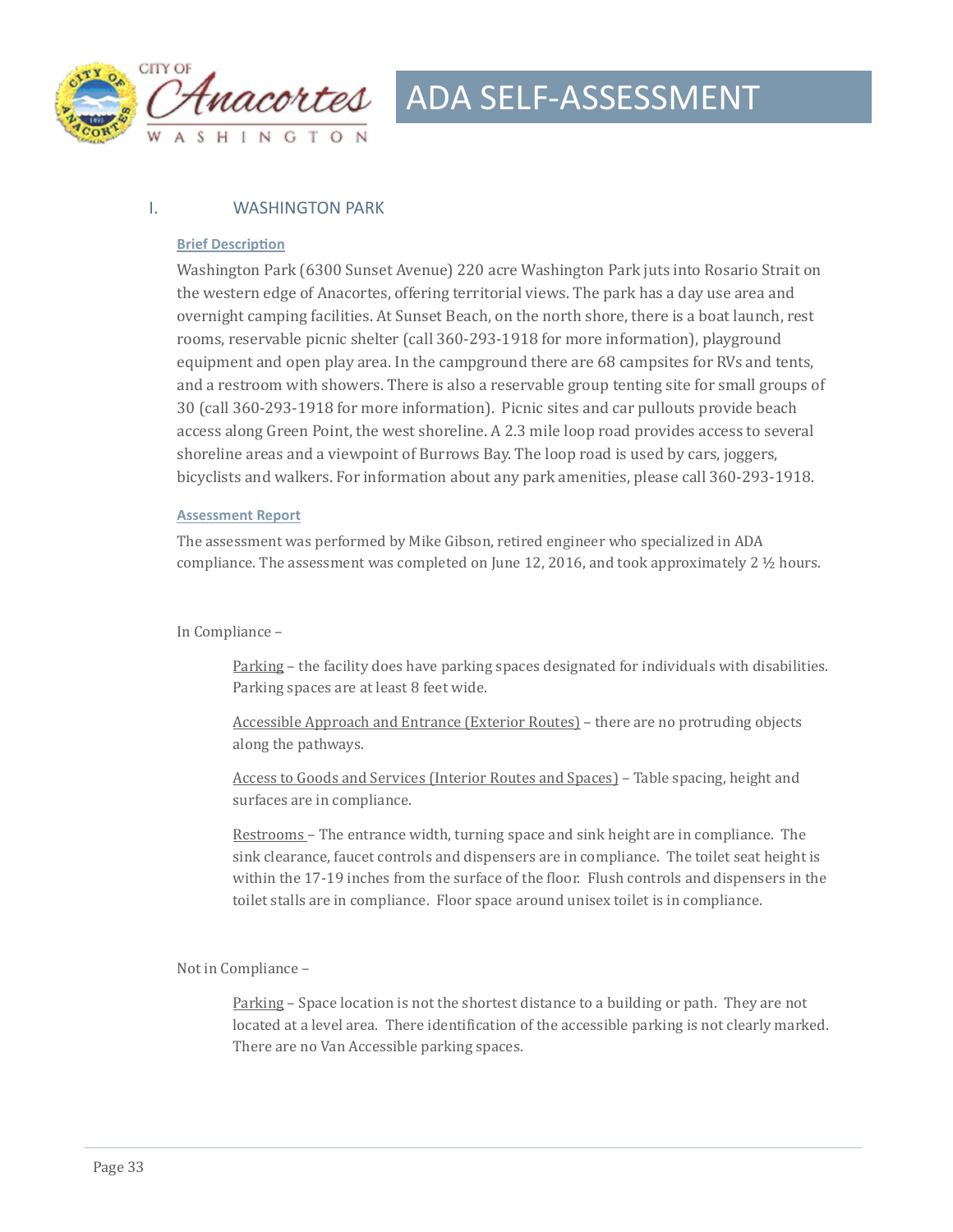

Accessible Approach and Entrance (Exterior Routes) – Ground and floor surfaces are not level and there are no clear widths and slopes for walkways. Ramp slopes and landings are not in compliance; ramp handrails are not on both sides of the ramp. There are no protective edges on ramps.

Restrooms – Accessible restrooms are not clearly marked. There is no protective covering over the sink pipes. The mirror is above the maximum height of 40 inches from the floor. The distance of the toilet from the wall is beyond the maximum 18 inches. The mounting height of the dispensers are above the maximum height of 36 inches.

#### Recommendations -

1.5I.1r - Change accessible parking spot to reflect shortest distance to the building or path; add signage to identify the parking spot, including van assessable parking, and make Access aisle, landing level.

1.5I.2r - Level walkways and create a clear and level pathway to the walkways from the accessible parking area.

 $1.5I.3r$  – Ramps slopes and landing need to be adjusted; handrails need to be on both sides of the ramp. Protective edges need to be added to the ramp so wheelchairs, crutches and canes to do veer off of the ramp.

1.5I.4r - Add signage to accessible restrooms.

1.51.5r – Add protective covering over the sink pipes.

1.5I.6r – Lower the mirror so the base of the mirror is no higher than 40 inches from the floor. 

1.5I.7r - Adjust the toilet so it will not exceed the maximum distance of 18" from the wall.

 $1.5I.8r$  – The dispensers need to be lowered to a maximum height of 36 inches.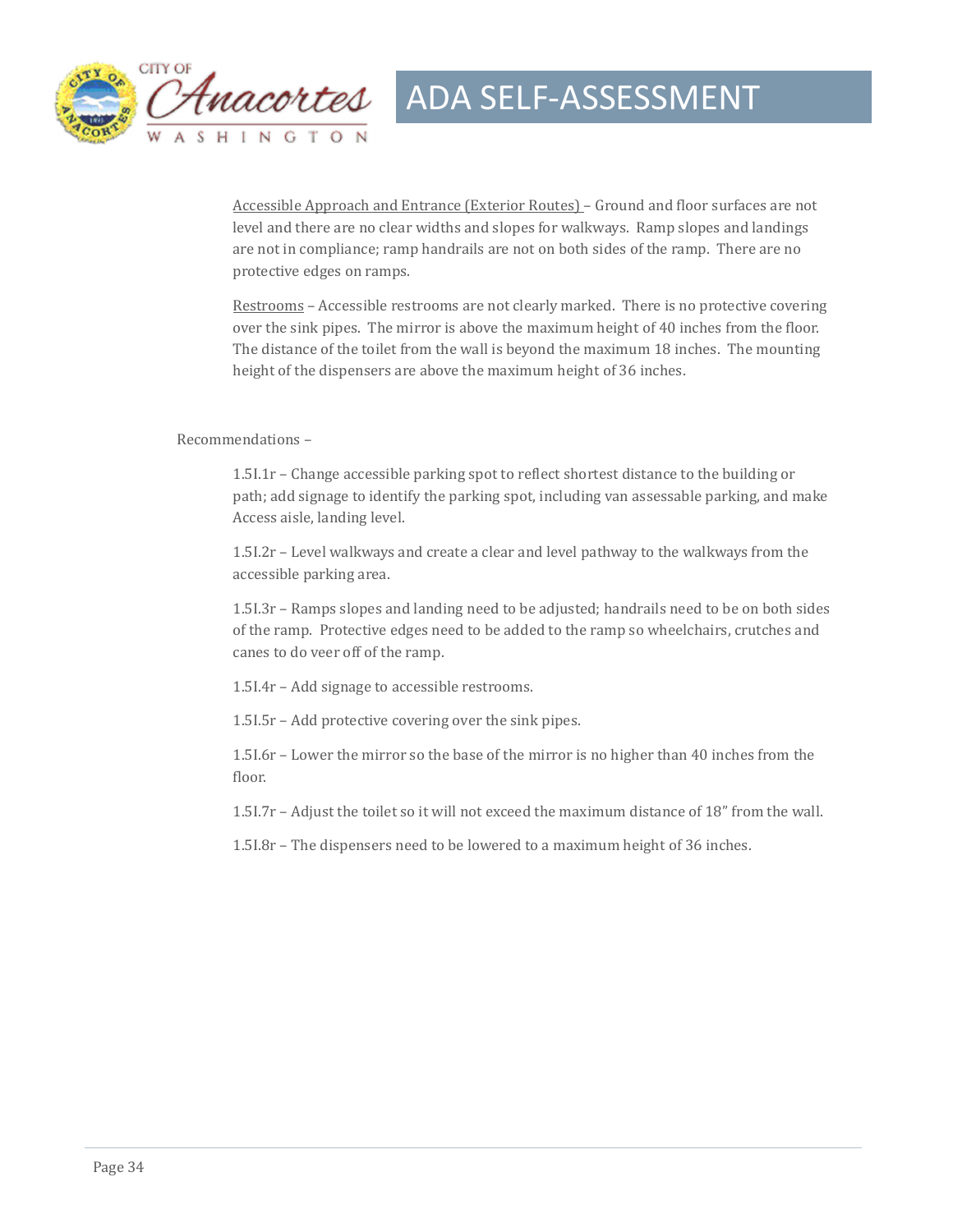

### 1.6 Police Department

#### **Brief Description**

The Anacortes Police Department is located at 1218 24th St. The Public Safety building was opened in 2001. There is 17,086 sq. ft on the main floor shared between the Police Department and Municipal Court. There is approximately 1,000 sq. feet on the second level that houses the heating and cooling systems. The Police Department section of the building operates 24 hours a day. The heating cooling system is natural gas, and the building is equipped with a diesel generator in the event of an electrical interruption. The generator has a seven day capacity of fuel.

#### **Assessment Report**

The assessment was performed Lou D'Amelio of the Anacortes Police department. The assessment was completed on April 12, 2016, and took approximately 2 hours.

#### In Compliance -

Parking – The facility provides accessible parking at the nearest spot to the entrance. Spaces are identified and have the proper width. The accessible parking space complies with the Van Accessible Parking space dimensions. Passenger loading and curb ramps are in compliance with width and slope.

Accessible Approach and Entrance (Exterior Routes) - Ground and floor surfaces are smooth and stable, changes in surface level are within the required height of  $\frac{1}{4}$  to  $\frac{1}{2}$  inch and with a slope of less than 1:2 or less. Walking surfaces have clear widths and slopes; cross slope does not exceed 1:48. The entrance has both the minimum clearance and adequate turning space. The door force does not exceed 10 pounds. Door hardware, doors in series and thresholds at the doorways are in compliance. There are no protruding objects along the entrance or walkways.

Access to Goods and Services (Interior Routes and Spaces) - Doorway spaces have the proper width and maneuvering clearance. Signs are posted at the permanent rooms and spaces. Door force and handles are in compliance. Thresholds at the doorways are  $\frac{1}{2}$  inch or less. All items meant for the public use meet the minimum reach and there are no obstructions. The turning space is adequate space for a wheelchair or other mobility device. Table placement and seating meet the required clearance and access. There are no protruding objects in the table area. Drinking fountains are the proper height and accessible for wheelchair users.

Toilet Rooms - Restrooms are properly marked and have the correct width and turning space. Lavatory counters have the correct heights and knee/toe clearances. There is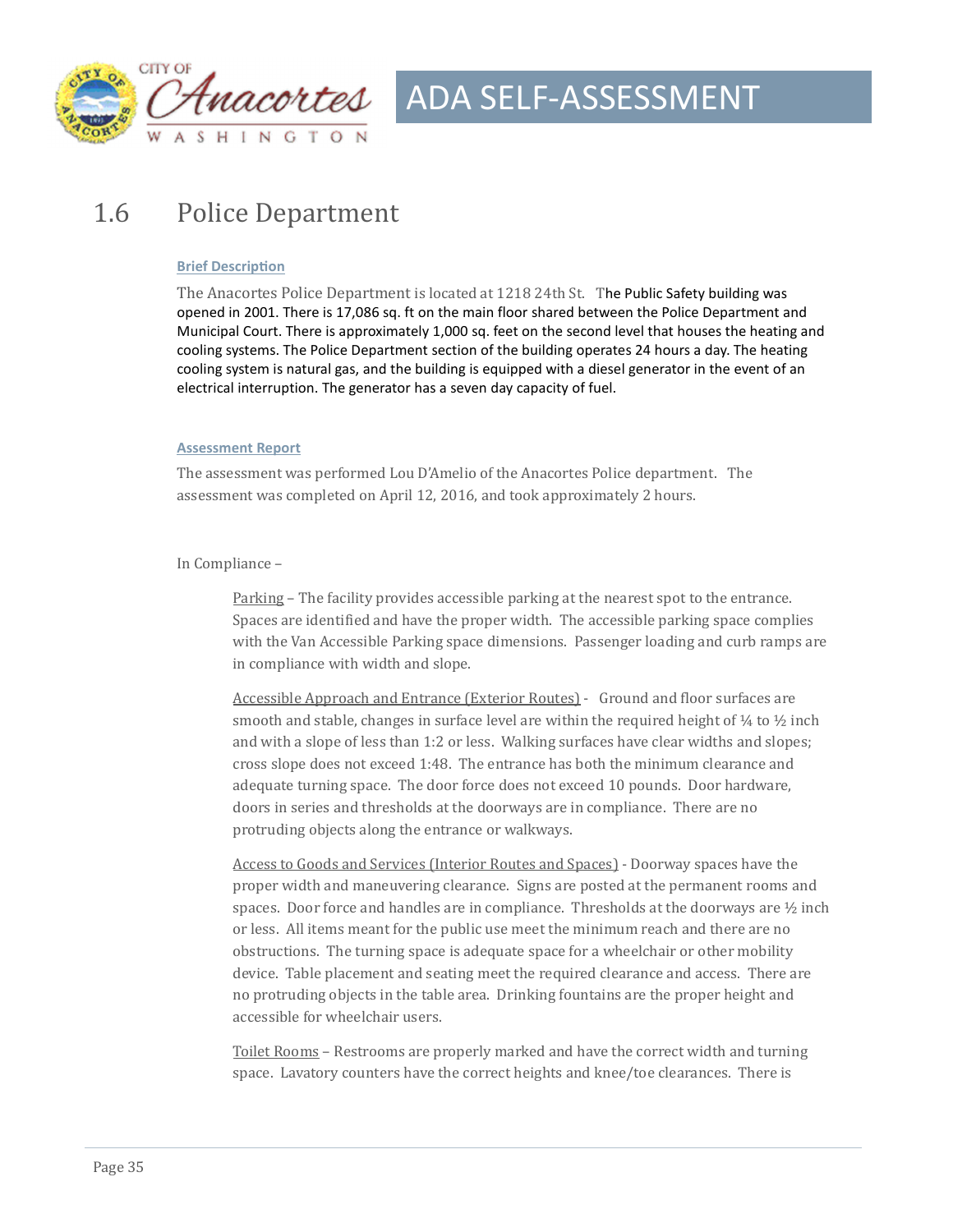

protective coverings over the pipe. Faucets mirrors and dispensers are within the required heights and distance from the walls. Toilet seat height, distance, grab bars, flush controls and dispensers in the toilet stall are in compliance. The single Occupant (family or unisex) toilet rooms are spaced properly and have the minimum of 60 inches of turning space. Accessible signage, room identification and directional signs are in compliance.

Not in Compliance -

Parking – The accessible parking sign is not mounted at the proper height of 5 feet. The Van Accessible parking space does not have a sign designating that space as a Van Accessible parking space.

Recommendations -

 $1.6.1r -$  Adjust the signage for the accessible parking spot to a height of 5 feet. Add a van accessible parking sign.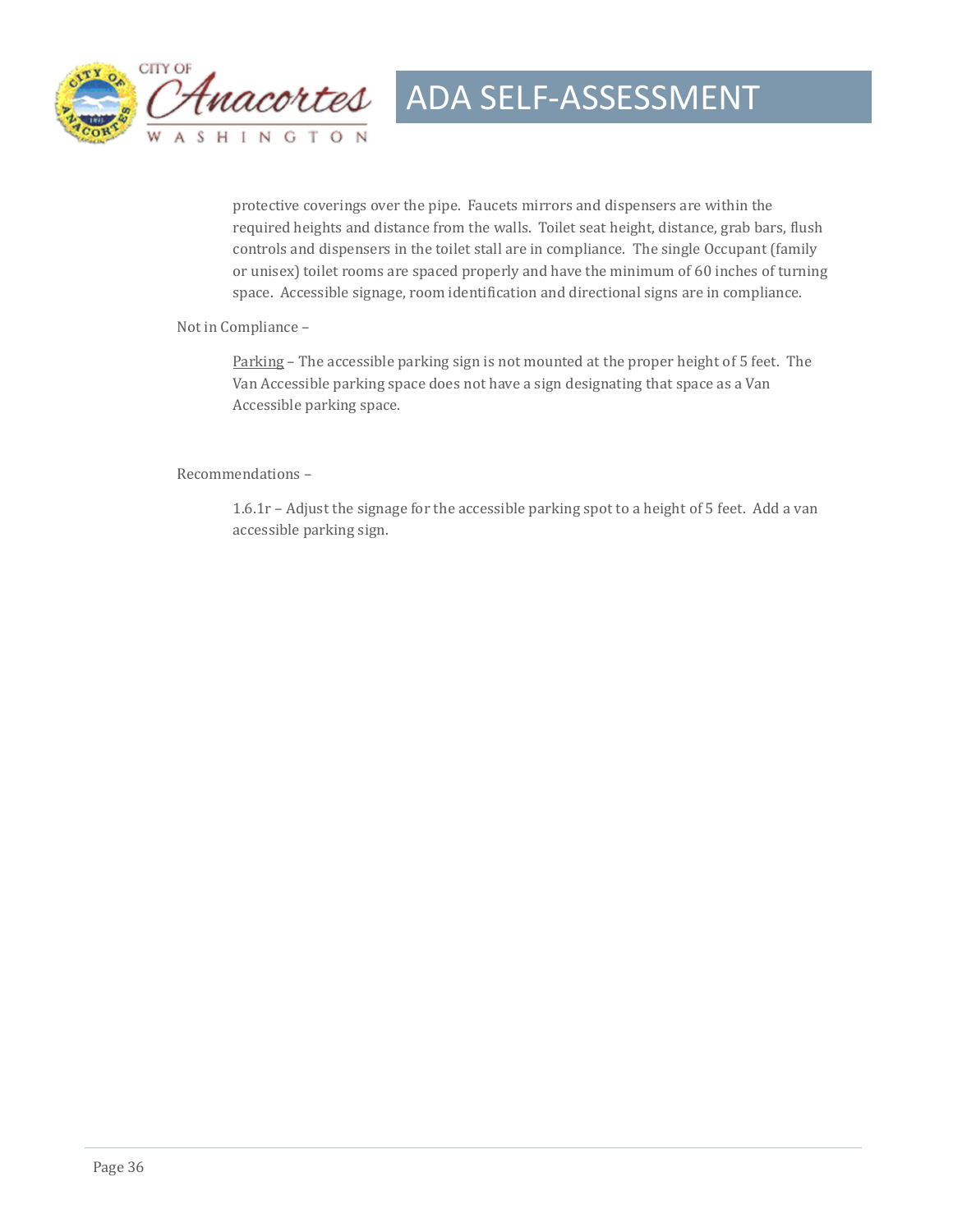

### 1.7 Public Works Department

#### A. MAINTENANCE SHOP

#### **Brief Description**

The maintenance shop for the City of Anacortes is located at the **corner of 37th Street and D** Avenue, by the Anacortes School District bus barn. There is an administrative area, a shop for vehicle, machinery repairs, and part storage. There is also the Doug Terry conference room for City business meetings.

#### **Assessment Report**

The assessment was performed by Mike Gibson, retired engineer who specialized in ADA compliance. The assessment was completed on April 20, 2016, and took approximately 2 hours.

#### In Compliance -

Parking - There are designated parking spaces for individuals with disabilities. The accessible parking space is located at the closest access to the building.

Accessible Approach - The entrance has a clear opening of 32", door opening force, handle height, thresholds and protruding objects are in compliance.

Access to goods and services (interior) - Interior doors have at least 32" clearance unobstructed opening, door opening force, handle height, thresholds, isles width, and turning space are in compliance.

Restroom – The turning space, sink heights, sink floor space (men's), flush controls, dispensers, stall door are in compliance.

#### Not in Compliance -

Parking - The number of accessible parking spaces does not meet the required number of parking spaces per total parking spots. Running slope exceeds the 2% slope, current slope is  $3.4\%$ . Identification and dimensions of car parking spaces and van accessible parking spaces is not in compliance, and add access aisle needs to be established and unobstructed. 

Accessible Approach & Entrance Exterior – Ground and floor surfaces at entrance are not level, accessible routes are obstructed. Doorway width and maneuvering clearance is not level and not 60X60. Push or pull sides of doors do not have adequate clearance to allow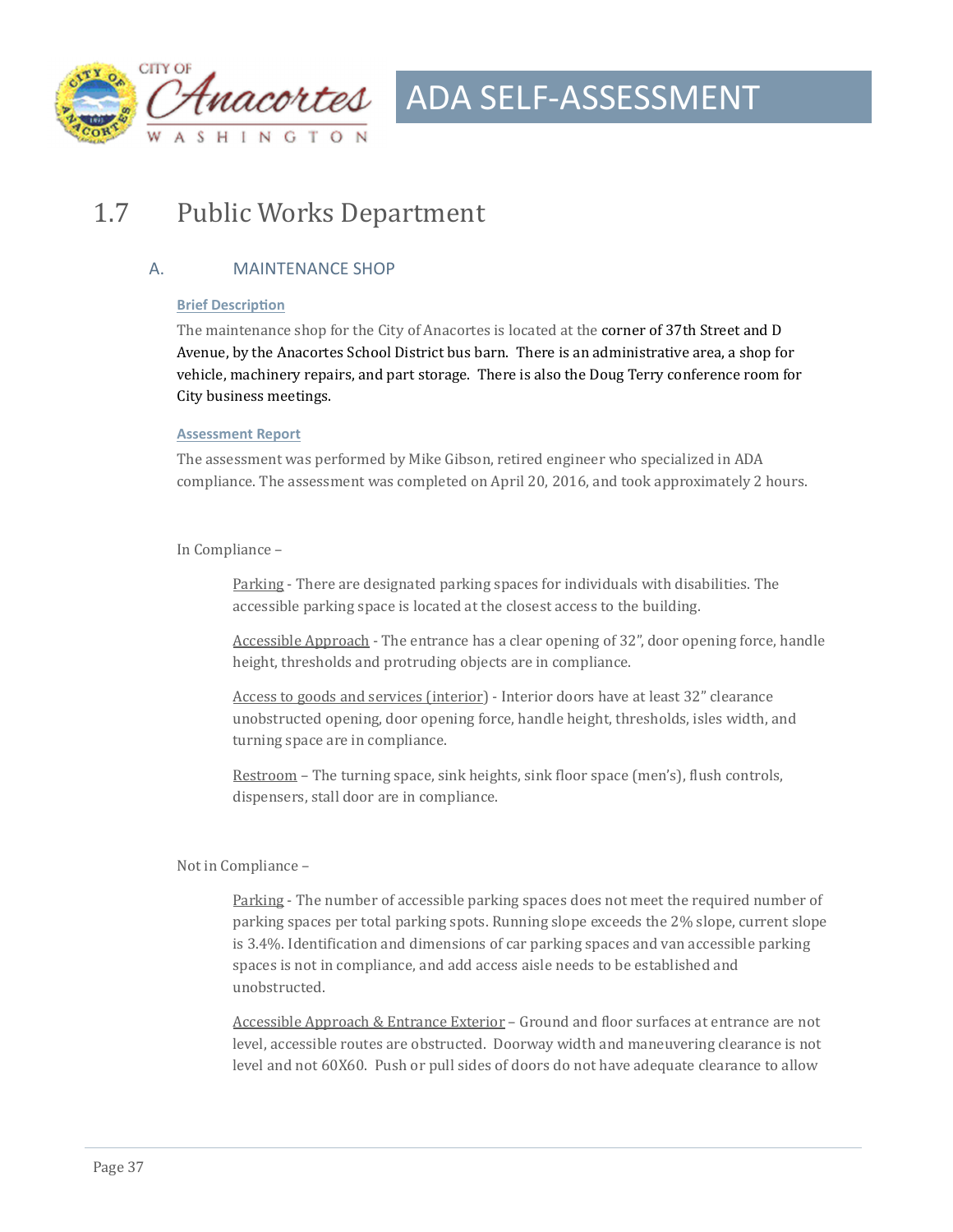

customer to reach handle and maneuver around the through the door opening. Door handles do not have easy grasping with one hand.

Access to goods and services (Interior) – Maneuvering clearance at reception area is less than minimum space required of  $12$ ", current side space at entrance is  $7$ ". Signs for permanent rooms and spaces are not in compliance. Door hardware is not in compliance. Water fountain protrudes over the maximum  $4$ " into path of travel, actual is  $6$ ".

Public Restrooms - Restroom identification, entrances, protective pipe covering, sink foot space (women's), Faucet controls, mirror, dispensers, toilet seat height, grab bars, single occupant toilet (women's) size is not in compliance. Grab bars need to be added and moved. 

#### Recommendations –

1.7.1r - Add additional handicap parking spot. Adjust the level of the accessible parking spot and remove post located on the assessable route to the building. Install handicap sign to be at least 5' from the ground. Install pulls at doors.

 $1.7.2r$  – Level entrance and accessible entrance to no more than a 5% slope (1:20), current level is 7% slope, clear assess route to building. Level landing space at front entrance to a minimum of  $60x60$ .

 $1.7.3r$  – Adjust area at doorway or install a handicap push button door opening system.

 $1.7.4r$  – Adjust area inside of entrance by reception area to allow  $12<sup>''</sup>$  maneuvering clearance. 

1.7.5r – Add signage to include braille at restrooms and offices.

1.7.6r - Replace door knobs with handles that do not require tight grasping or twisting.

1.7.7 $r$  – Adjust drinking fountain to protrude no more than 4".

1.7.8r - Add signage to include braille.

 $1.7.9r$  – Add protective covering to sink piping.

1.7.10r - Remove vanity cabinet at sink to allow knee space.

1.7.11r – Adjust mirror height so bottom of mirror is no higher than  $40''$  from the floor and dispensers no more than 48" from the floor.

 $1.7.12r - Add$  and replace grab bars in restrooms to comply with length and location.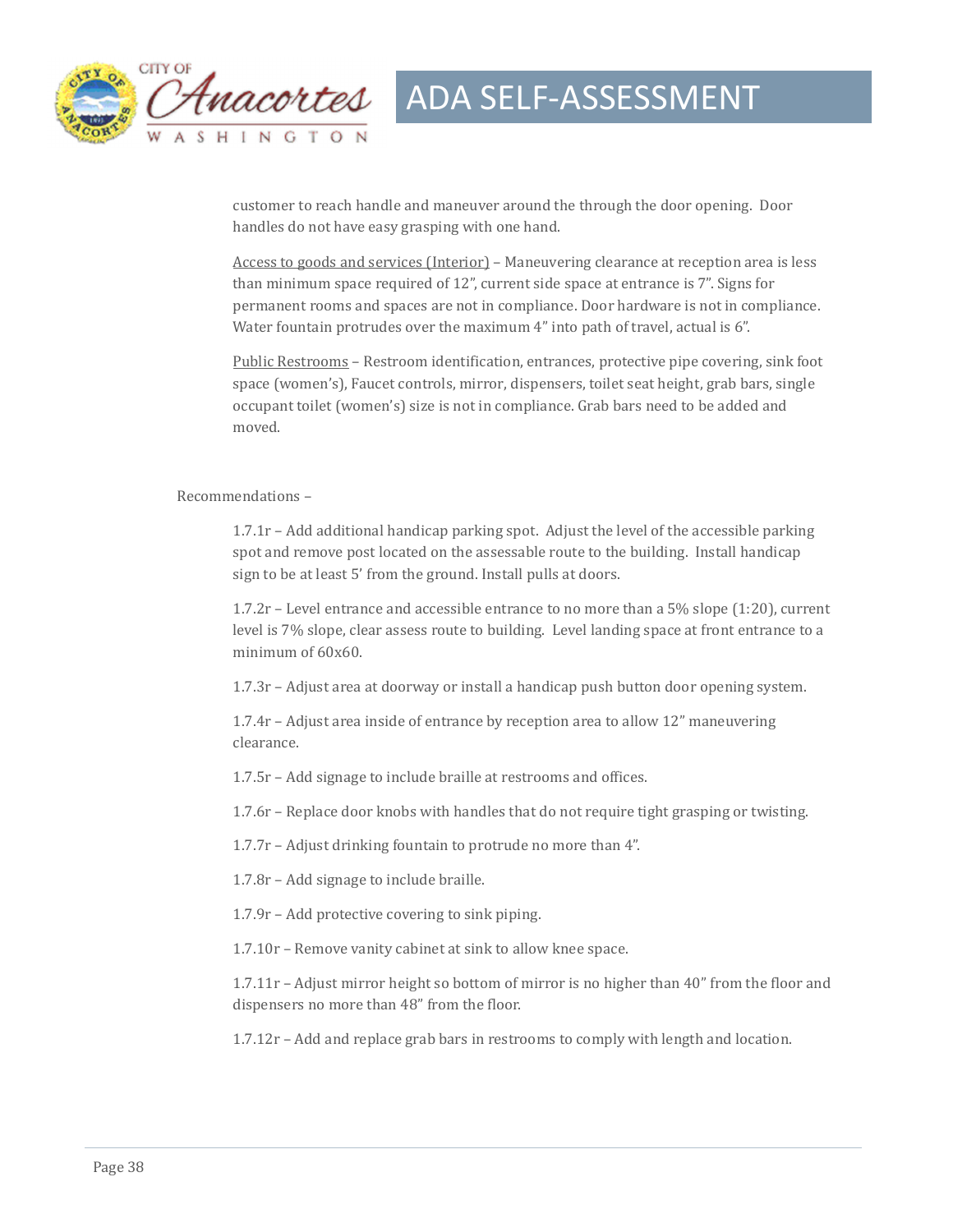

#### B. WASTEWATER TREATMENT PLANT

#### **Brief Description**

The Wastewater Treatment Plant was built in 1992. Since that time requirements for ADA Accessibility have changed. Future updates to the facility will incorporate the updates that are needed to be in compliance with the current requirements.

#### **Assessment Report**

The assessment was performed by Mike Gibson, retired engineer who specialized in ADA compliance. The assessment was completed on April 27, 2016, and took approximately 2 hours.

#### In Compliance -

Parking - facility parking, space location and number of spaces are in compliance. Curb ramp is also in compliance.

Accessible Approach and Entrance (Exterior) - Ground and floor surfaces are in compliance, width and slopes for walkways are in compliance, doorway width and maneuvering clearance is in compliance. Door opening force is within the 10 pound maximum. Door hardware, thresholds and door in series are in compliance. There are no protruding objects.

Access to Goods and Services (interior) - Doors, maneuvering clearance, opening force, handles and hardware are in compliance. Thresholds, aisle width and turning spaces are in compliance. Table placement, height and legroom are in compliance. There are no protruding objects in the interior of the facility.

Public Restrooms – Restroom entrances, turning spaces for the men's restroom, sink clear floor space, faucet controls for the women's restroom, and mirror in the women's restroom are in compliance. Grab bars, flush control for the women's restroom, Dispensers in the toilet stall are in compliance. Stall door and wheelchair access (women's restroom) are in compliance.

Not in Compliance -

Parking  $-$  - Identification sign for parking is too low, 44 inches high, the minimum height is 60 inches so sign is visible beyond parked vehicle.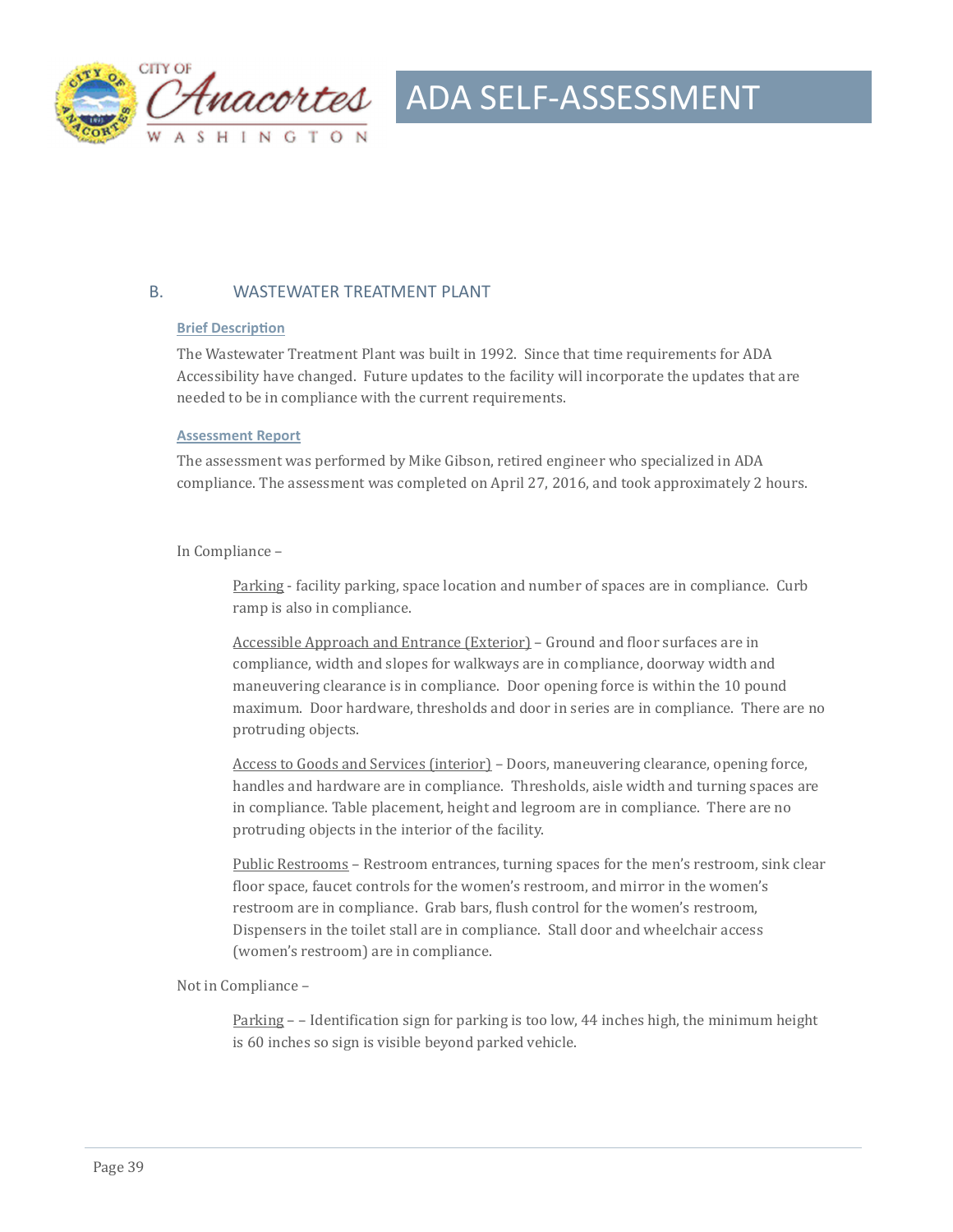

Access to Goods and Services (interior) - The drinking fountain is not designed for wheelchair access.

Public Restrooms - Restroom identification does not have raised letters or braille. Turning space for women's restroom is 59  $\frac{3}{4}$  inches, minimum is 60 inches. There is no protective pipe coverings under the sinks. Men's restroom faucet handles are not in compliance. Mirror in men's restroom is too high  $(44$  inches), the maximum height from the floor is 40 inches. Dispensers in the restrooms are too high (both are 53 inches high), the maximum height from the floor is 48 inches. Toilet seat in both restrooms are too low. Minimum height is 17-19 inches, men's is 16 inches and the women's is 16  $\frac{1}{2}$  inches. Flush control in men's restroom is not on the open side of toilet. Urinal in men's restroom is too high, 24 inches, maximum height from the floor is 17 inches. Back of the fixture is 12  $\frac{1}{2}$  inches from the face of the rim. Minimum is 13  $1/2$  inches. Wheelchair accessible stall width is below the minimum of 60 inches. (men's stall width is 56" inches and women's is 59 inches) The women's stall is 59 inches wide.

Recommendations -

1.7B.1r - Put sign on longer pole so 60 inch minimum height can be reached.

1.7B.2r – Change restroom identification signs to include raised lettering or braille.

1.7B.3r – It is not a reasonable request to add  $\frac{1}{4}$  inch to the turning space within the rest room. 

1.7B.4r – Add protective pipe coverings to restroom sinks.

1.7B.5r – Change the faucet handles to either Hand lever, push button or electronic controls. 

1.7B.6r – Lower the mirror by 4 inches so those who are in wheelchairs can access the mirror. 

1.7B.7r – Dispensers need to be lowered by 5 inches in order to be in compliance.

1.7B.8r – These toilets are wall mounted and would be difficult to adjust without restructuring the plumbing.

1.7B.9r - To make this a wheelchair accessible restroom, replace toilet with one that has handle on open side.

 $1.7B.10r$  – To make this a wheelchair accessible restroom move and replace urinal to reflect today's standards.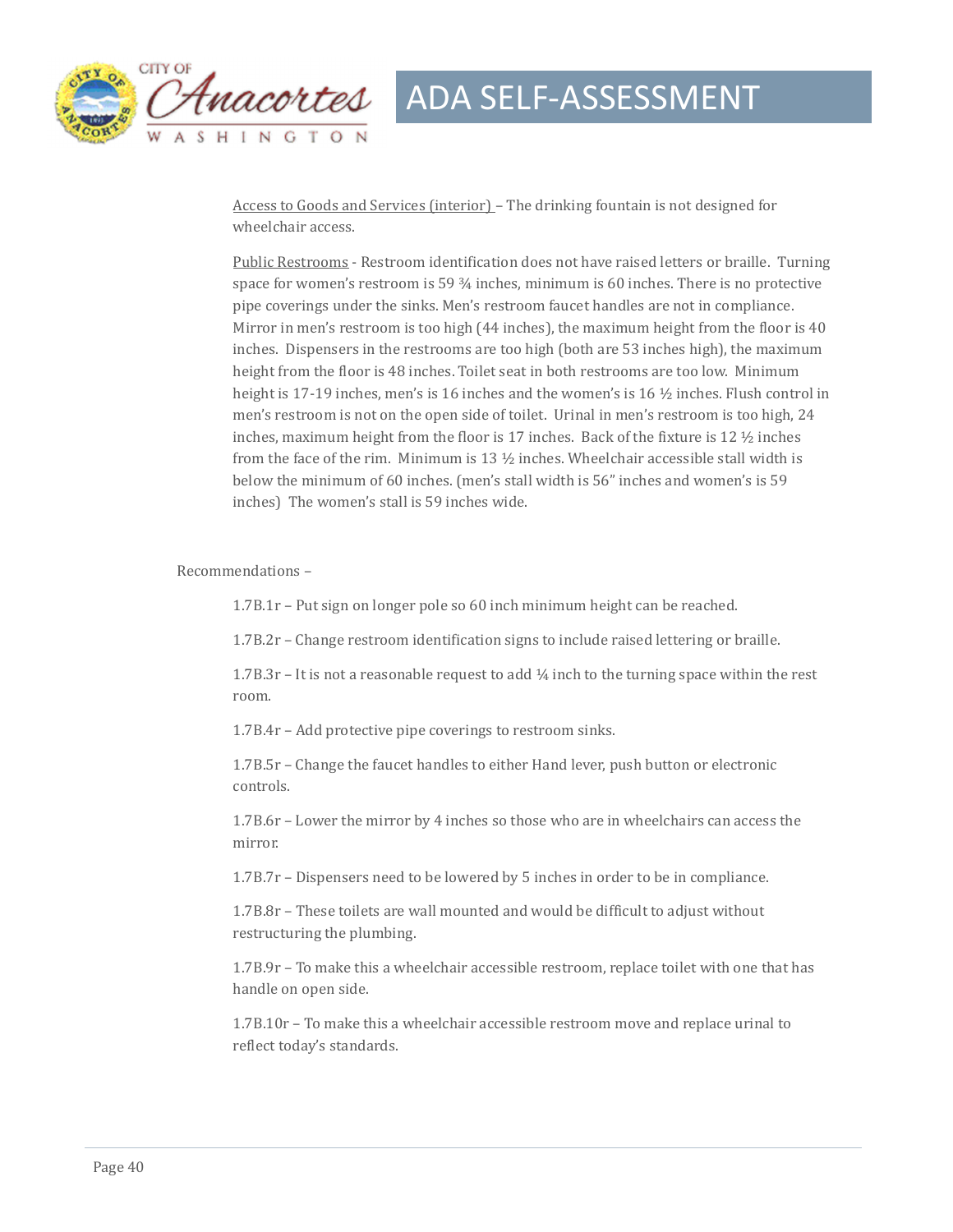

1.7B.11r - To make this a wheelchair accessible restroom, the stall size for the men's room would need to be widened by 4 inches. The women's stall is 59 inches, one inch below the minimum width of 60 inches.

#### C. WATER TREATMENT PLANT

#### **Brief Description**

A new Water Treatment Plant was built in 2014 to today's standards and is in compliance with current ADA accessibility requirements.

#### **Assessment Report**

There was no assessment done at this time as the treatment plant is new and in compliance.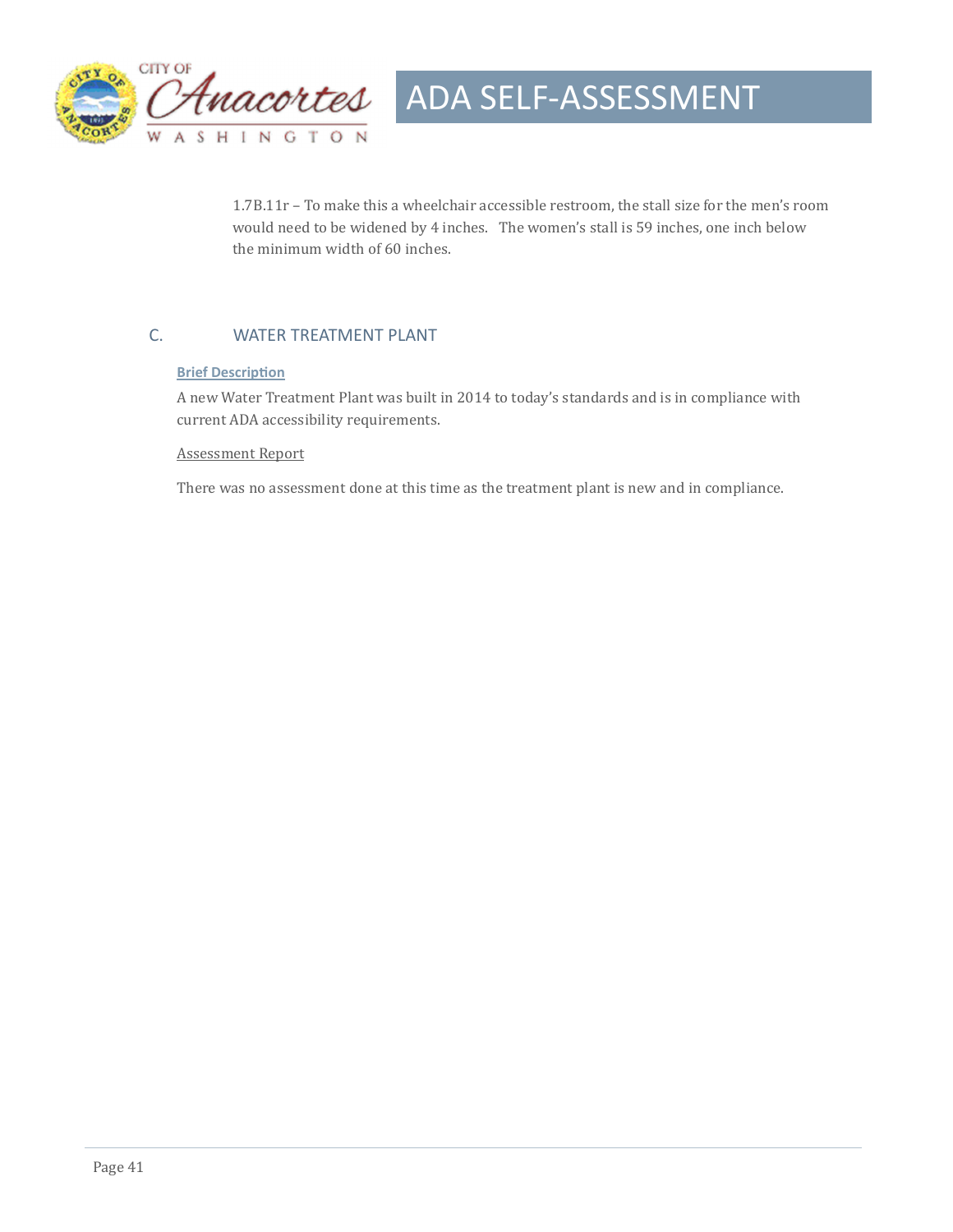

### ADA Ramp Assessment Summary

Advertisement went out to the public to inquire into who would be interested in volunteering to help the City assess all of the ADA ramps within the City. These ramps, totaling over 1200, were to be reviewed, measured and documented by the volunteers.

A brochure and instruction along with a form to log the slopes were created (Addendum D) and distributed to the senior center, City buildings including the library, city hall, the museum, and in the local paper. This article generated an interest from many volunteers who attended a meeting on December 7, 2015 to discuss the idea and requirements.

This project started December 7, 2015 with the tutorial and the ramp measurements were completed by January 28, 2016. The volunteers logged over 200 hours and completed measuring slopes on 1202 ramps within the City's limits. These time and cost saving hours allowed the City to complete this assessment in a timely manner.

Once the assessment reports on the slopes were received, the information was compiled and entered into the ADA Ramp Self-Assessment log. (Addendum E) This information is being reviewed by the City's Engineering department and facilities to incorporate into future projects

Sample photos of the ramp assessments are included in  $(Addendum G)$ 

Thank you to all of the extraordinary volunteers and city staff that helped compile the information in this report. The following volunteers worked during our rainy season to measure the ramps within the city and evaluating our facilities:

| Mike Gibson                                                                              | Andy Arvidson       | Paul Denham        |  |  |
|------------------------------------------------------------------------------------------|---------------------|--------------------|--|--|
| Russ Gindhart                                                                            | Colette Arvidson    | John Christoferson |  |  |
| Mike Frushour                                                                            | Mile Pear           | Sue & Dick Newsham |  |  |
| John Pinquoch                                                                            | Doug Shephard       |                    |  |  |
| Thank you to the City Staff who contributed and compiled the information in this report. |                     |                    |  |  |
| Fred Buckenmeyer                                                                         | Steve Lang          | Lou D'Amelio       |  |  |
| Sylvia Cooper                                                                            | Gunner Christiansen | Rob Hoxie          |  |  |
| Eric Shjarback                                                                           | Chuck Tidrington    | Mayor Laurie Gere  |  |  |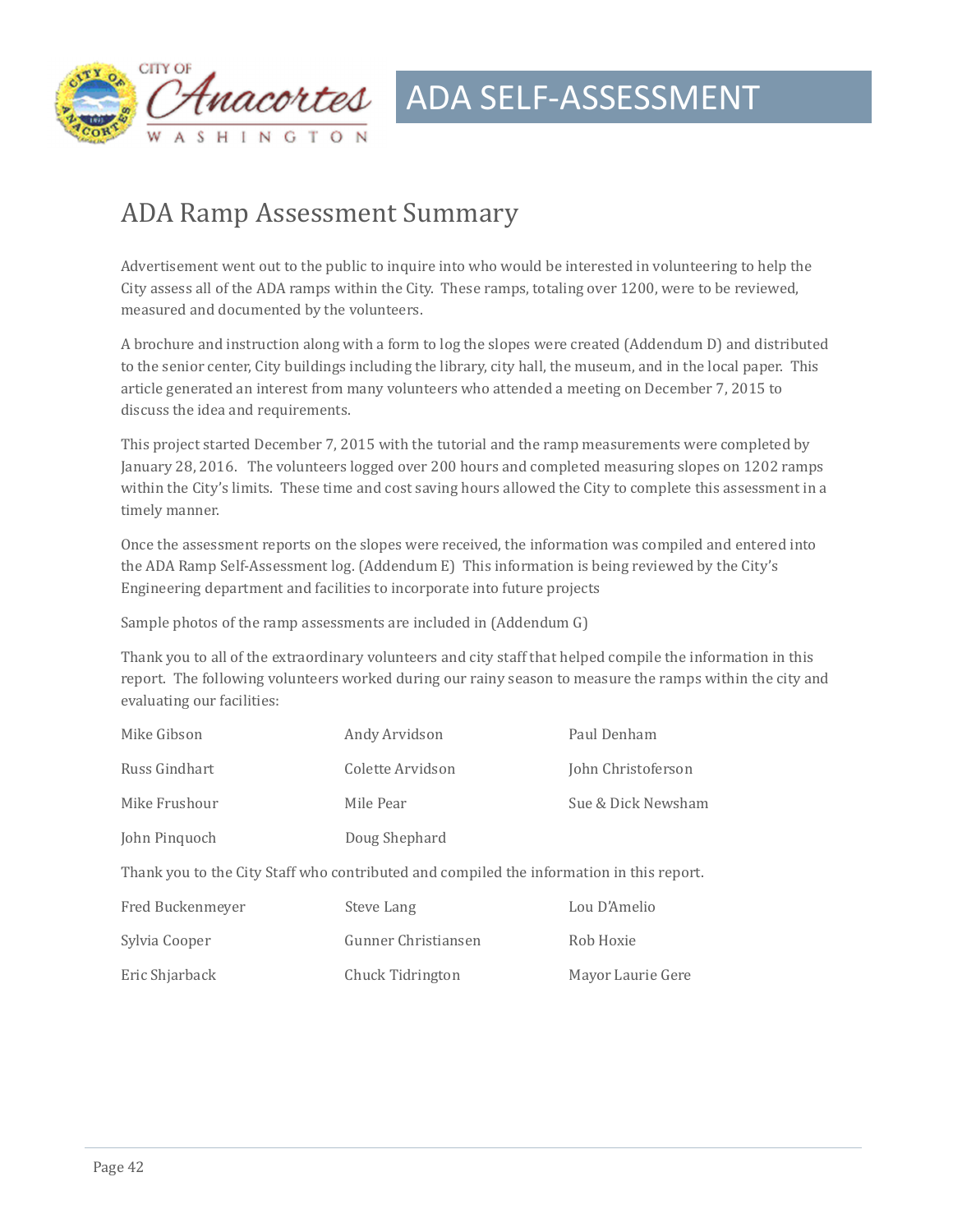

### APPENDIX

- A. RESOLUTIONS & POLICIES
- B. ADA BUILDING ASSESSMENT
- C. ACCESSIBLE CHECKLIST
- D. BROCHURE AND ASSESSMENT INSTRUCTIONS
- E. RAMP ASSESSMENTS
- F. ADA BUILDING ASSESSMENT PHOTOS
- G. RAMP ASSESSMENT PHOTOS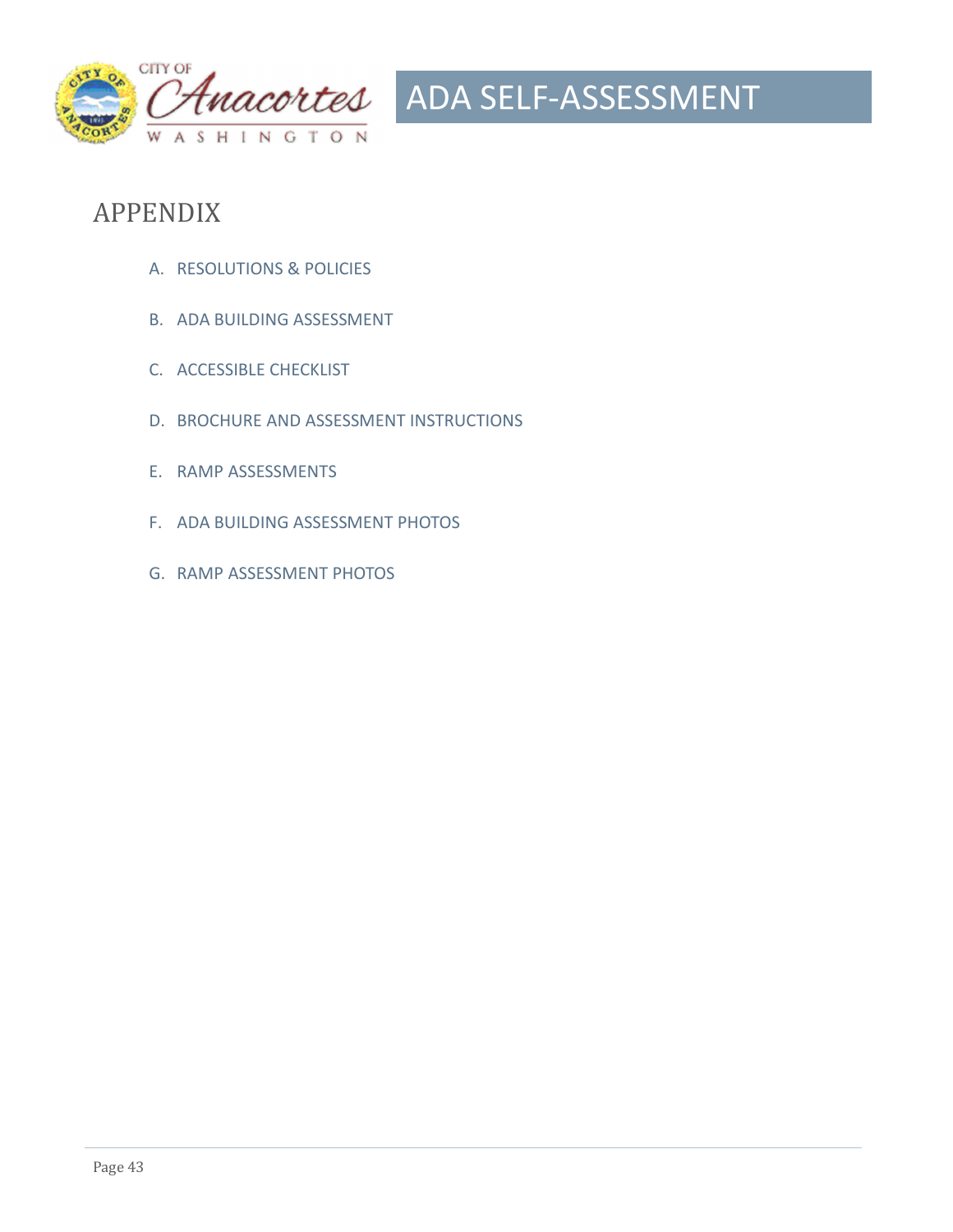

#### APPENDIX A - RESOLUTIONS & POLICIES

Resolution 1196 - Resolution Officially Adopting a Grievance Procedure in Compliance with the Americans with Disabilities Act (ADA)

Resolution 1221 - Resolution Amending Resolution 1196

Resolution 1250 - Revised ADA Grievance Procedure

Resolution 1255 - Sound Access Contract (1993)

Resolution 1276 - City of Anacortes Personnel Policies and Procedures

Resolution 1304 – Employee Job Descriptions

Ordinance 2825 - City f Anacortes Travel Policy

Procedure 32.10.01 - Residential Handicapped Parking Zone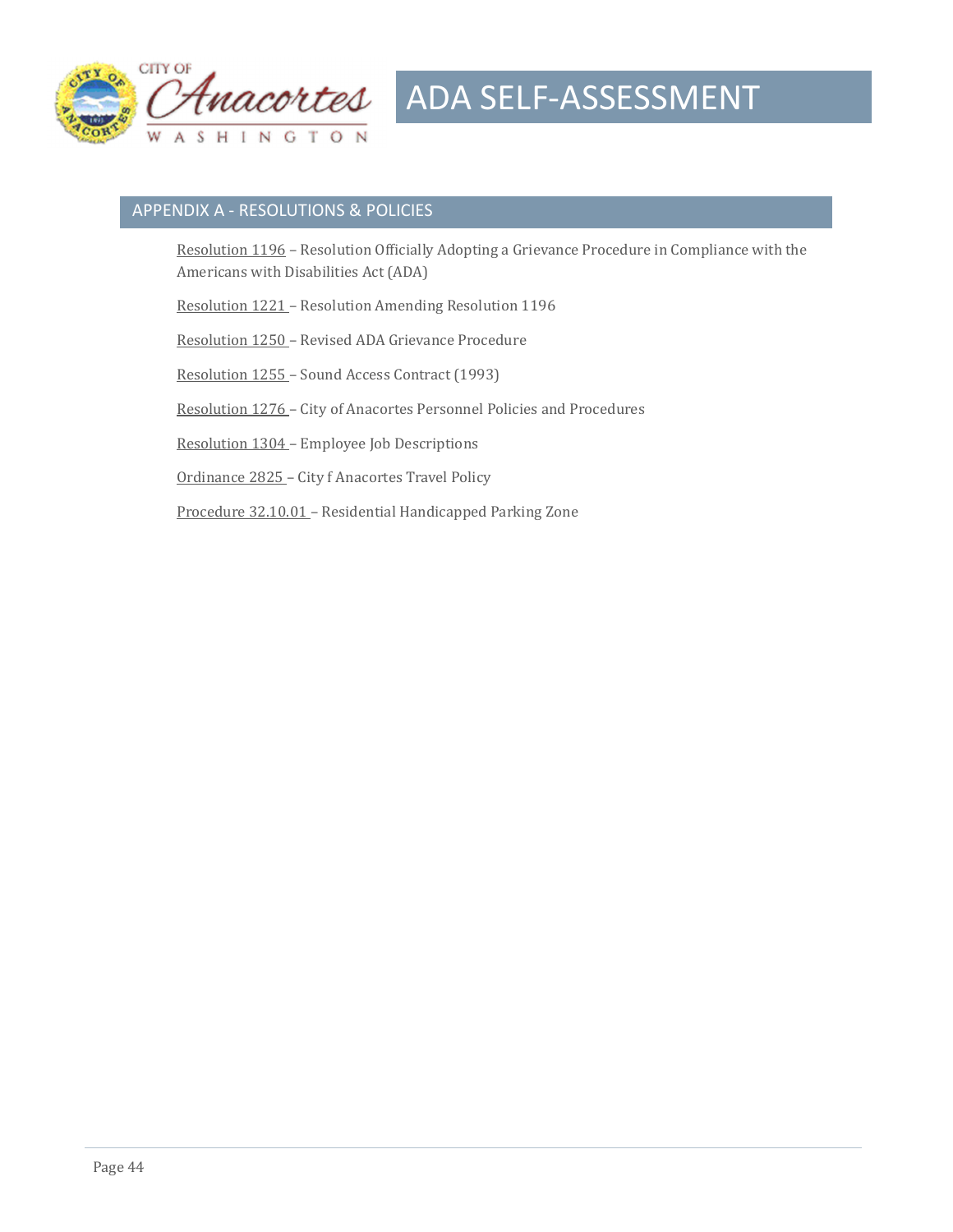



#### APPENDIX B - ADA BUILDING ASSESSMENT

**Building Inspection Summary**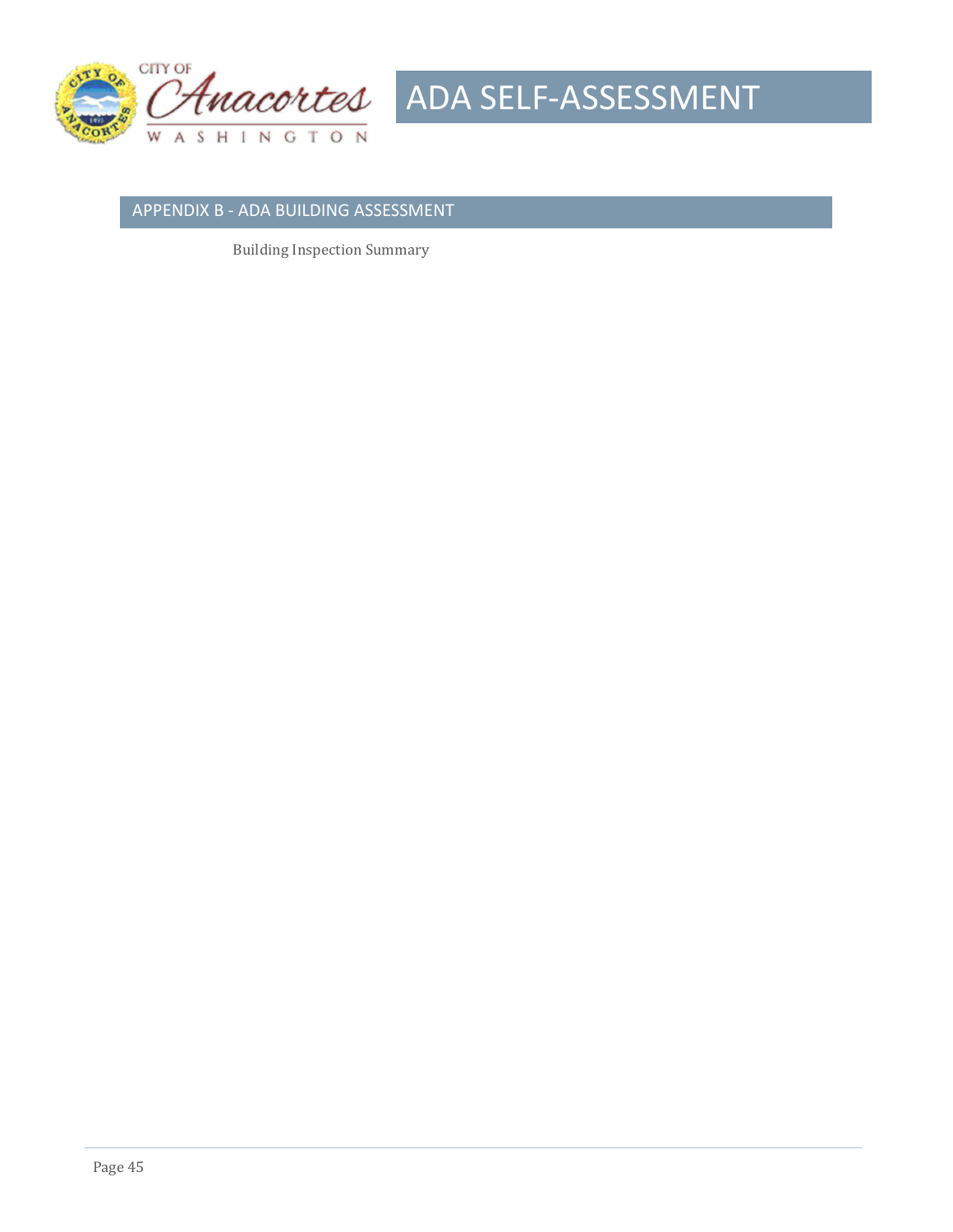

#### APPENDIX C - ACCESSIBLE CHECKLIST

2010 ADA Standards for Accessible Design & Washington State Building Code

By Northwest ADA Center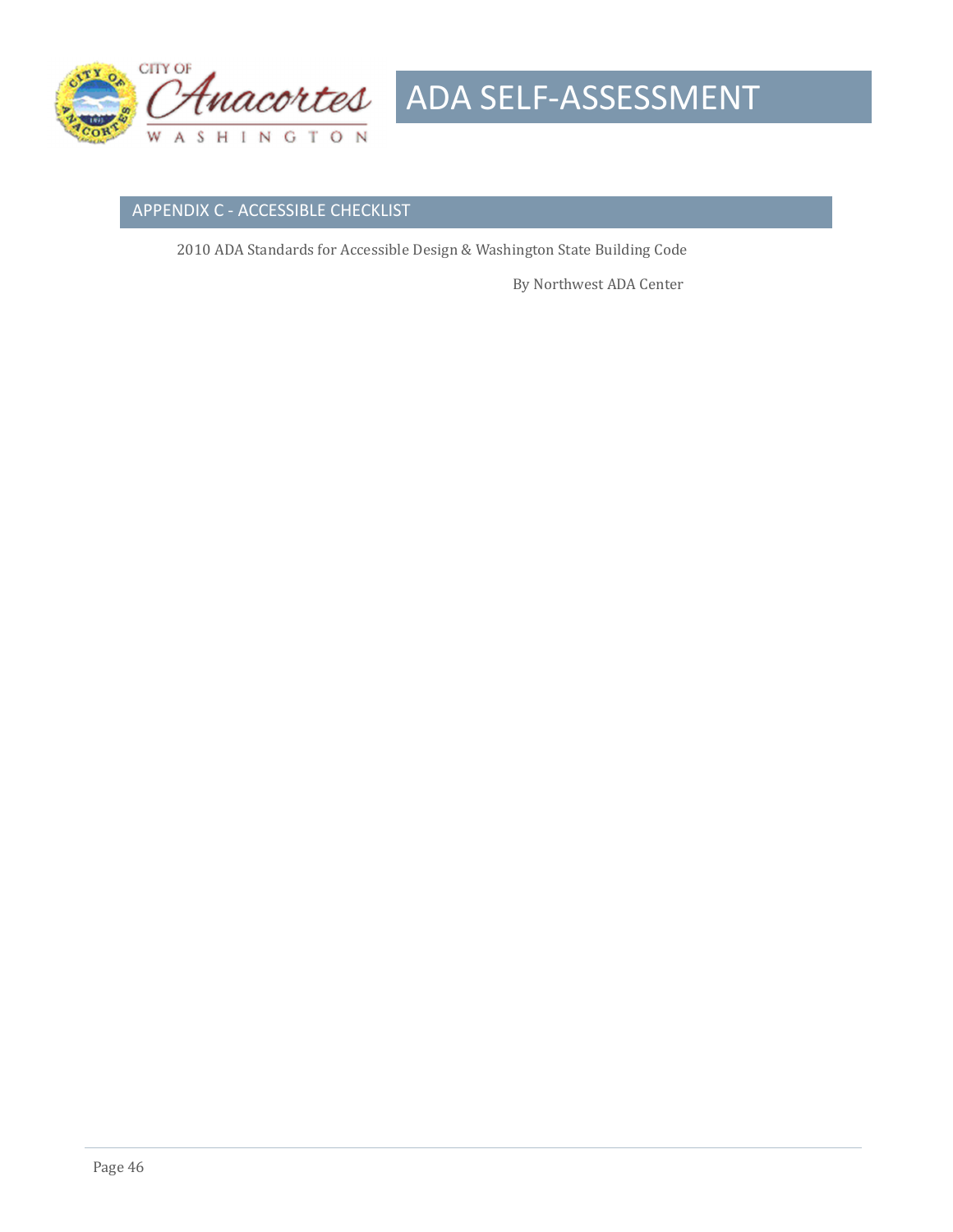

#### APPENDIX D - BROCHURE AND ASSESSMENT INSTRUCTIONS

ADA Ramp Self Evaluation Project Brochure

**Ramp Evaluation Instructions**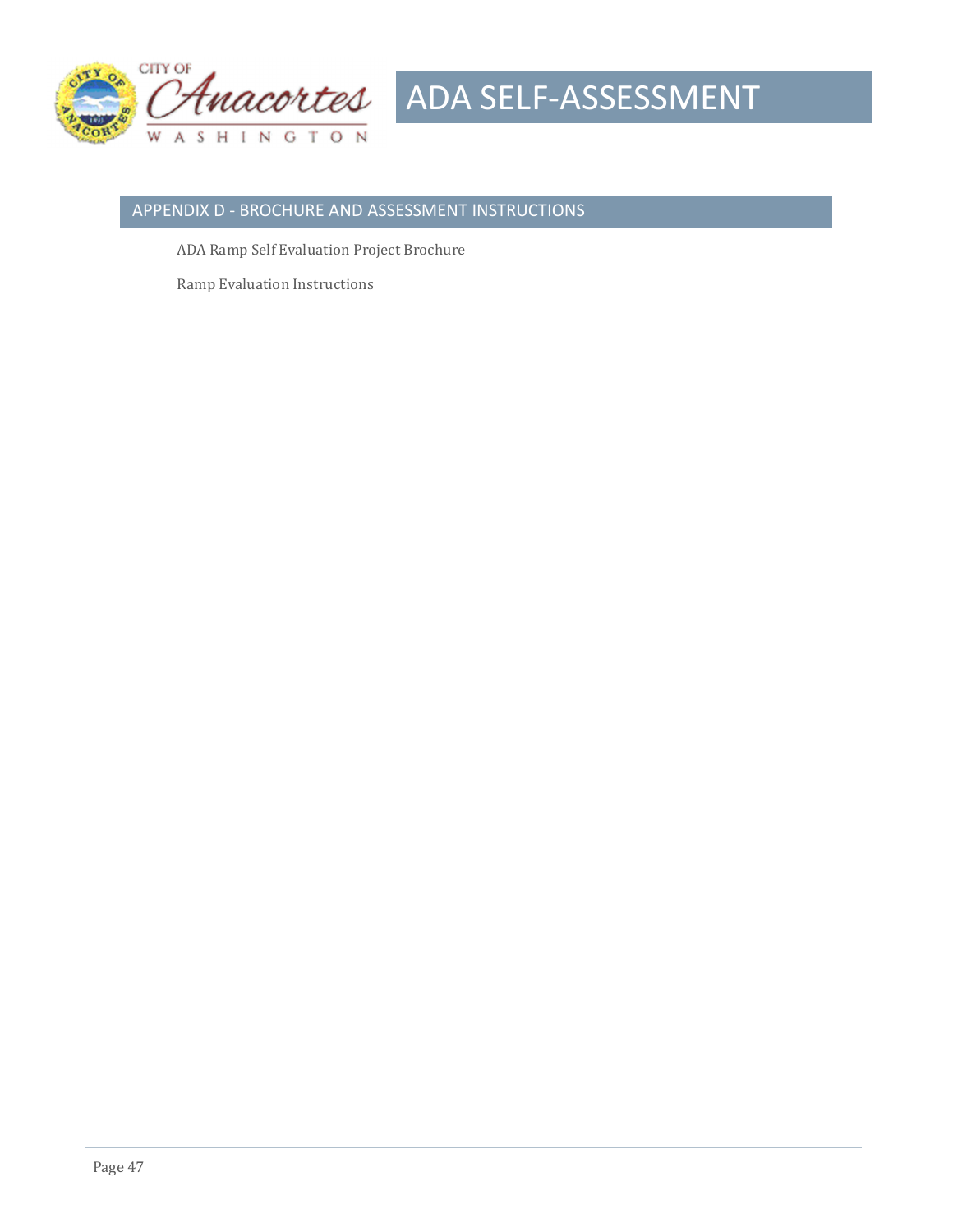

#### APPENDIX E - RAMP ASSESSMENTS

ADA Ramp Self-Assessment Project Spreadsheet by Location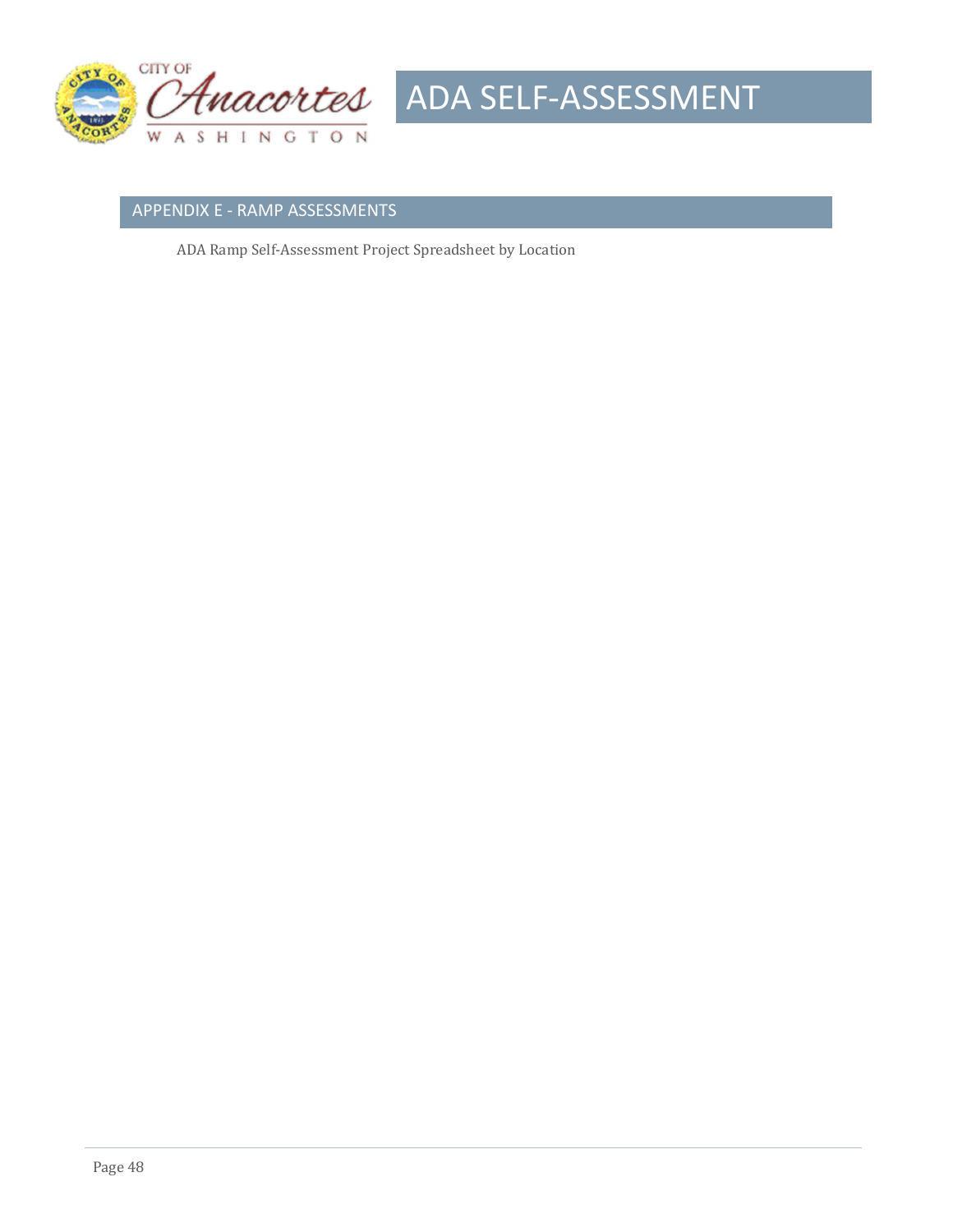

#### APPENDIX F - BUILDING ASSESSMENT PHOTOS

City Hall

 Library 

 Museum 

Public Works Operations

Wastewater Treatment Plant